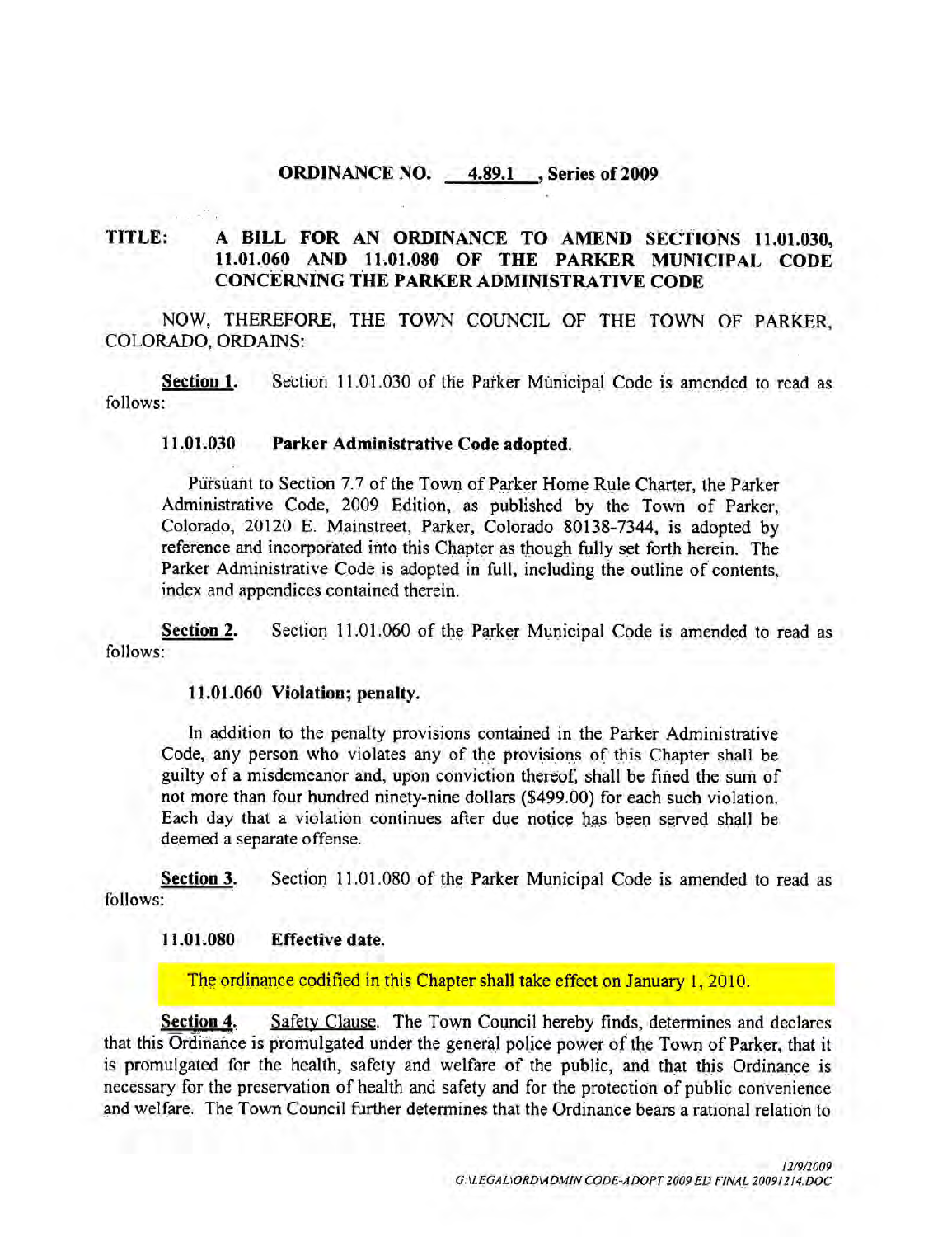the proper legislative object sought to be obtained. The Town Council further finds that the publication of an agenda that contains the title to this Ordinance in a newspaper of local circulation prior to first and second reading of this Ordinance creates a financial burden on the Town and that the title to this Ordinance was posted in two public places two days before the Town Council meeting as provided by Section 7.5e. of the Town of Parker Home Rule Charter.

Section 5. Severability. If any clause, sentence, paragraph or part of this Ordinance or the application thereof to any person or circumstances shall for any reason be adjudged by a court of competent jurisdiction invalid, such judgment shall not affect application to other persons or circumstances

Section 6. This Ordinance shall become effective ten (10) days after final publication

INTRODUCED AND PASSED ON FIRST READING this  $M\ll 1$  day of  $\llbracket \ell_{\ell,m}\rrbracket$ 2009

David Casiano, Mayor

ATTEST

TTES<br>Cald<br>carol E e

Carol Baumgartner, Town Clerk

2009 Section 6. This Ordinance shall become effective ten (10) days after final<br>
INTRODUCED AND PASSED ON FIRST READING this  $\frac{M}{M}$  day of  $\frac{M}{M}$  and  $\frac{M}{M}$ .<br>
T:<br>
T:<br>
ADOPTED ON SECOND AND FINAL READING this  $\frac{M}{M}$ 

David Casiano, Mayor

ATTEST

Carol Baumgartner, Town Clerk C

APPROVED AS TO FORM

PROVED<br>*MANIS*<br>es S. Malo

James S. Maloney, Town Attorney

2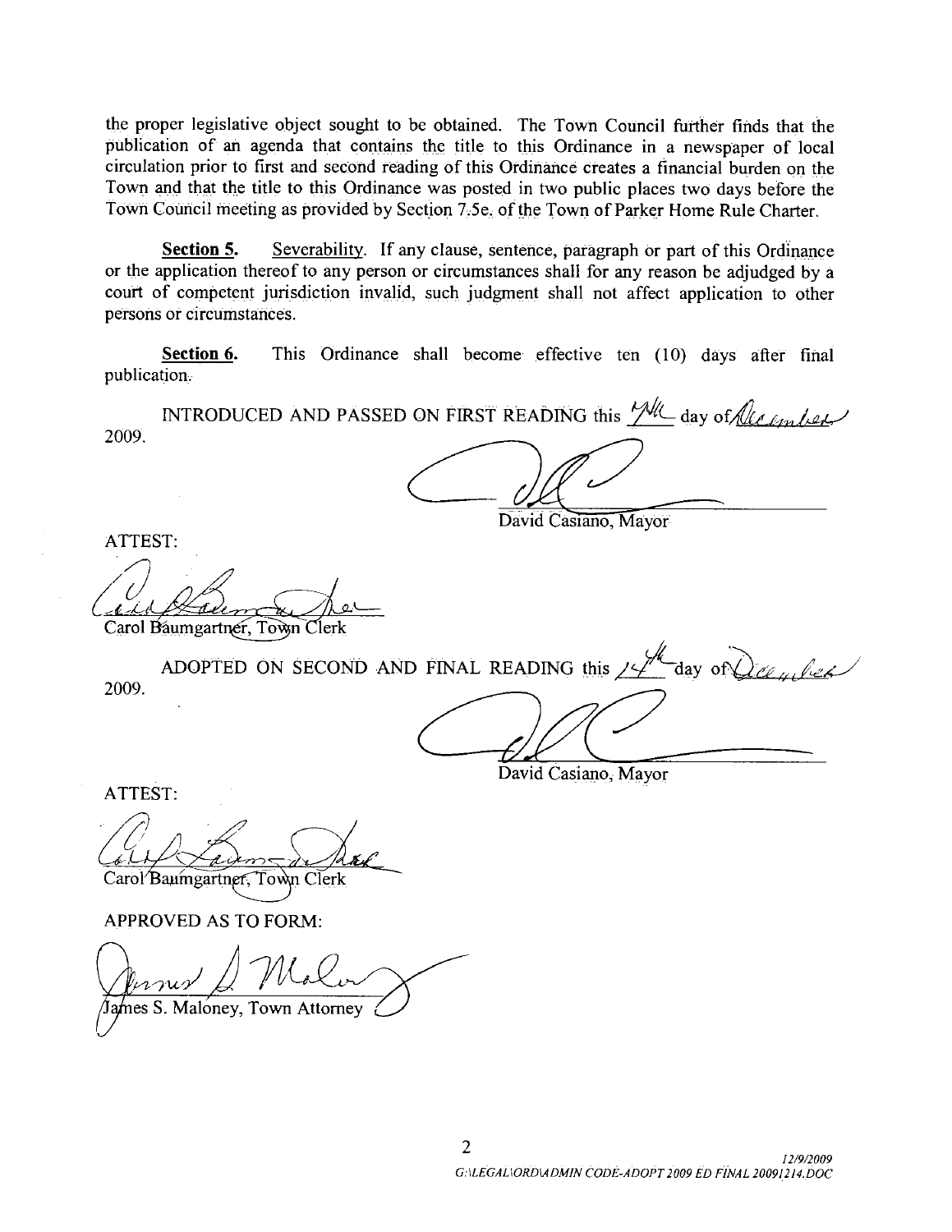#### **PARKER ADMINISTRATIVE CODE, 2009 EDITION**

#### **SECTION 101.TITLE, PURPOSE and SCOPE**

**101.1. Title**. These regulations shall be known as the "Parker Administrative Code," may be cited as such and will be referred to herein as "this code."

**101.2 Purpose.** The purpose of this code is to provide for the administration and enforcement of the codes adopted by the Town of Parker which include the Parker Building Code, Parker Residential Code for One and Two Family Dwellings, Parker Plumbing Code, Parker Mechanical Code, Parker Energy Conservation Code and Parker Fuel Gas Code all of which are hereinafter referred to as the *Parker Technical Codes*.

**101.3 Scope***.* The provisions of the code shall serve as the administrative, organizational and enforcement rules and regulations for the *Parker Technical Codes* which regulate the site preparation and construction, alteration, moving, demolition, repair, use and occupancy of buildings, structures and building service equipment within the Town of Parker.

#### **SECTION 102. APPLICATION TO EXISTING BUILDINGS AND BUILDING SERVICE EQUIPMENT**

**102.1 General.** Buildings, structures and their building service equipment to which additions, alterations or repairs are made shall comply with all the requirements of the *Parker Technical Codes* for new facilities, except as specifically provided in this section.

**102.2 Additions, Alterations or Repairs**. Additions, alterations or repairs may be made to a building or its building service equipment without requiring the existing building or its building service equipment to comply with all the requirements of the *Parker Technical Codes*, provided the addition, alteration or repair conforms to that required for a new building or building service equipment.

Additions or alterations shall not be made to an existing building or building service equipment which will cause the existing building or building service equipment to be in violation of the provisions of the *Parker Technical Codes* nor shall such additions or alterations cause the existing building or building service equipment to become unsafe.

An unsafe condition shall be deemed to have been created if an addition or alteration will cause the existing building or building service equipment to become structurally unsafe or overloaded; will not provide adequate egress in compliance with the provisions of the *Parker Technical Codes* or will obstruct existing exits; will create a fire hazard; will reduce required fire resistance; will cause building service equipment to become overloaded or exceed their rated capacities; will create a health hazard or will otherwise create conditions dangerous to human life. A building so altered, which involves a change in use or occupancy, shall not exceed the height, number of stories and area permitted by the *Parker Technical Codes* for new buildings. A building plus new additions shall not exceed the height, number of stories and area specified by the *Parker Technical Codes* for new buildings.

Additions or alterations shall not be made to an existing building or structure when the existing building or structure is not in full compliance with the provisions of the *Parker Technical Codes* except when the addition or alteration will result in the existing building or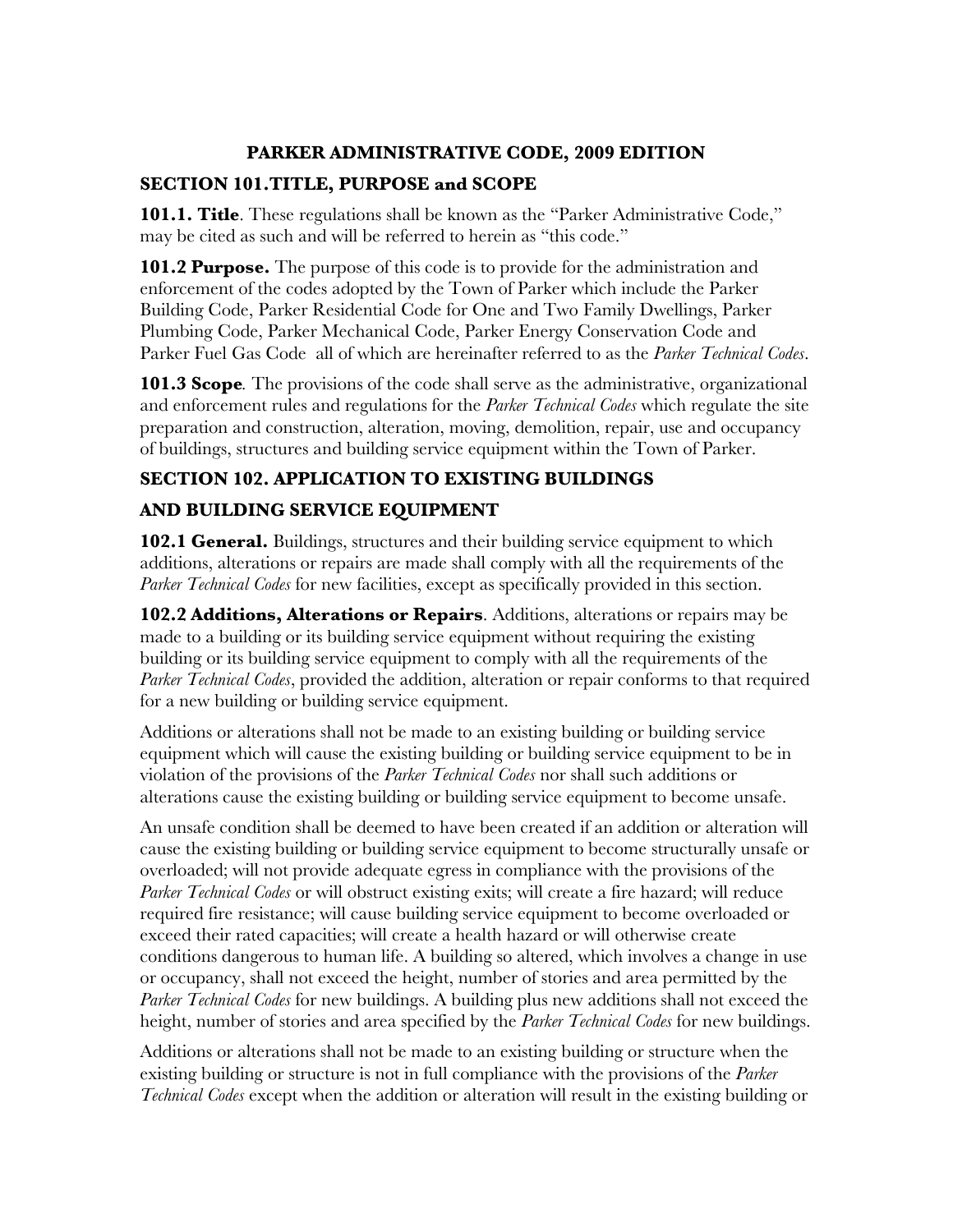structure being no more hazardous based on life safety, fire safety and sanitation, than before such additions or alterations are undertaken.

**EXCEPTION:** Alterations of existing structural elements, or additions of new structural elements, which are not required by Section 102.4 and which are initiated for the purpose of increasing the lateral- force-resisting strength or stiffness of an existing structure need not be designed for forces conforming to these regulations provided that an engineering analysis is submitted to show that:

1. The capacity of existing structural elements required to resist forces is not reduced, and

2. The lateral loading to required existing structural elements is not increased beyond their capacity, and

3. New structural elements are detailed and connected to the existing structural elements as required by these regulations, and

4. New or relocated nonstructural elements are detailed and connected to existing or new structural elements as required by these regulations, and

5. An unsafe condition as defined above is not created.

Alterations or repairs to an existing building or structure which are nonstructural and do not adversely affect a structural member or a part of the building or structure having required fire resistance may be made with the same materials of which the building or structure is constructed, subject to approval by the chief building official. Installation or replacement of glass shall be as required for new installations.

Minor additions, alterations and repairs to existing building service equipment installations may be made in accordance with the *Parker Technical Codes* in effect at the time the original installation was made, subject to approval of the chief building official, and provided such additions, alterations and repairs will not cause the existing building service equipment to become unsafe, unsanitary or overloaded.

**102.3 Existing Installations.** Building service equipment lawfully in existence at the time of the adoption of the *Parker Technical Codes* where the equipment has been maintained in accordance with the original design, may have their use continued when it is determined that there is no hazard to life, health or property being created by such building service equipment.

**102.4 Existing Occupancy.** Buildings in existence at the time of the adoption of the *Parker Technical Codes* may have their existing use or occupancy continued if such use or occupancy was legal at the time of the adoption of the *Parker Technical Codes*, provided such continued use is not dangerous to life, health and safety.

Any change in the use or occupancy of any existing building or structure shall comply with the provisions of Section 309 of this code and the *Parker Technical Codes*.

**102.5.1 Maintenance.** All buildings, structures and building service equipment, existing and new, and all parts thereof shall be maintained in a safe and sanitary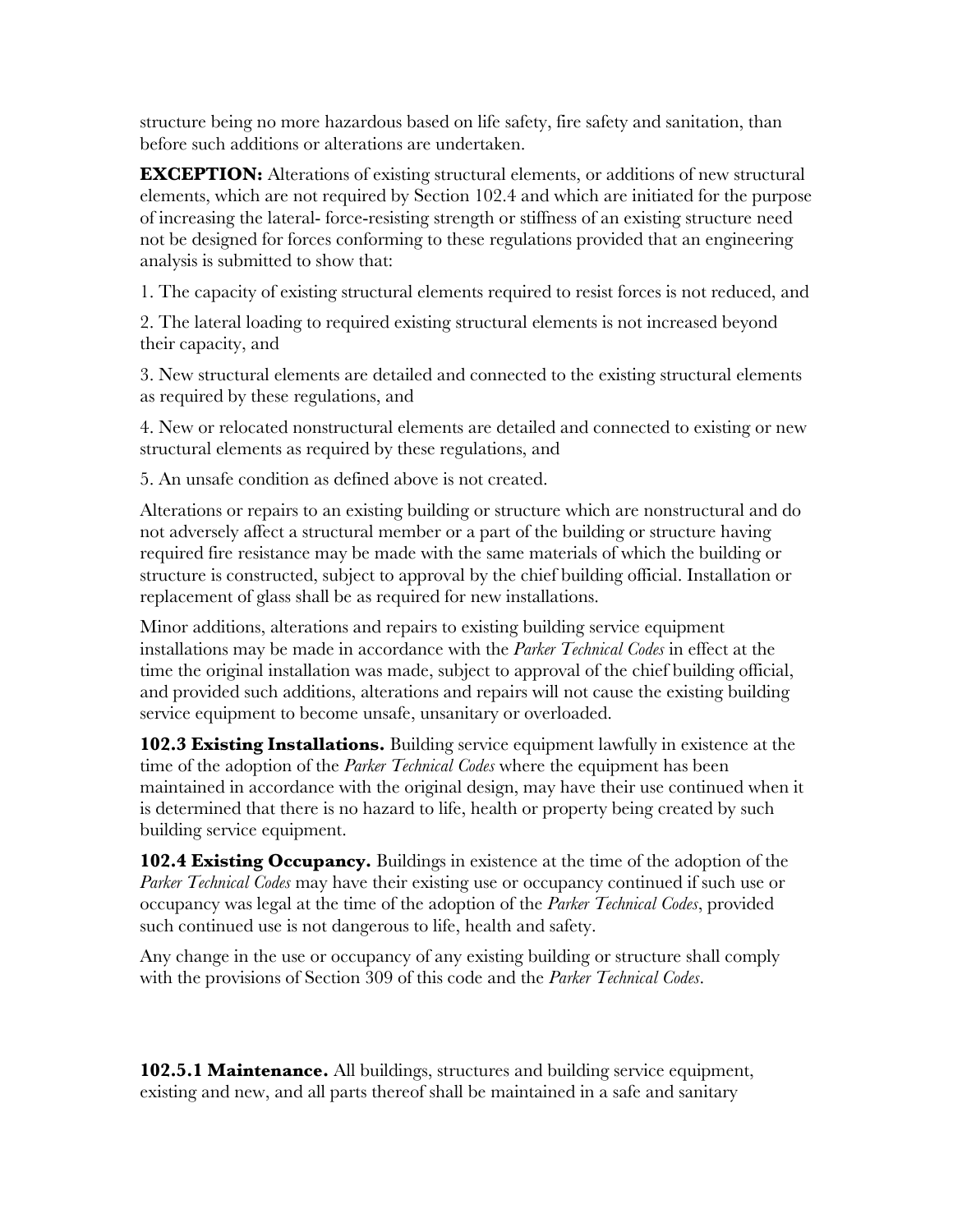condition. All devices or safeguards which are required by the *Parker Technical Codes* shall be maintained in conformance with the *Parker Technical Codes* under which installed. The owner or his designated agent shall be responsible for the maintenance of buildings, structures and their building service equipment. To determine compliance with this subsection, the chief building official may cause any structure to be re-inspected.

**102.5.2 Elevators, Escalators etc.** In order to determine that proper maintenance has been performed and to assure a continued safe condition, all elevators will be registered with the building department and a biannual re-inspection conducted. The inspections will be conducted by the Denver Regional Council of Governments, Elevator and Escalator Safety Inspection Program. The fee for such registration shall be the current rate charged by the Denver Regional Council of Governments, Elevator and Escalator Safety Inspection Program. A certificate of inspection or re-inspection will be issued after a satisfactory review of the elevator condition. All new elevators, dumbwaiters, escalators, moving walks, etc., shall be permitted, installed, and inspected in accordance with the Denver Regional Council of Governments, Elevator and Escalator Safety Inspection Program and the Parker Administrative Code.

**102.6 Moved Building.** Buildings, structures and their building service equipment moved into or within the Town of Parker shall comply with the provisions of the *Parker Technical Codes* for new buildings or structures and their building service equipment.

**102.7 Temporary Structures.** Temporary structures such as reviewing stands and other miscellaneous structures, sheds, canopies or fences used for the protection of the public around and in conjunction with construction work may be erected by special permit from the chief building official for a limited period of time. Buildings or structures erected under a special permit need not comply with the type of construction or fireresistive time periods required by the *Parker Technical Codes*. Temporary buildings or structures shall be completely removed upon the expiration of the time limit stated in the permit.

**102.8 Historic Buildings.** Repairs, alterations and additions necessary for the preservation, restoration, rehabilitation or continued use of a building, structure, or its building service equipment may be made without conforming to the requirements of the *Parker Technical Codes* when authorized by the chief building official, provided:

1. The building or structure has been designated by official action of the legally constituted authority of the Town of Parker as having special historical or architectural significance.

2. Unsafe conditions as described in this code are corrected.

3. The restored building or structure and its building service equipment will be no more hazardous based on life safety, fire safety and sanitation than the existing building.

**103. Definitions.** For the purpose of this code, certain terms, phrases, words and their derivatives shall be construed as specified in this section. Where terms are not defined, they shall have their ordinarily accepted meanings within the context with which they are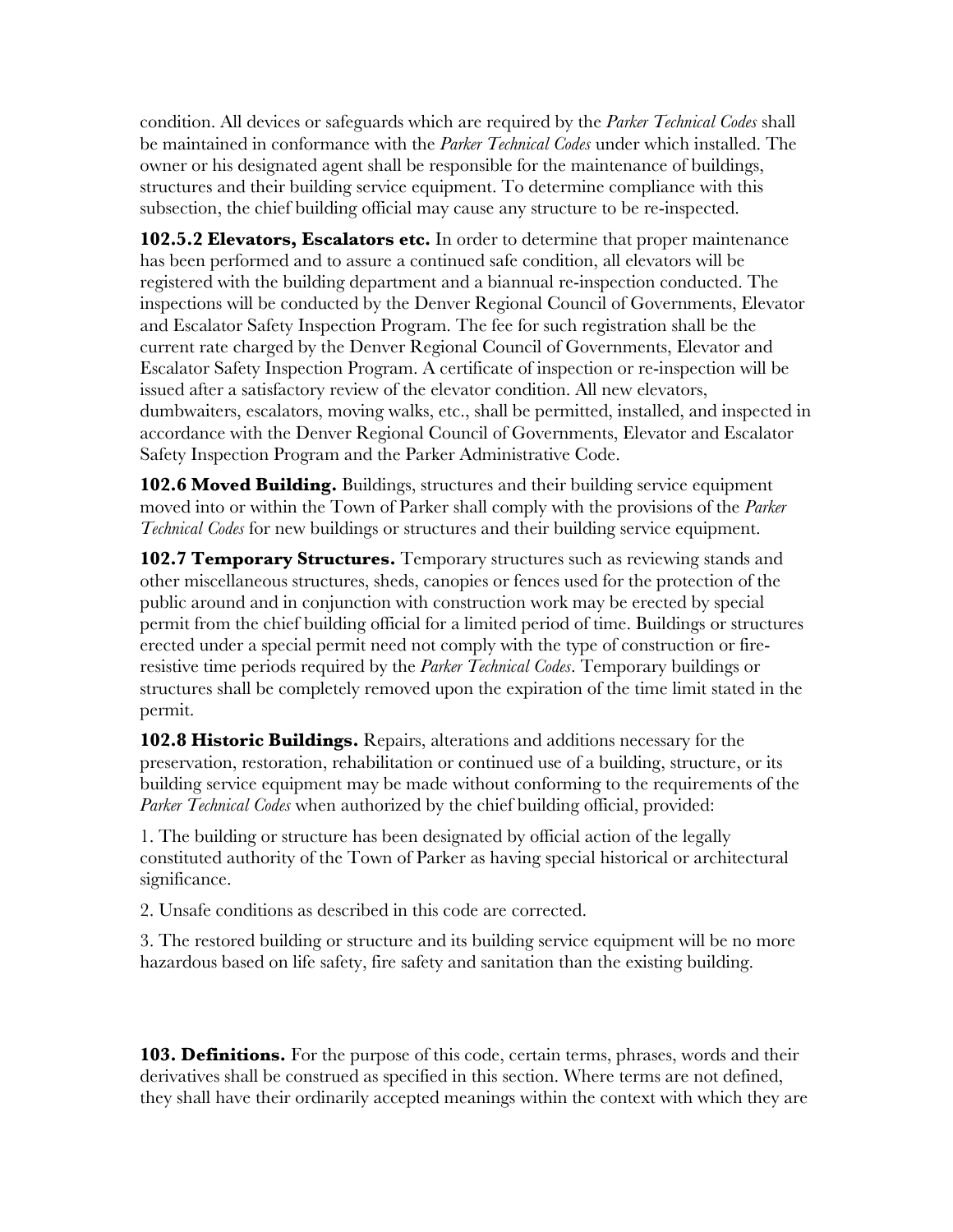used. Webster's Third International Dictionary of the English Language, Unabridged, Copyright 2002, shall be considered as providing ordinarily accepted meanings. Words used in the singular include the plural and the plural the singular. Words used in the masculine gender include the feminine and the feminine the masculine.

ADDITION is an extension or increase in floor area or height of a building or structure.

ALTER or ALTERATION is any change or modification in construction or building service equipment.

APPROVED, as to materials, types of construction, equipment and systems, refers to approval by the chief building official as the result of investigation and tests conducted by him or by reason of accepted principles or tests by recognized authorities, technical or scientific organizations.

APPROVED AGENCY is an established and recognized agency regularly engaged in conducting tests or furnishing inspection services, when such agency has been approved by the chief building official.

BUILDING is any structure used or intended to be used for supporting or sheltering any use or occupancy.

BUILDING, EXISTING is a building either erected prior to the adoption of this code, or one for which a legal building permit has been issued.

BUILDING SERVICE EQUIPMENT refers to the plumbing, mechanical, electrical and elevator equipment including piping, wiring, fixtures and other accessories which provide sanitation, lighting, heating, ventilation, cooling, refrigeration, fire-fighting and transportation facilities essential for the habitable occupancy of the building or structure for its designated use and occupancy.

CHIEF BUILDING OFFICIAL is the officer charged with the administration and enforcement of the *Parker Technical Codes*, or his duly authorized representative.

CODE INFORCEMENT AGENCY is the Parker Building Division.

FIRE DEPARTMENT: The South Metro Fire and Rescue Authority

ICC STANDARDS are the International Code Council Standards as promulgated by the International Code Council.

LISTED AND LISTING are terms referring to equipment and materials which are shown in a list published by an approved testing agency, qualified and equipped for experimental testing and maintaining an adequate periodic inspection of current production and whose listing states that the equipment complies with recognized safety standards.

MAY, as used in this code, is permissive for compliance.

OCCUPANCY is the purpose for which a building, or part thereof, is used or intended to be used.

OWNER is any person, agent, firm or corporation having a legal or equitable interest in the property.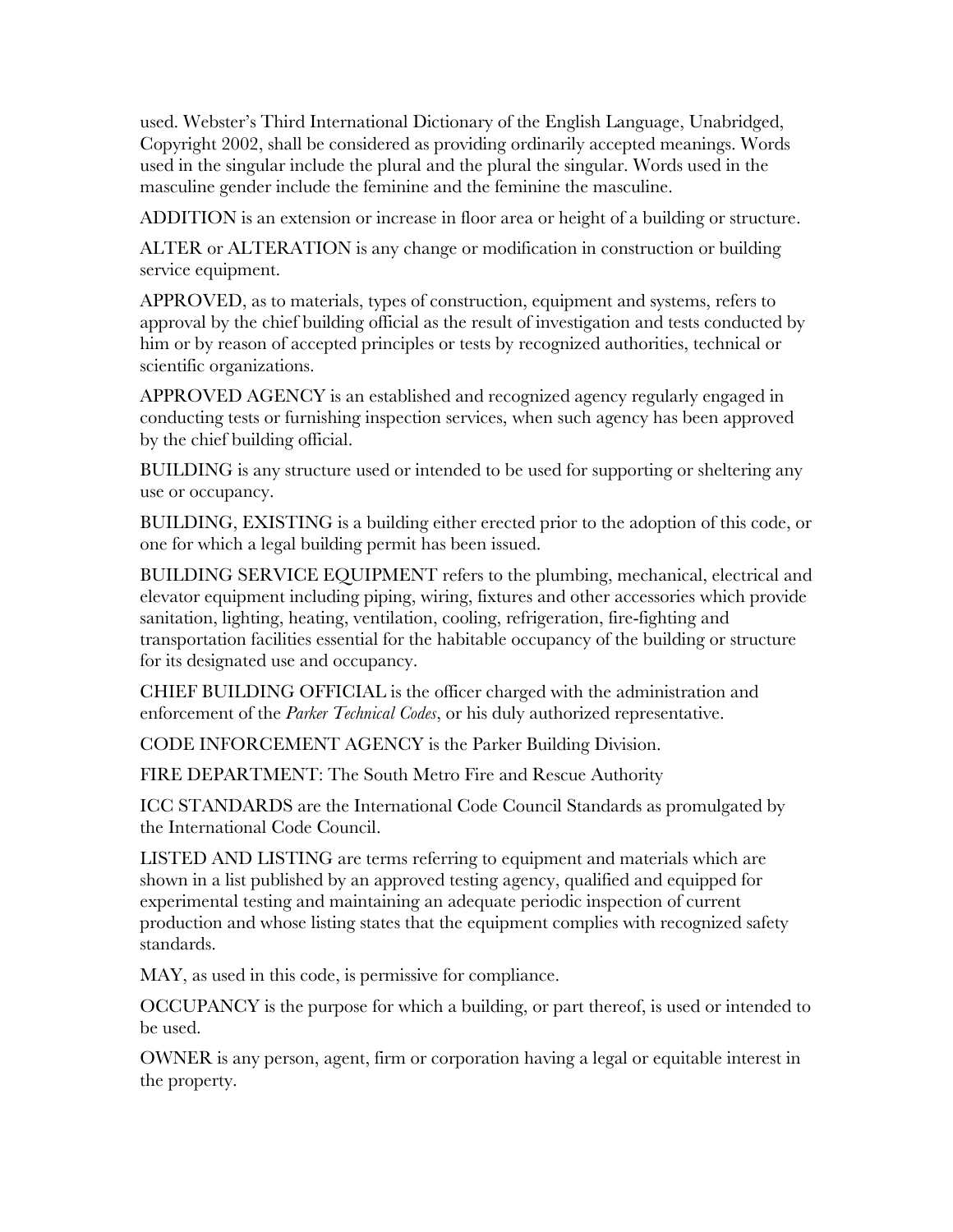PARKER BUILDING CODE is the 2009 Edition of the International Building Code promulgated by the International Code Council and as adopted and amended by the Town of Parker.

PARER ELECTRICAL CODE is the 2008 Edition of the National Electrical Code promulgated by the National Fire Protection Association and as adopted and amended by the Town of Parker.

PARKER ENERGY CODE is the 2009 Edition of the International Energy Conservation Code promulgated by the International Code Council and as adopted and amended by the Town of Parker.

PARKER FIRE PROTECTION CODE is the 2009 Edition of the International Fire Code promulgated by the International Code Council and as adopted and amended by the Town of Parker.

PARKER FUEL GAS CODE is the 2009 Edition of the International Fuel Gas Code promulgated by the International Code Council and as adopted and amended by the Town of Parker.

PARKER MECHANICAL CODE is the 2009 Edition of the International Mechanical Code promulgated by the International Code Council and as adopted and amended by the Town of Parker.

PARKER PLUMBING CODE is the 2009 Edition of the International Plumbing Code promulgated by the International Code Council and as adopted and amended by the Town of Parker.

PARKER PROPERTY MAINTENANCE CODE is the 2009 Edition of the International Property Maintenance Code promulgated by the International Code Council and as adopted and amended by the Town of Parker.

PARKER RESIDENTIAL CODE FOR ONE AND TWO FAMILY DWELLINGS is the 2009 Edition of the International Residential Code for One and Two Family Dwellings promulgated by the International Code Council and as adopted and amended by the Town of Parker.

PARKER TECHNICAL CODES refer to those codes adopted by the Town of Parker containing the provisions for design, construction, alteration, addition, repair, removal, demolition, use, location, occupancy and maintenance of all buildings and structures and building service equipment as herein defined. Refer to definitions for Parker Building Code, Parker Residential Code for One and Two Family Dwellings, Parker Plumbing Code, Parker Mechanical Code, Parker Energy Conservation Code, Parker Fuel Gas Code, Parker Property Maintenance Code and the Parker Fire Code.

PERMIT is an official document or certificate issued by the chief building official authorizing performance of a specified activity.

PERSON is a natural person, his heirs, his executors, administrator or assigns, and also includes a firm, partnership or corporation, its or their successors or assigns, or the agent of any of the aforesaid.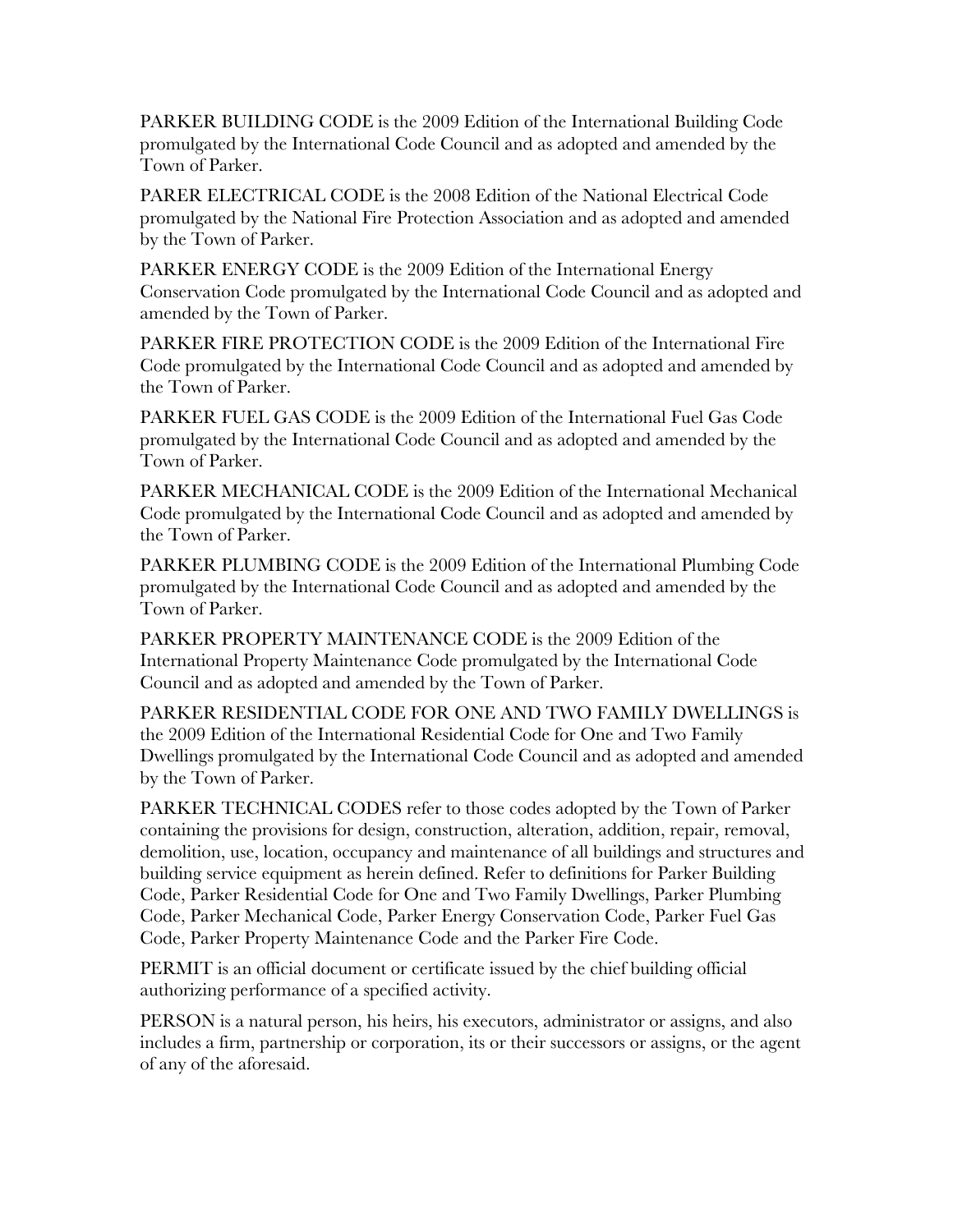REPAIR is the reconstruction for renewal of any part of an existing building, structure or building service equipment for the purpose of its maintenance.

SHALL, as used in this code, is mandatory.

STRUCTURE, is that which is built or constructed, an edifice or building of any kind, or any piece of work artificially built up or composed of parts joined together in some definite matter.

VALUATION or VALUE, as applied to a building and its building service equipment, shall be the estimated cost to replace the building and its building service equipment in kind, based on current replacement costs, including labor and materials, except as used in determining the cost of permits in Section 304.1.

**104. Conflicting Provisions.** Wherever conflicting provisions or requirements occur between, the *Parker Technical Codes* and any other codes or laws of the Town of Parker, the most restrictive shall govern.

Where conflicts occur between the *Parker Technical Codes*, those provisions providing the greater safety to life shall govern. In other conflicts where sanitation, life safety or fire safety are not involved, the most restrictive provisions shall govern.

Where in any specific case different sections within any of the *Parker Technical Codes* specify different materials, methods of construction or other requirements, the most restrictive shall govern.

Where conflicts occur between any specific provisions of this code and any administrative provisions in any *Parker Technical Codes* which is then applicable within the Town of Parker, those provisions becoming law last in time shall prevail.

**105. Alternate Materials and Methods of Construction.** The provisions of the *Parker Technical Codes* are not intended to prevent the use of any material or method of construction not specifically prescribed by the *Parker Technical Codes*, provided any alternate has been approved and its use authorized by the chief building official.

The chief building official may approve any alternate, provided he finds that the proposed design is satisfactory and complies with the provisions of the *Parker Technical Codes* and that the material, method of work offered is, for the purpose intended, at least the equivalent of the prescribed in the *Parker Technical Codes* in suitability, strength, effectiveness, fire resistance, durability, safety and sanitation.

The chief building official shall require that sufficient evidence or proof be submitted to substantiate any claims that may be made regarding its use. The details of any action granting approval of an alternate shall be recorded and entered in the files of the Town of Parker.

**106. Modifications.** Whenever there are practical difficulties involved carrying out the provisions of the *Parker Technical Codes*, the chief building official may grant modifications for individual cases, provided he shall first find that a special individual reason makes the strict letter of the *Parker Technical Codes* impractical and the modification does not lessen health, life and fire safety requirements or any degree of structural integrity. The details of actions granting modifications shall be recorded and entered in the file of the Town of Parker.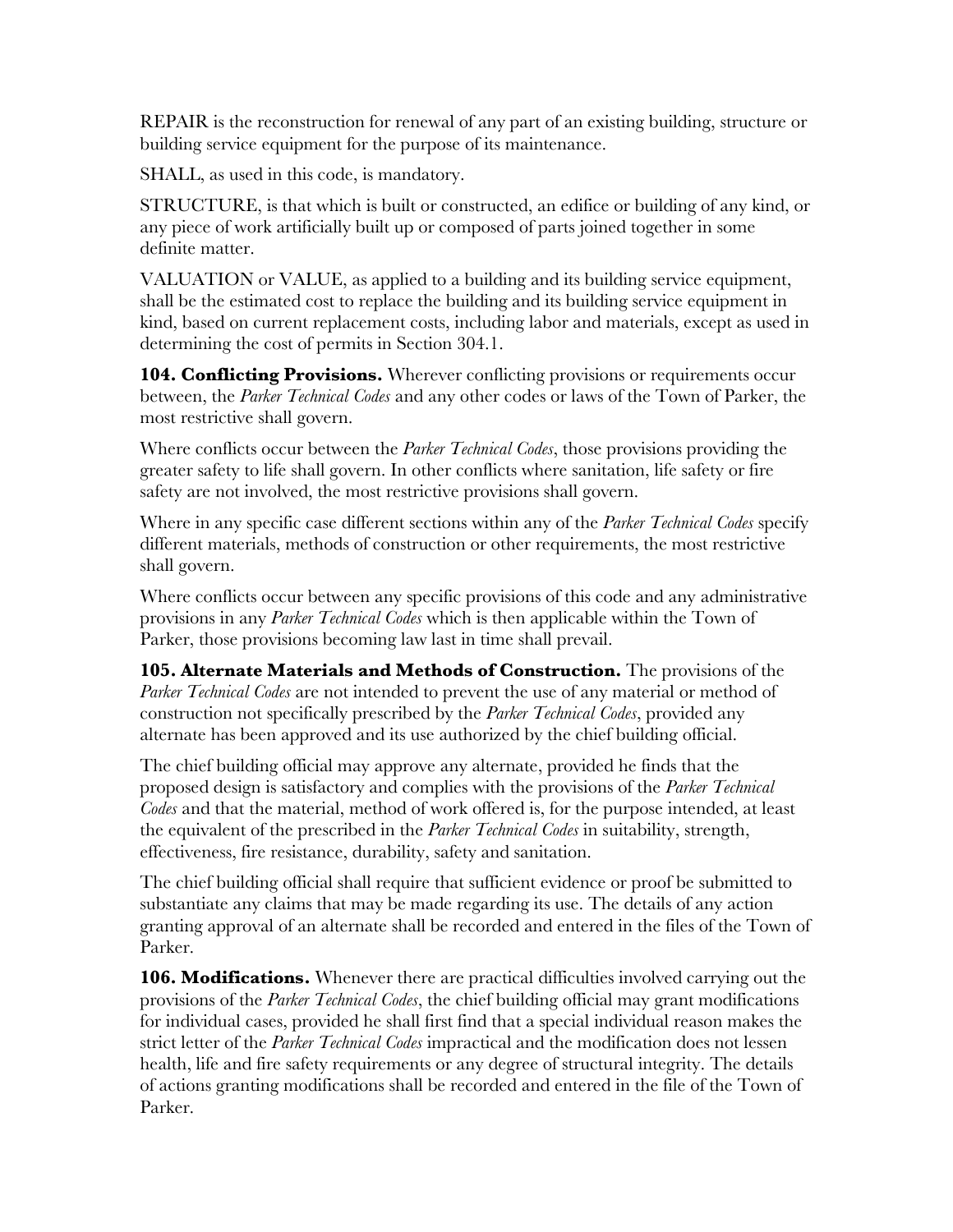**107. Tests.** Whenever there is insufficient evidence of compliance with any of the provisions of the *Parker Technical Codes* or evidence that materials or construction do not conform to the requirements of the *Parker Technical Codes*, the chief building official may require tests as evidence of compliance to be made at no expense to the Town.

The test method shall be as specified by the *Parker Technical Codes* or by other recognized test standards. In the absence of recognized and accepted test methods for the proposed alternate, the chief building official shall determine test procedures.

All tests shall be made by an approved agency. Reports of such tests shall be retained by the chief building official for the period required for the retention of public records.

#### **ORGANIZATION AND ENFORCEMENT**

#### **SECTION 201. AUTHORITY.**

**201.1 Creation of Enforcement Agency.** There is hereby established in the Town of Parker a Building Division shall be under the administrative and operational control of the chief building official.

**201.2 General.** Whenever the term or title "administrative authority", "responsible official", "chief building official", "chief inspector", "authority having jurisdiction", or other similar designation is used herein or in any of the *Parker Technical Codes*, it shall be construed to mean the chief building official designated by the appointing authority of the Town of Parker.

#### **SECTION 202. POWERS AND DUTIES OF CHIEF BUILDING OFFICIAL**

**202.1 General.** The chief building official is hereby authorized and directed to enforce all the provisions of this code and the referenced *Parker Technical Codes*. For such purposes, the chief building official shall have the powers of a law enforcement officer.

The chief building official shall have the power to render interpretations of the *Parker Technical Codes*, and to adopt and enforce rules and regulations supplemental to this code as may be deemed necessary to clarify the application of the provisions of this code. Such interpretations, rules and regulations shall be in conformity with the intent and purpose of this code.

**202.2 Deputies.** In accordance with prescribed procedures and with the approval of the appointing authority, the chief building official may appoint such number of technical officers and inspectors and other employees as shall be authorized from time to time. The chief building official may deputize such inspectors or employees as may be necessary to carry out the functions of the code enforcement agency.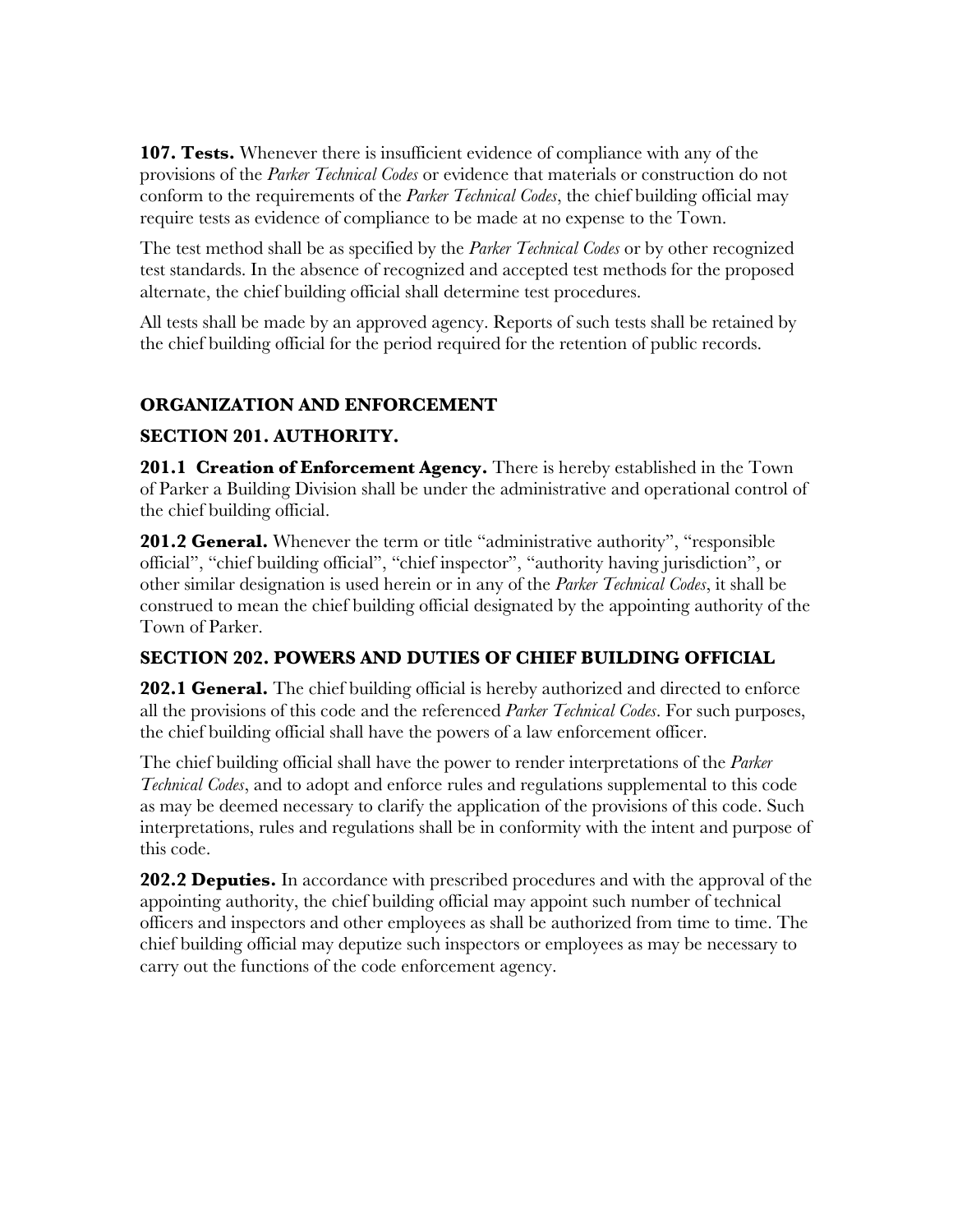**202.3 Right of Entry.** Whenever necessary to make an inspection to enforce any of the provisions of the *Parker Technical Codes*, or whenever the chief building official or his authorized representative has reasonable cause to believe that there exists in any building or upon any premises any condition or code violation which makes such building or premises unsafe, dangerous or hazardous, the chief building official or his authorized representative may enter such building or premises at all reasonable times to inspect the same or to perform any duty imposed upon the chief building official by such *Parker Technical Codes*; provided that if such building or premises be occupied, he shall first make a reasonable effort to locate the owner or other persons having charge or control of the building or premises and demand entry. Should entry be refused, the chief building official or his authorized representative shall have recourse to every remedy provided by law to secure entry.

When the chief building official or his authorized representative shall have first obtained a proper inspection warrant or other remedy provided by law to secure entry, no owner or occupant or any other person have charge, care or control of the building or premises shall fail or neglect, after proper demand is made as herein provided, to promptly permit entry therein by the chief building official or his authorized representative for the purpose of inspection or examination pursuant to this code.

**202.4 Stop Orders.** Whenever any work is being done contrary to the provisions of this code and the *Parker Technical Codes*, the chief building official may order the work stopped by notice in writing served on any person engaged in the doing or causing such work to be done, and any such person shall forthwith stop such work until authorized by the chief building official to proceed with the work.

**202.5 Occupancy Violations.** Whenever any building or structure or building service equipment therein regulated by the *Parker Technical Codes* is being used contrary to the provisions of such codes, the chief building official may order such use discontinued by written notice served on any person causing such use to be continued. Such person shall discontinue the use in the time prescribed by the chief building official after receipt of such notice to make the structure, or portion thereof, comply with the requirements of the *Parker Technical Codes*.

**202.6 Authority to Disconnect Utilities.** The chief building official or his authorized representative shall have the authority to disconnect any utility service or energy supplied to the building, structure or building service equipment therein regulated by the *Parker Technical Codes* in case of emergency where necessary to eliminate an immediate hazard to life or property. The chief building official shall whenever possible notify the serving utility, the owner and occupant of the building, structure or building service equipment of the decision to disconnect prior to taking such action, and shall notify such serving utility, owner and occupant of the building, structure or building service equipment, in writing, of such disconnection immediately thereafter.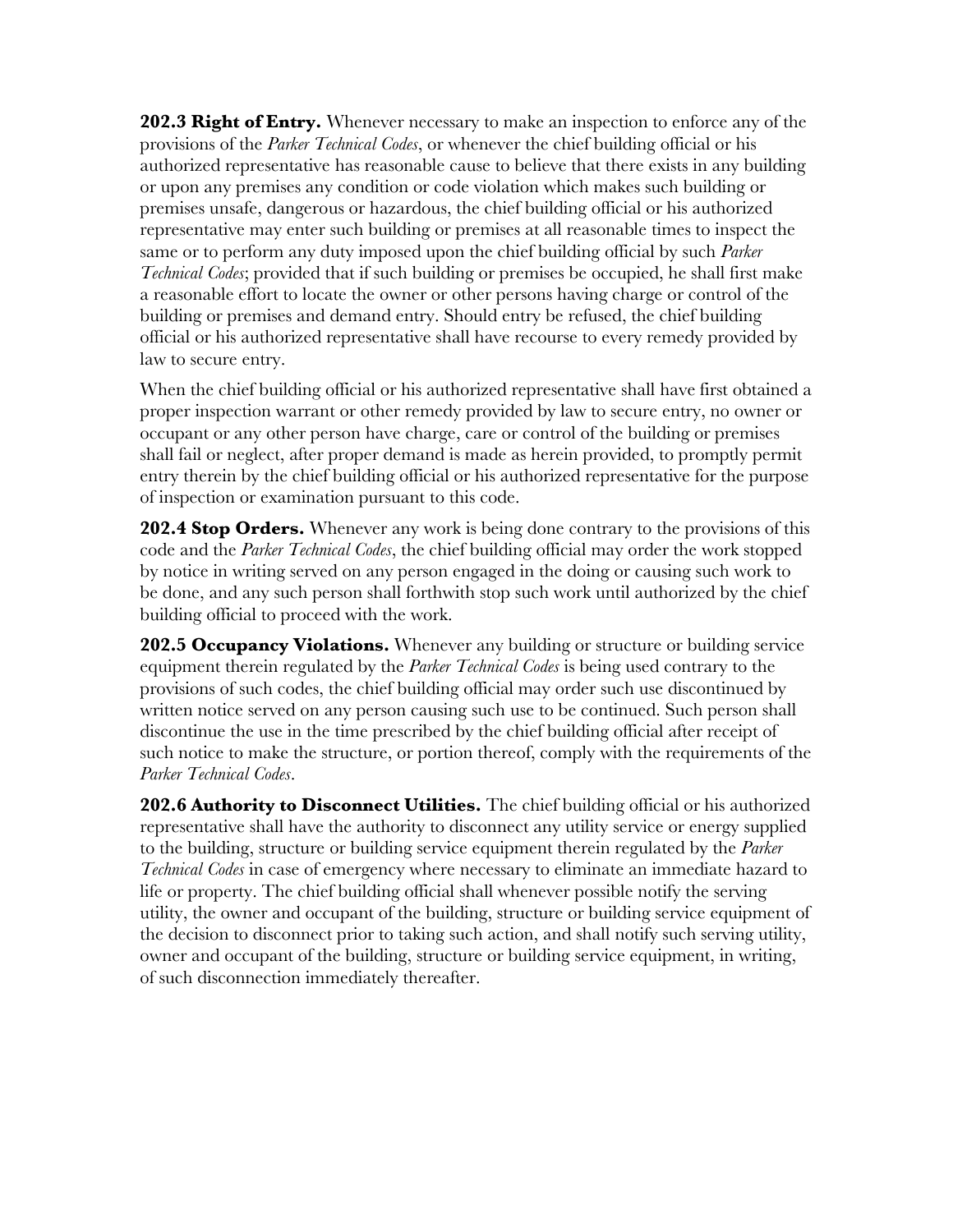**202.7 Authority to Condemn Building Service Equipment.** Whenever the chief building official ascertains that any building service equipment regulated in the *Parker Technical Codes* has become hazardous to life, health, property, or becomes unsanitary, he shall order in writing that such equipment either be removed or restored to a safe or sanitary condition, whichever is appropriate. The written notice itself shall fix a time limit for compliance with such order. No person shall use or maintain defective building service equipment after receiving such notice. When such equipment or installation is to be disconnected, a written notice of such disconnection and causes therefore shall be given within 24 hours to the serving utility, the owner and occupant of such building, structure or premises.

When any building service equipment is maintained in violation of the *Parker Technical Codes* and in violation of any notice issued pursuant to the provisions of this section, the chief building official shall institute any appropriate action to prevent, restrain, correct or abate the violation.

**202.8 Connection After Order to Disconnect.** No person shall make connections from any energy, fuel or power supply nor supply energy or fuel to any building service equipment which has been disconnected or ordered to be disconnected by the chief building official or the use of which has been ordered to be discontinued by the chief building official until the chief building official authorizes the reconnection and use of such equipment.

#### **SECTION 203. UNSAFE BUILDINGS, STRUCTURES**

#### **OR BUILDING SERVICE EQUIPMENT**

**203.** All buildings or structures regulated by the *Parker Technical Codes* which are structurally inadequate or have inadequate egress, or which constitute a fire hazard, or are otherwise dangerous to human life, are for the purpose of this section unsafe.

Building service equipment regulated by the *Parker Technical Codes*, which constitutes a fire, electrical or health hazard or unsanitary condition, or is otherwise dangerous to human life is, for the purpose of this section unsafe. Any use of buildings, structures or building service equipment constituting a hazard to safety, health or public welfare by reason of inadequate maintenance, dilapidation, obsolescence, fire hazard, disaster, damage or abandonment is, for the purpose of this section, an unsafe use.

Parapet walls, cornices, spires, towers, tanks, statuary and other appendages or structural members which are supported by, attached to, or a part of a building and which are in deteriorated condition or otherwise unable to sustain the design loads which are specified in the *Parker Technical Codes* are hereby designated as unsafe building appendages.

Unsafe buildings, structures or appendages and building service equipment are hereby declared to be public nuisances and shall be abated by repair, rehabilitation, demolition or removal in accordance with the procedures set forth in the *Parker Technical Codes* or such alternate procedure as may be adopted by the Town of Parker. As an alternative, the chief building official or other employee or official of the as designated by the governing body may institute other appropriate action to prevent, restrain, correct or abate the violation.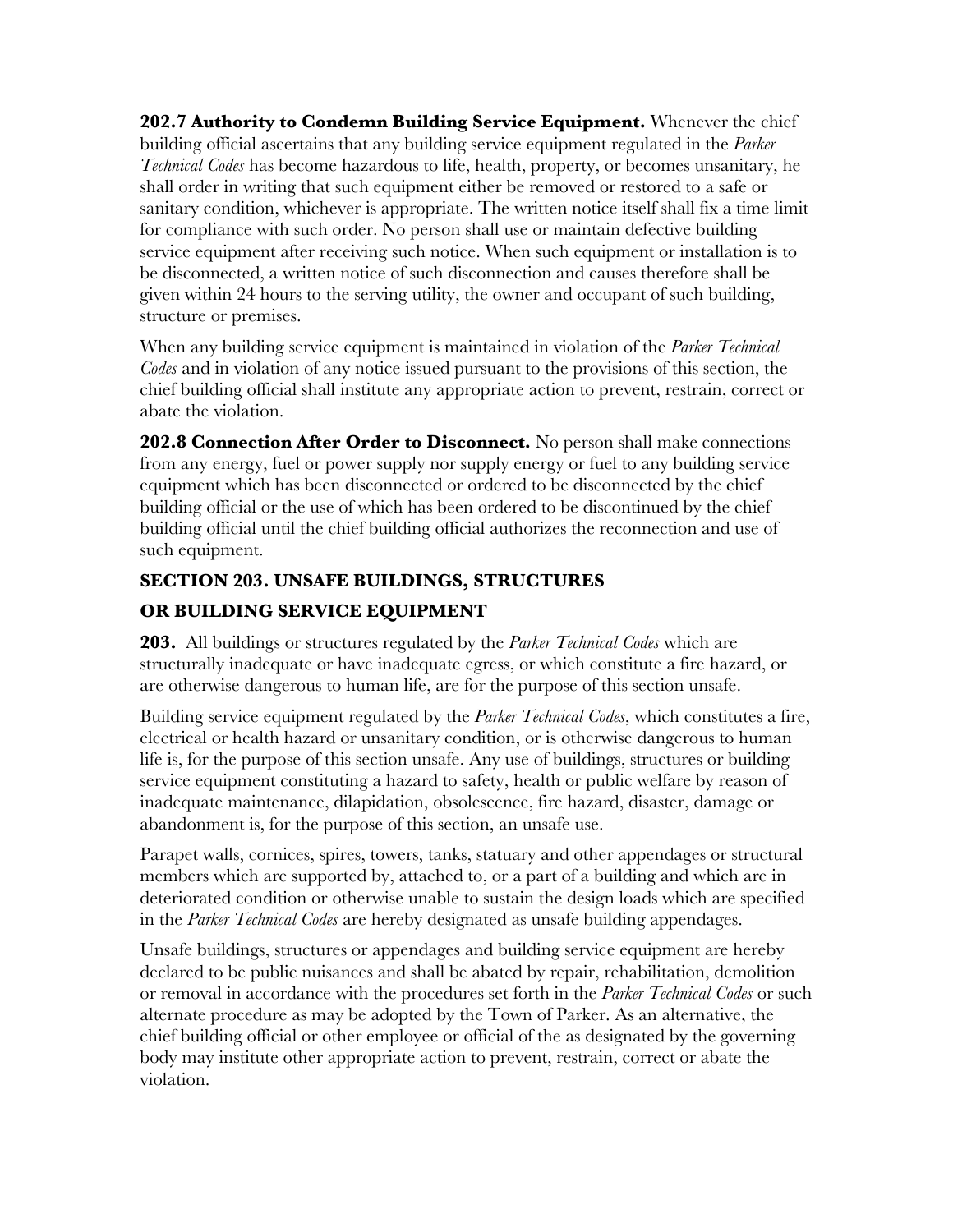#### **SECTION 204 - BOARD OF APPEALS**

**204.1 General.** In order to hear and decide appeals of orders, decisions or determinations made by the chief building official relative to the application and interpretation of this code, there shall be and is hereby created a board of appeals. The Town Council shall appoint a board of appeals composed of as many members and as many alternates as the Town Council may determine sufficient by resolution and a member of the Town Council to serve as an ex officio member of the board of appeals. The Town Council shall appoint the chair of the board of appeals to serve as the chair for a term which is at the discretion of the Town Council. The Chair will usually be appointed when board members are appointed, as provided in this section. After the membership of the board of appeals is determined by the Town Council, it may be expanded or contracted from time to time at the discretion of the Town Council by resolution. Board of appeals members serve at the pleasure of the Town Council and may be removed at any time with or without cause by vote of the Council. All board of appeals members serve without compensation. At the Town Council's discretion, compensation may be established by resolution. Board of appeals members and representatives of the board of appeals need not reside within the boundaries of the Town. The board shall have the authority to adopt rules of procedure for conducting its business consistent with this Code, subject to review by the Town Attorney and Town Council liaison to ensure compliance with the Town Charter and Ordinances.

**204.2 Limitations on authority.** An application for appeal shall be based on a claim that the true intent of this code or the rules legally adopted thereunder have been incorrectly interpreted, the provisions of this code do not fully apply or an equally good or better form of construction is proposed. The board shall have no authority to waive requirements of this code.

**204.3 Qualifications.** The board of appeals shall consist of members who are qualified by experience and training to pass on matters pertaining to building construction and are not employees of the Town of Parker.

**204.4 Term of office.** Members of the board of appeals shall serve for a period of one (1) or two (2) years or until a successor takes office. Terms shall be staggered to permit continuity on the board of appeals.

#### **SECTION 301. PERMITS AND INSPECTIONS**

**301.1 Permits Required.** It shall be unlawful for any person, firm or corporation to erect, construct, enlarge, alter, repair, move, improve, remove, convert or demolish any building or structure or make any installation, alteration, repair, replacement, or remodel any building service equipment by this code and the *Parker Technical Codes*, except as specified in 30 1.2.1 of this section, or cause the same to be done without first obtaining a separate, appropriate permit for each building, structure or building service equipment from the chief building official.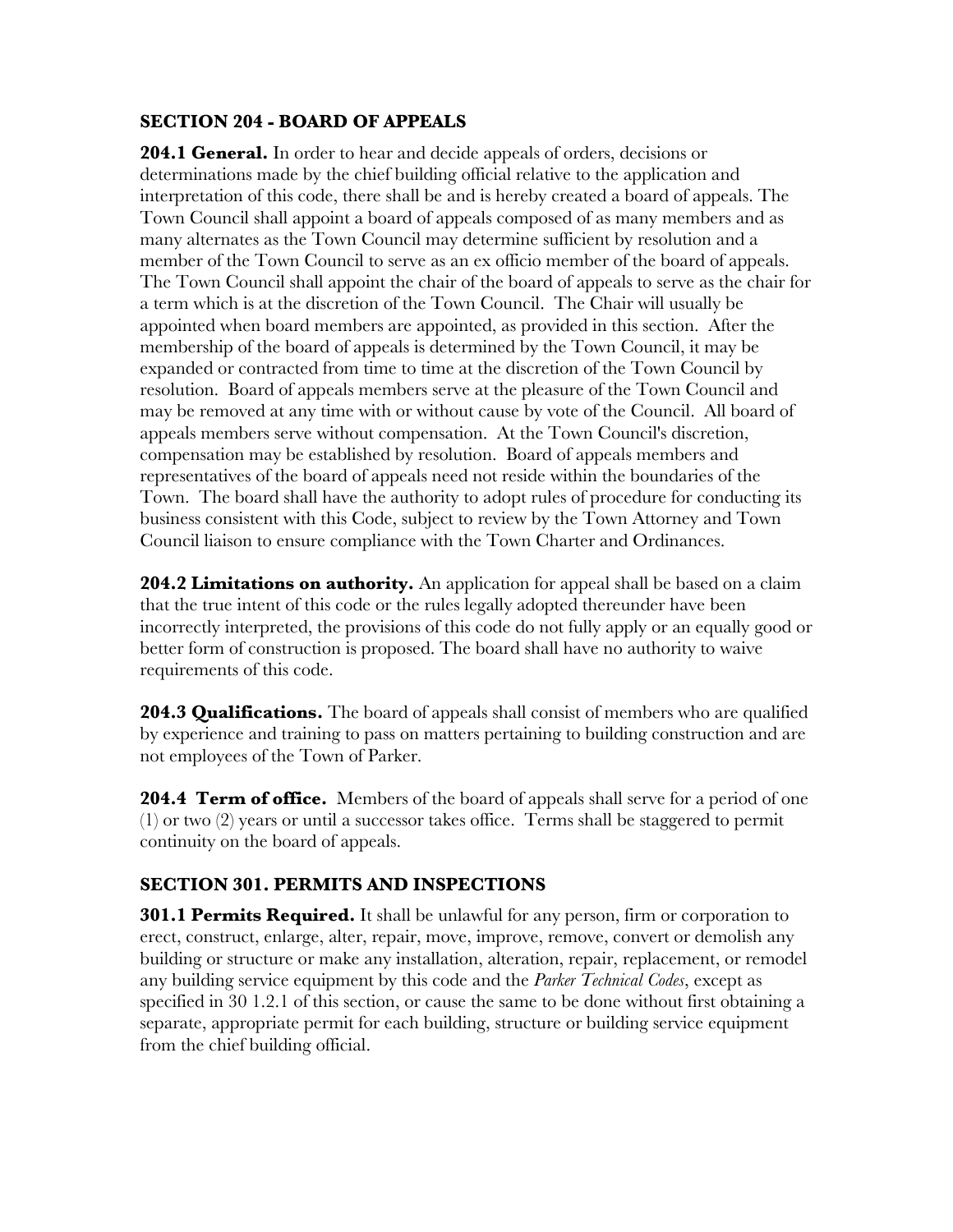**301.2 Exempted Work.** A permit shall not be required for the types of work in each of the separate classes of permit as listed below. Exemption from the permit requirements of the *Parker Technical Codes* shall not be deemed to grant authorization for any work to be done in violation of the provisions of the *Parker Technical Codes* or any other laws or ordinances of the Town of Parker.

**301.2.1 Building Permits.** A building permit will not be required for the following:

1. One-story detached accessory buildings used as tool and storage sheds, playhouses and similar use, provided floor area does not exceed 200 square feet.

2. Fences not over 6 feet high.

3. Movable cases, counters and partitions not over 5 feet nine inches high.

4. Retaining walls which are not over 4 feet in height measured from the bottom of the footing to the top of the wall, unless supporting a surcharge or impounding flammable liquids.

5. Water tanks supported directly upon grade if the capacity does not exceed 5000 gallons and the ratio of height to diameter or width does not exceed two to one.

6. Painting, papering and similar finish work.

7. Platforms (other than residential decks), walls and driveways not more than 30 inches above grade and not over any basement or story below.

8. Temporary motion picture, television and theater stage sets and scenery.

9. Window awnings supported by an exterior wall of Group R, Division 3, and Group U Occupancies when projecting not more than 54 inches (1372 mm).

10. Prefabricated swimming pools accessory to a Group R, Division 3 Occupancy in which the pool walls are entirely above the adjacent grade and if the capacity does not exceed 5000 gallons and if the water depth is less than 24".

11. Swings and other playground equipment.

Unless otherwise excepted by this code, separate plumbing, electrical and mechanical permits will be required for the above exempted items.

**301.2.2 Plumbing Permits.** A plumbing permit will not be required for the following:

1. The stopping of leaks in drains, soil, waste or vent pipe, provided, however, that should any concealed trap, drainpipe, soil, waste or vent pipe become defective and it becomes necessary to remove and replace the same with new material, the same shall be considered as new work and a permit shall be procured and inspection made as provided in this code.

2. The clearing of stoppages or the repairing of leaks in pipes, valves or fixtures, nor for the removal and reinstallation of water closets, provided such repairs do not involve or require the replacement or rearrangement of valves, pipes or fixtures.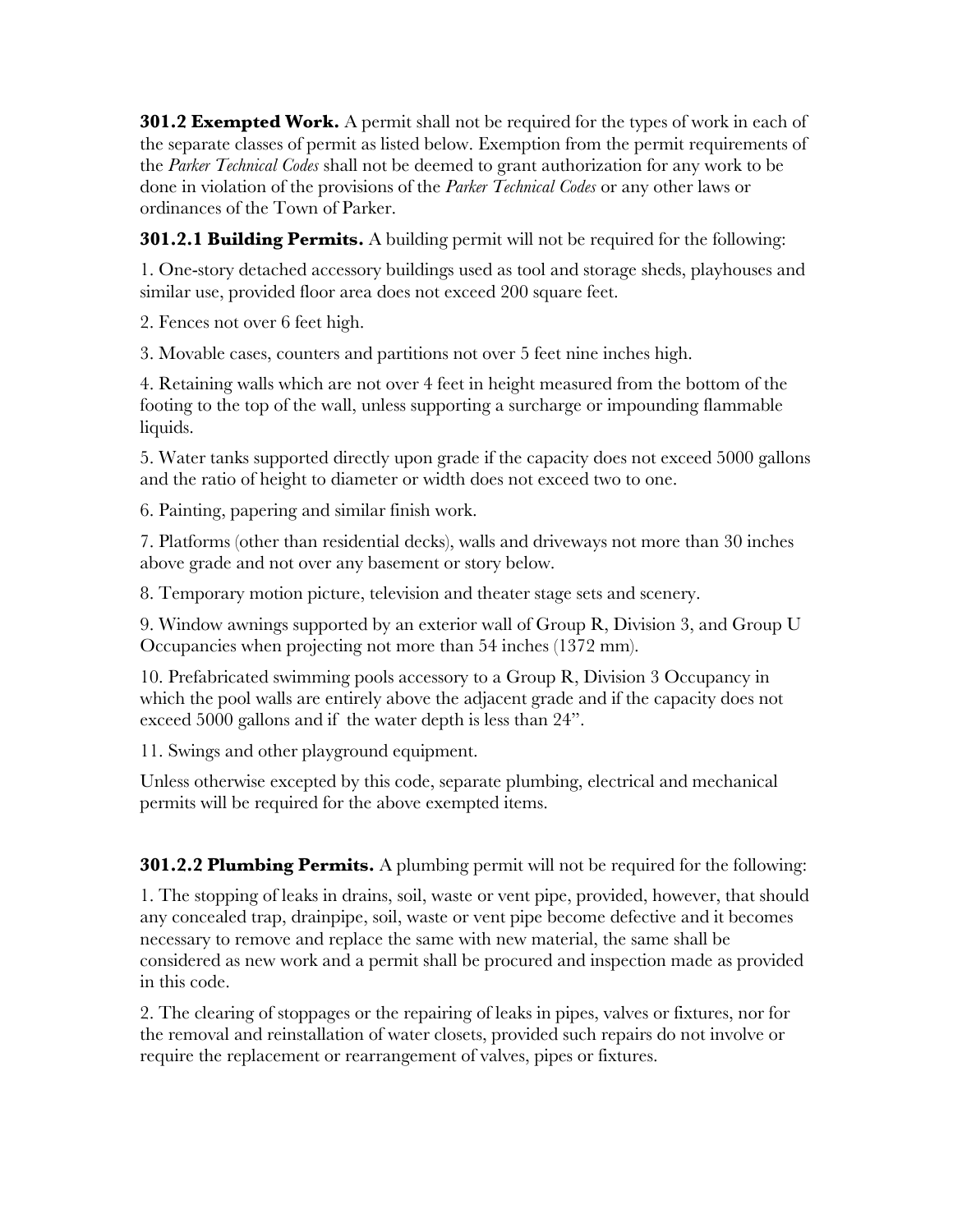**301.2.3 Electrical Permits.** An electrical permit will not be required for the following:

1. Portable motors or other portable appliances energized by means of a cord or cable having an attachment plug end to be connected to an approved receptacle when that cord or cable is permitted by the Parker Electrical Code.

2. Minor repair or replacement of fixed motors, transformers, ballasts or fixed approved appliances of the same type and rating in the same location.

3. Temporary decorative lighting.

4. Minor repair or replacement of any switch, contactor or control device of the same size and capacity.

5. Reinstallation of attachment plug receptacles, but not the outlets therefore.

6. Repair or replacement of any overcurrent device of the required capacity in the same location.

7. Repair or replacement of electrodes or transformers of the same size and capacity for signs or gas tube systems.

8. Removal of electrical wiring.

9. The wiring for temporary theater, motion picture or television stage sets.

10. Electrical wiring, devices appliances, apparatus or equipment operating at less than 25 volts and not capable of supplying more than 50 watts of energy.

11. Low-energy power, control and signal circuits of Classes II and III as defined in the Electrical Code.

12. A permit shall not be required for the installation, alteration or repair of electrical wiring apparatus or equipment or the generation, transmission, distribution or metering of electrical energy or in the operation of signals or the transmission of intelligence by a public or private utility in the exercise of its function as a serving utility.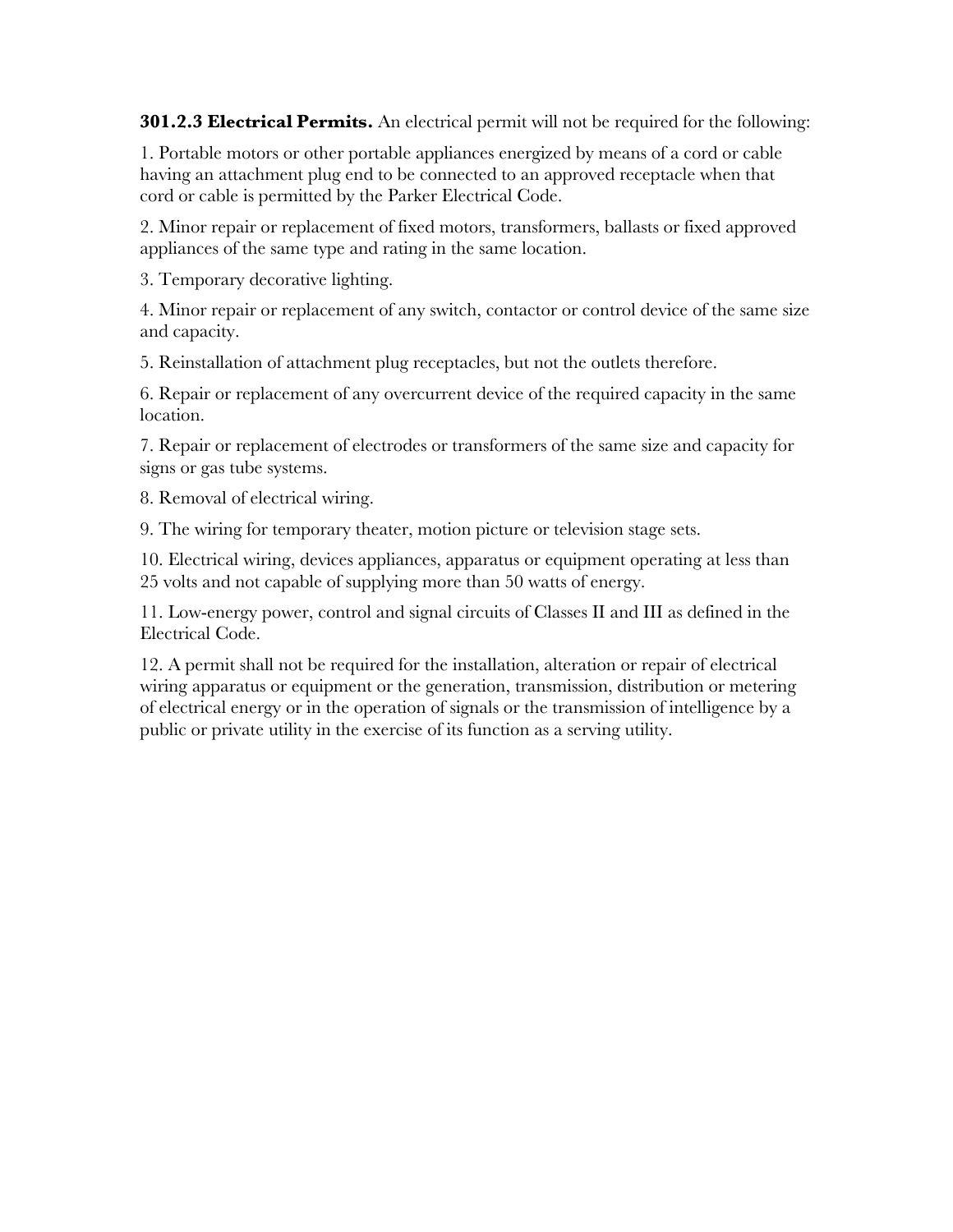**301.2.4. Mechanical Permits.** A mechanical permit will not be required for the following:

1. Any portable heating appliance.

2. Any portable ventilating equipment.

3. Any portable cooling unit.

4. Any portable evaporative cooler.

5. Any closed system of steam, hot or chilled water piping within any heating or cooling equipment regulated by the Parker Mechanical Code.

6. Replacement of any component part or assembly of an appliance which does not alter its original approval and complies with other applicable requirements of the *Parker Technical Codes*.

7. Any refrigerating equipment which is part of the equipment for which a permit has been issued pursuant to the *Parker Technical Codes*.

8. Any unit refrigerating system as defined in the Parker Mechanical Code.

9. Self-contained refrigeration systems containing 10 pounds (4.54 kg) or less of refrigerant or that are actuated by motors of 1 horsepower (746 W) or less.

10. Portable-fuel-cell *appliances* that are not connected to a fixed piping system and are not interconnected to a power grid.

**301.2.5 Elevator and Escalator Permits.** A separate permit for an elevator or escalator installation is not required when the plans, specifications and support documents for the elevator or escalator are included in the plans reviewed for entire building.

A separate plan review and subsequent inspection will be conducted by the Denver Regional Council of Governments, Elevator and Escalator Safety Inspection Program; said review and inspections will become a part of the construction documents of the department. The fees for this will be the current rate as charged by the Denver Regional Council of Governments, Elevator and Escalator Safety Inspection Program.

#### **SECTION 302. APPLICATION FOR PERMIT.**

#### **302.1. Application for Permit**

#### **302.1.1 Application.**

 To obtain a permit, the applicant shall first file an application therefore in writing on a form furnished by the Town of Parker for that purpose. Every such application shall:

1. Identify and describe the work to be covered by the permit for which application is made.

2. Describe the land on which the proposed work is to be done by legal description, street address or similar description that will readily identify and definitely locate the proposed building or work.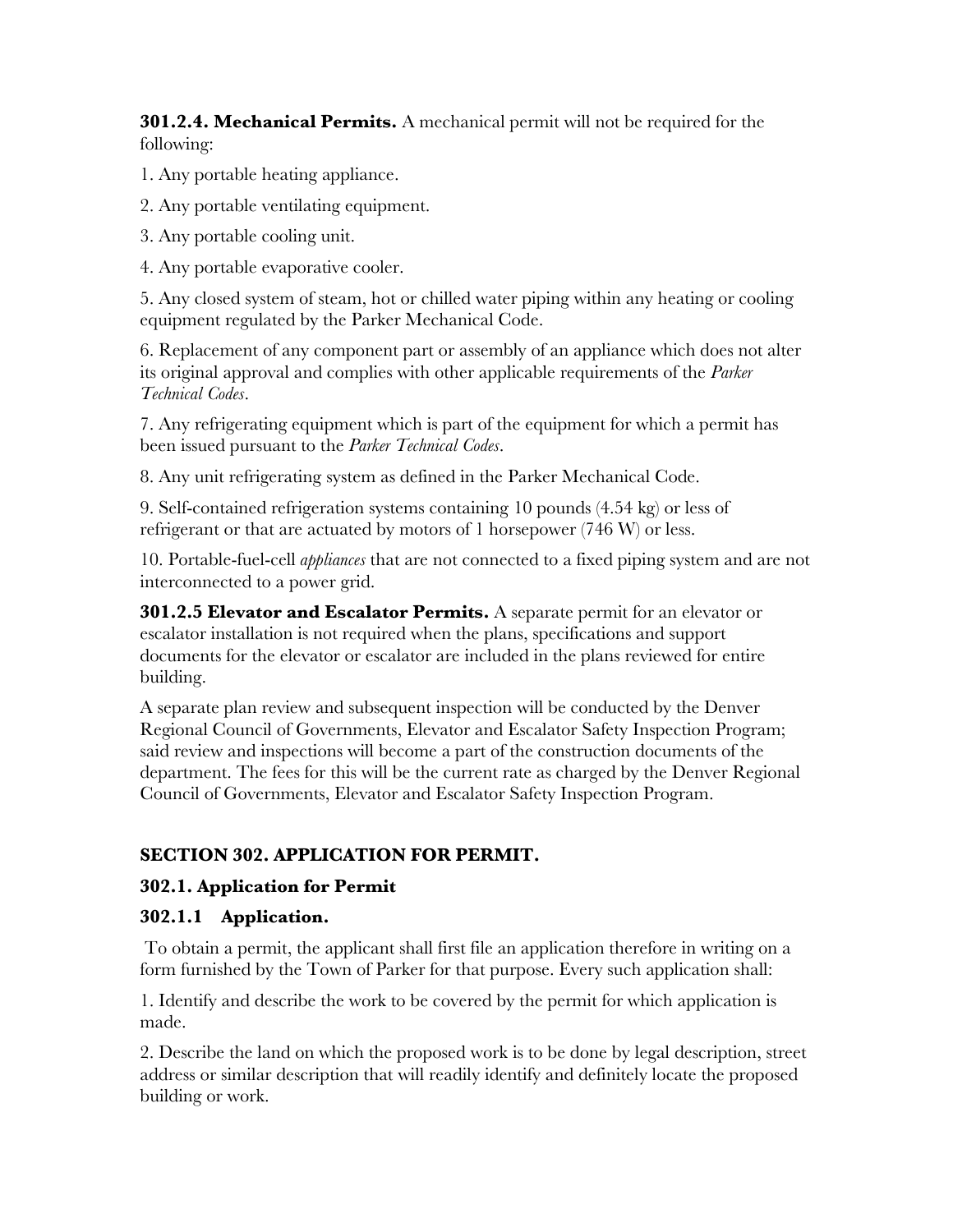3. Indicate the use or occupancy for which the proposed work is intended.

4. Be accompanied by plans, diagrams, computations and specifications and other data as required in Section 302.2.

5. State the valuation of any new building or structure of any addition, remodeling or alteration to an existing building.

6. Be signed by permittee, or his authorized agent, who may be required to submit evidence to indicate such authority.

7. Give such other data and information as may be required by the chief building official.

8. Be accompanied by a recent survey, plat and legal description of the proposed building site or property, prepared by a registered land surveyor, licensed to practice in the State of Colorado at the time of application for a building permit. The surveyor making the plat shall certify thereon that it is correct and that the perimeter monuments described therein have been placed as described and affix his name and seal. Permanent reference monuments shall be set and marked and shall be made of #5 reinforcing bar with a metal cap at least one and three-eighths (1-3/8) inches in diameter, and shall protrude no more than four (4) inches from the ground. The plat submitted shall reflect the type of monuments set on property corners and the location and the dimension of all easements or rights-of-way of record or known, except when a building permit is sought to reconstruct or remodel totally within the limits of an existing building or structure.

9. When construction is proposed in "a flood plain area", the application shall be accompanied by elevations of the lowest floor of new or substantially improved structures in said areas. If the lowest floor is below grade on one or more sides, the elevation of the floor immediately above must also be submitted.

10. Plans and specifications for fire alarm components are to be submitted to the South Metro Fire Rescue Authority for approval. Specifications are to list components by brand name and type whenever possible, and drawings showing actual locations for system components are to accompany the specifications.

#### **302.2. Plans and Specifications**

**302.2.1 Submittal Documents.** Plans, specifications, engineering calculations, diagrams, soil investigation reports, special inspection and structural observation programs and other data shall constitute the submittal documents and shall be submitted in one or more sets with each application for a permit.

EXCEPTION: The chief building official may waive the submission of plans, calculations, construction inspection requirements and other data if it is found that the nature of the work applied for is such that reviewing of plans is not necessary to obtain compliance with this code.

**302.2.2 Plans.** Computations and specifications are to be prepared and designed by an engineer or architect licensed by the State of Colorado.

EXCEPTION: Plans submitted for review for construction exempted by Section 12-4- 112, "Exemptions" CRS.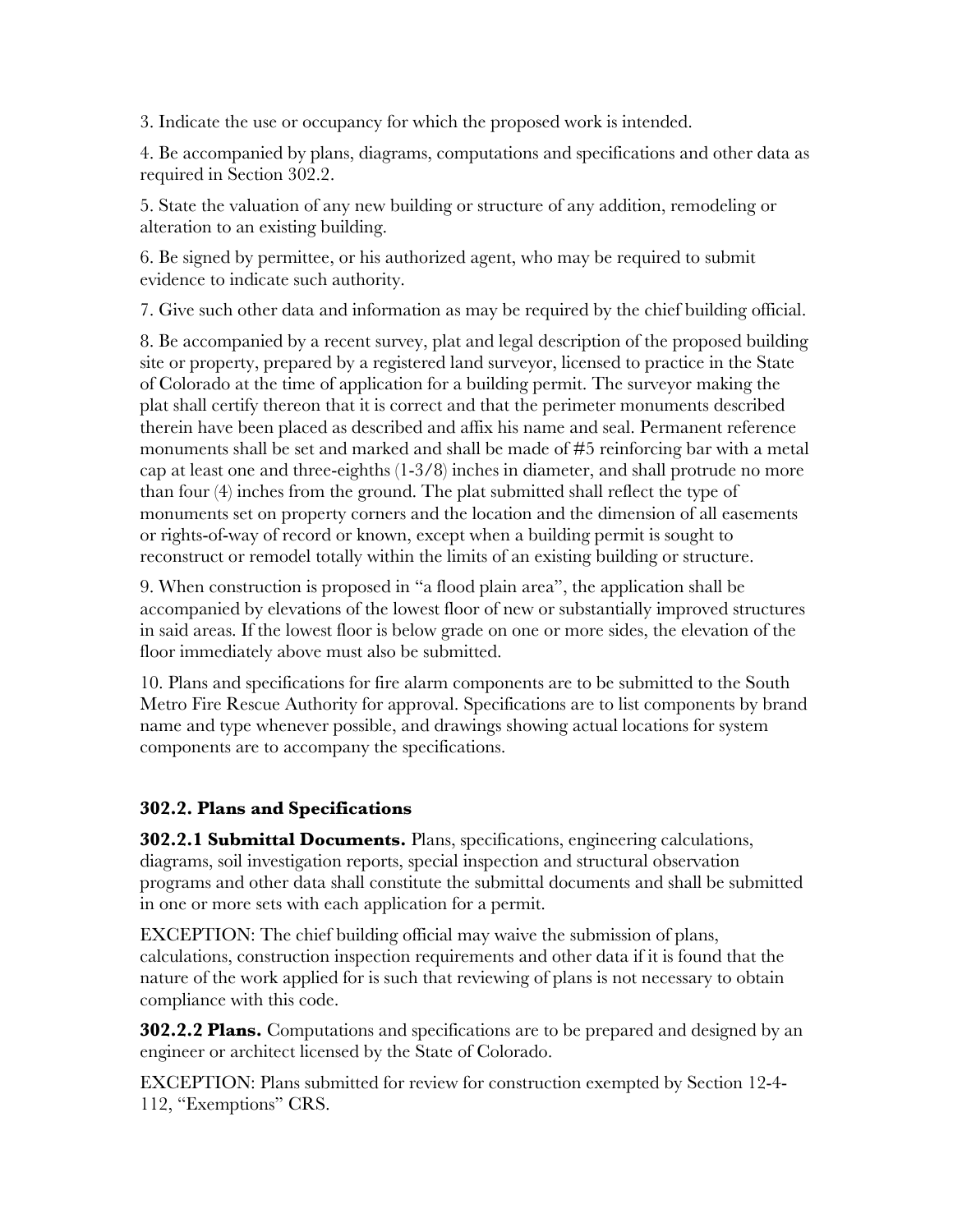**302.2.3** The architect or engineer of record shall be responsible for reviewing and coordinating all submittal documents prepared by others, including deferred submittal items, for compatibility with the design of the building. Plans which do not require a licensed design professional, the permitee shall be responsible for reviewing and coordinating all submittal documents prepared by others.

**302.2.4** Information on Plans and Specifications. Plans and specifications shall be drawn to scale upon substantial paper or cloth and shall be of sufficient clarity to indicate the location, nature and extent of the work proposed and show in detail that it will conform to the provisions of the *Parker Technical Codes* and all relevant laws, ordinances, rules and regulations.

#### **SECTION 303. PERMIT ISSUANCE**

**303.1 Issuance.** Plans shall be reviewed and a permit for the work issued prior to the start of any construction. The application plans and specifications, and other data, filed by an applicant for permit shall be reviewed by the chief building official. Such plans may be reviewed by other departments of the Town of Parker to verify compliance with any applicable laws under their jurisdiction. If the chief building official finds that the work described in the application for a permit and the plans, specifications and other data filed therewith substantially conform to the requirements of the *Parker Technical Codes* and other pertinent laws and ordinances, and that the fees specified in Section 304 have been paid, he shall issue a permit therefore to the applicant.

When the chief building official issues the permit where plans are required, he shall endorse in writing or stamp the plans and specifications "REVIEWED FOR CODE COMPLIANCE". Such plans and specifications shall not be changed, modified or altered without authorization from the chief building official, and all work regulated by this code shall be done in accordance with the approved plans.

In order to simplify the permit issuance and subsequent inspections a single "universal permit" shall be issued for R-3 (One and Two Single Family Dwellings and Townhouses) Occupancies (new buildings and additions or alterations thereto). See Exception to 304.2. The chief building official may issue a permit for the construction of part of a building, structure or building service equipment before the entire plans and specifications for the whole building, structure or building service equipment have been submitted or approved, provided adequate information and detailed statements have been filed complying with all pertinent requirements of the *Parker Technical Codes*. The holder of such permit shall proceed at his own risk without assurance that the permit for the entire building, structure or building service will be granted.

The chief building official may not issue a permit for any project that requires new or additional utilities without first receiving written evidence that service is readily available upon payment of all required tap fees, and that the proposed new construction can adequately be served.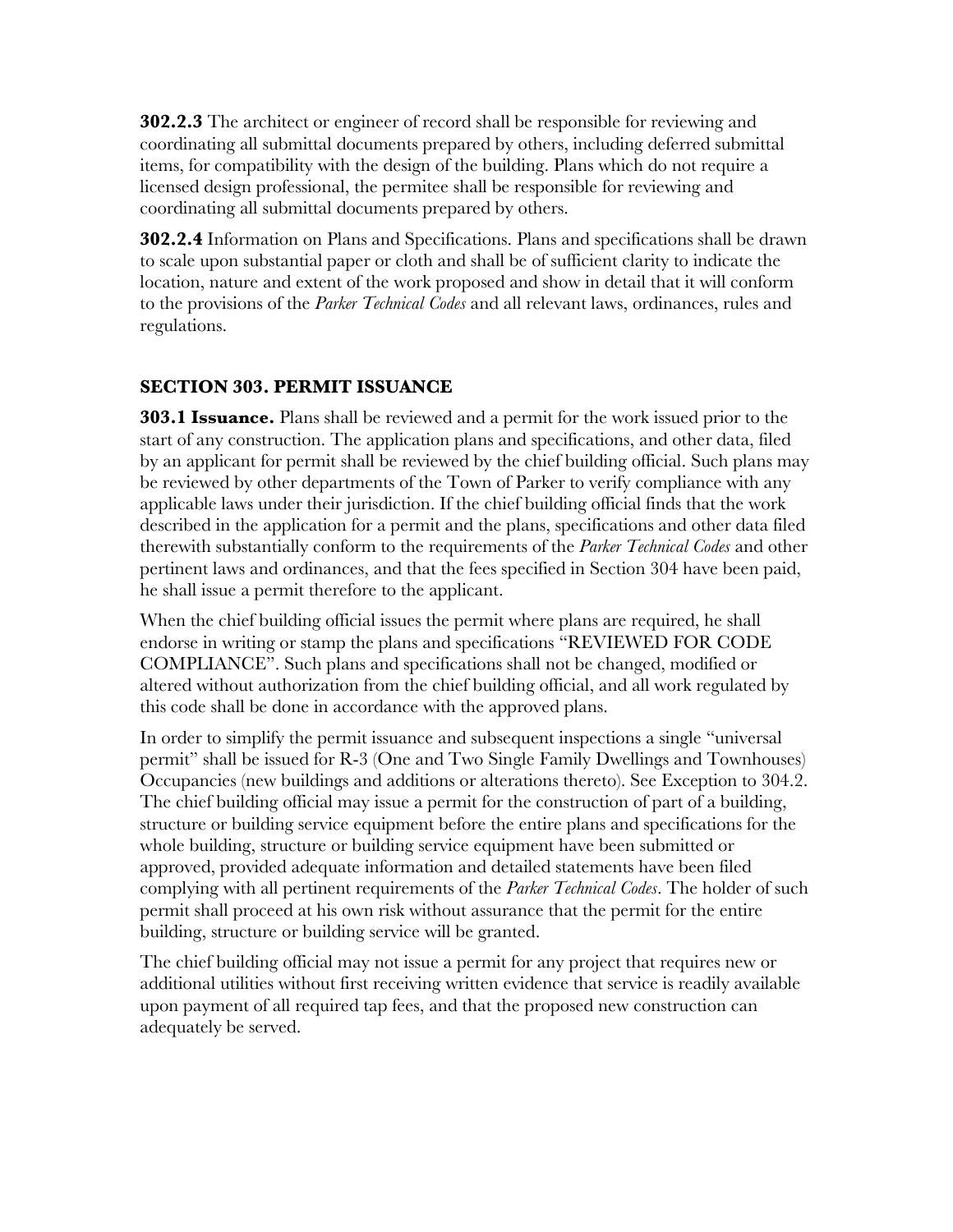**303.2 Retention of Plans.** One set of approved plans and specifications shall be returned to the applicant and shall be kept on the site of the building or work at all times during which the work authorized thereby is in progress. One set of approved plans, specifications and computations shall be retained by the chief building official until final approval of the work.

**303.3 Red Line Plans or Master Plans.** The plans for a One or Two Family Dwelling and Townhouses may be used more than once for identical construction on different building sites without rechecking each time. These plans will be identified as; Plans with Building Division 'Red Lines' may be built twice and "Master Plans" may be built an unlimited number of times. A Master Plan or a red line plan will not be charged a full plan check fee as specified herein after the first initial review; however, there will be a handling charge for each additional use as follows:

 Where minor review is required, such as site specific foundation analysis \$40.00 per review and reissue.

**303.4 Validity of Permit.** The issuance of a permit or the approval of plans and specifications shall not be construed to be a permit for, or an approval of, any violation of any of the provisions of the *Parker Technical Codes*, or of any other ordinance of the Town of Parker. No permit presuming to give authority to violate or cancel the provisions of the *Parker Technical Codes* shall be valid.

The issuance of a permit based upon plans, specifications and other data shall not prevent the chief building official from thereafter requiring the correction of errors in said plans, specifications and other data, or from preventing building operations being carried on thereunder when in violation of the *Parker Technical Codes* or of any other ordinances of the Town of Parker.

**303.5 Expiration.** Every permit issued by the chief building official under the provisions of the *Parker Technical Codes* shall expire by limitation and become null and void, if the building or work authorized by such permit is not commenced within 180 days from the date of such permit, or if the building or work authorized by such permit is suspended or abandoned at any time after the work is commenced for a period of 180 days. Before such work can be recommenced, a new permit shall be first obtained so to do, and the fee therefore shall be one-half the amount required for a new permit for such work, provided no changes have been made or will be made in the original plans and specifications for such work; and provided further that such suspension or abandonment has not exceeded one year.

Any permittee holding an unexpired permit may apply for an extension of the time within which he may commence work under that permit when he is unable to commence work within the time required by the section for good and satisfactory reasons. The chief building official may extend the time for action by the permittee showing that circumstances beyond the control of the permittee have prevented action from being taken. No permit shall be extended more than once. In order to renew action on a permit after expiration, the permittee shall pay a new full permit fee.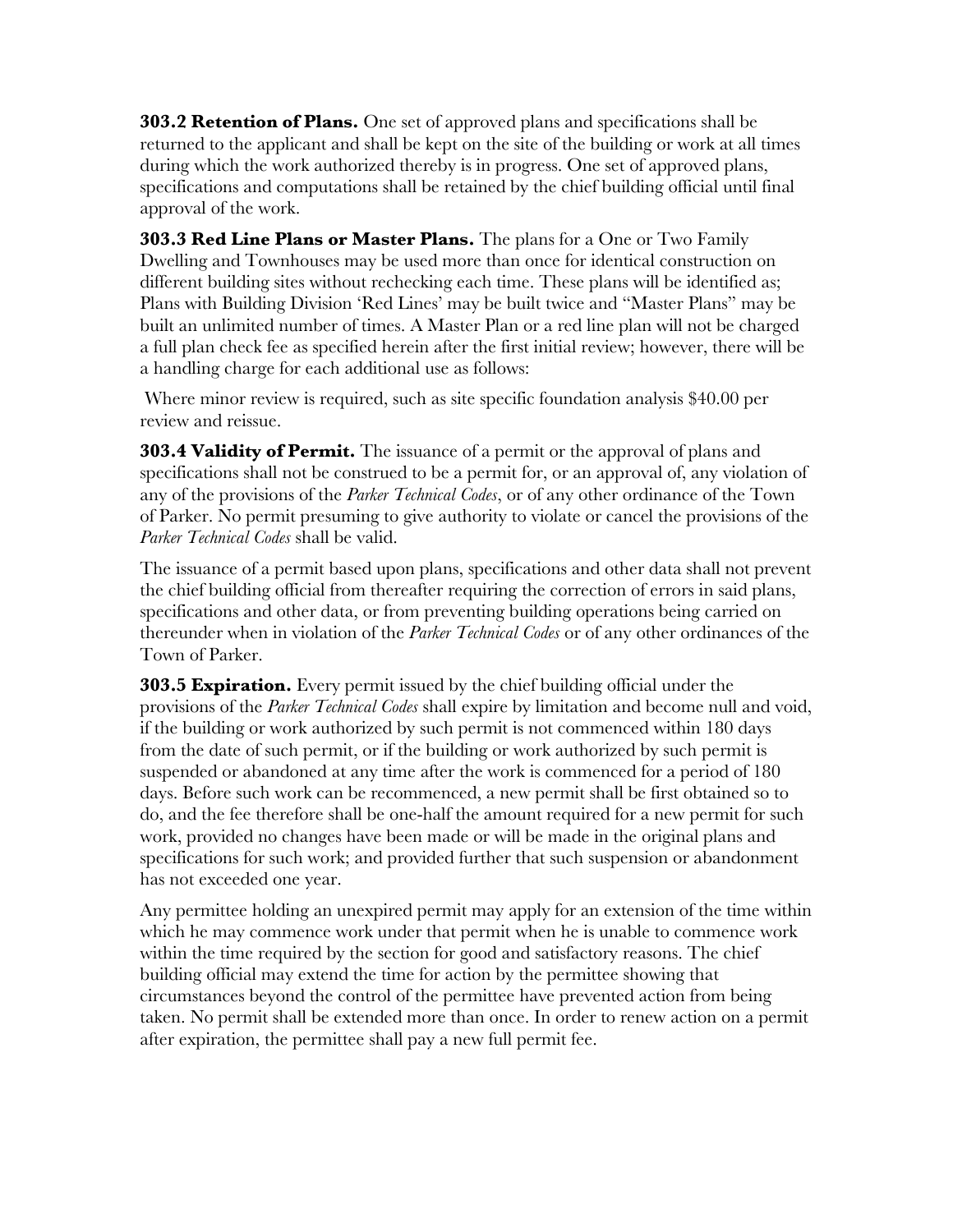**303.6 Suspensions or Revocation.** The chief building official may, in writing, suspend or revoke a permit issued under the provisions of this code and the whenever the permit is issued in error or on the basis of incorrect information supplied, or in violation of any ordinance or regulation or any of the provisions of the *Parker Technical Codes*.

**303.7 Electrical and Plumbing Applications.** Only State of Colorado licensed Electrical Contractors and Plumbing Contractors may take out permits for their respective fields.

#### **SECTION 304. FEES**

**304.1 Permit Fees.** The fee for each permit shall be as set forth in this section, and as further set forth in Tables 3.1 through 3.3.

The determination of value or valuation under any of the provisions of the *Parker Technical Codes* shall be made by the chief building official. The value to be used in computing the building permit and building plan review fees shall be the total value of all construction work for which the permit is issued as well as all finish work, painting, roofing, electrical, plumbing, heating, air conditioning, elevators, fire- extinguishing systems and any other permanent equipment.

EXCEPTION: R-3 Occupancies (One and Two Family Dwellings and Townhouses)

In order to simplify the permit/fee process for applicants only one permit shall be required for work to be done either on the initial construction or subsequent alterations to R-3 Occupancies. The fee for this permit shall be computed using Table 3.1 but shall use also the following multipliers in the computations:

| $\perp$ .        | New Construction - all permits            | 14            |
|------------------|-------------------------------------------|---------------|
| 2.               | Alterations involving only one discipline | $\pm 0$       |
| 3                | Alterations involving two disciplines     | $1.9^{\circ}$ |
| $\overline{4}$ . | Alterations involving three discipline    | 13            |

5. Alterations involving more than three disciplines 1.4

The valuation specified above shall be based on the cost figures per square foot shown in the Building Valuation Data Chart published in the Building Safety Journal of the International Code Council. The cost figures from the Building Valuation Data shall be revised each year as the cost figures are adjusted in the Building Safety Journal. The new cost data will become effective June 1 of each year.

**304.2 Plan Review Fees.** When a plan or other data are required to be submitted by Section 302, a preliminary plan review fee shall be established at the time of submitted plans and specifications for review. One-half of this fee shall be paid to the Town at this time. After a complete review of the plans submitted a more accurate evaluation will be made and the plan check fee adjusted accordingly. The balance will be due at the time the permit is issued. Said plan review fee for buildings or structures shall be 65 percent of the building permit fee as shown in this section. The plan review fee for electrical,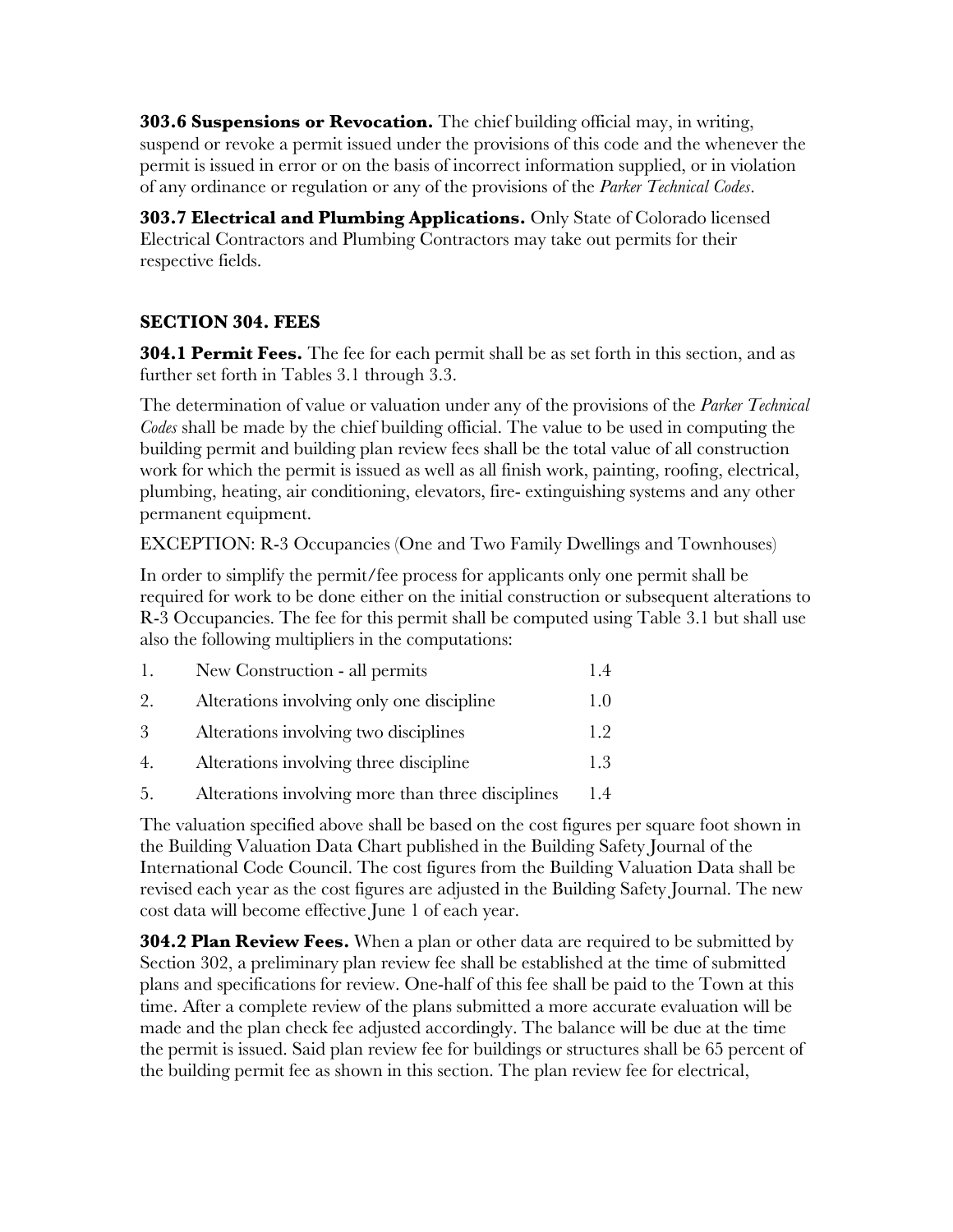mechanical and plumbing work shall be based on the contract installation price of the work and using also 65 percent of the figure found in the tables in this section.

Where the *Parker Technical Codes* have been adopted by the Town of Parker for which no fee schedule is shown in this code, the fee required shall be in accordance with the schedule established by the Town Council. Where plans are incomplete or changed so as to require additional plan review, an additional plan review fee shall be charged at the rate shown in this section.

**304.3 Expiration of Plan Review.** Applications for which no permit is issued within 180 days following the date of application shall expire by limitation, and plans and other data submitted for review may thereafter be returned to the applicant or destroyed by the chief building official. The chief building official may extend the time for action by the applicant for a period not exceeding 180 days upon request by the applicant showing that circumstances beyond the control of the applicant have prevented action from being taken. No application shall be extended more than once. In order to renew action on an application after expiration, the applicant shall resubmit plans and pay a new plan review fee.

**304.4 Investigation Fees:** Work without a Permit.

**304.4.1 Investigation.** Whenever any work for which a permit is required by this code has been commenced without first obtaining said permit, a special investigation shall be made before a permit may be issued for such work.

**304.4.2 Fee.** An investigation fee in addition to the permit fee shall be collected whether or not a permit is then or subsequently issued. The permit investigation fee shall be equal to the amount of the permit fee required by this code. The minimum investigation fee shall be the same as the minimum fee set forth in the tables in this section. The payment of such investigation fee shall not exempt any person from compliance with all other provisions of either this code or the *Parker Technical Codes* nor from any penalty prescribed by law.

#### **304.5 Fee Refunds**

**304.5.1** The chief building official may authorize the refunding of any fee paid hereunder which was erroneously paid or collected.

**304.5.2** The chief building official may authorize the refunding of not more than 80 percent of the permit fee paid when no work has been initiated under a permit issued in accordance with this code. The remaining 20% is to cover administrative costs.

**304.5.3** The chief building official may authorize the refunding of up to 100 percent of the plan review fee paid when an application for a permit for which a plan review fee has been paid is withdrawn or canceled before any plan reviewing is initiated.

The chief building official shall not authorize the refunding of any fee paid except upon written application filed by the original permittee not later than 180 day after the date of fee payment.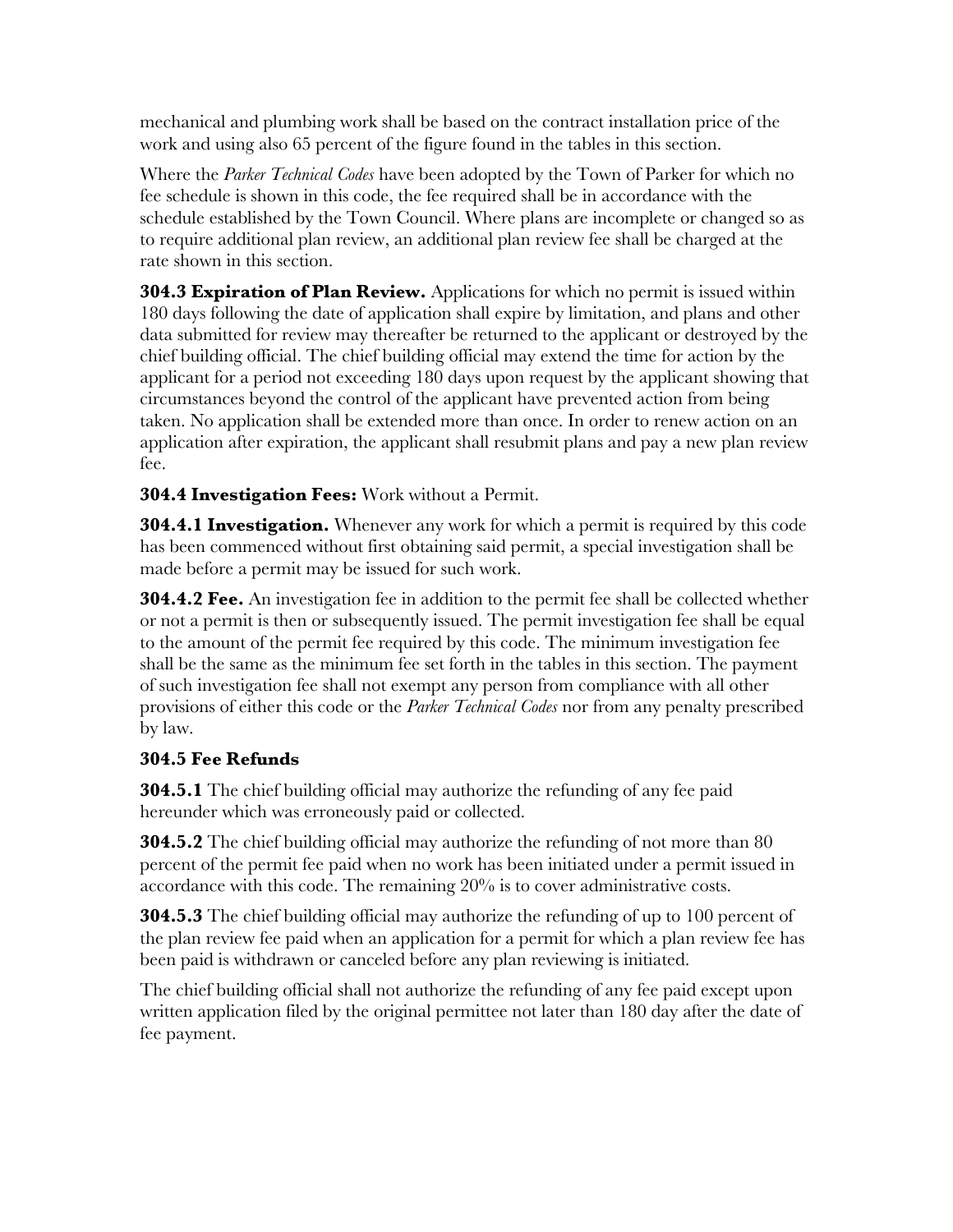#### **304.6 Additional Fees.**

**304.6.1 Use Tax.** See Chapter 4.03 of the Town of Parker Municipal Code.

**304.6.2 Elevator/Escalator Inspection Fee.** . The fees for this will be the current rate as charged by the Denver Regional Council of Governments, Elevator and Escalator Safety Inspection Program.

**304.6.3 Development Excise Tax.** See Chapter 4.07 of the Town of Parker Municipal Code.

**305.1 General.** All construction or work for which a permit is required shall be subject to inspection by the chief building official, and certain types of construction may have continuous inspection by special inspectors as specified in Section 306.

Approval as a result of an inspection shall not be construed to be an approval of a violation of the provisions of the *Parker Technical Codes* or of other ordinances of the Town of Parker. Inspections presuming to give authority to violate or cancel the provisions of this code or of other ordinances of the Town of Parker shall not be valid.

It shall be the duty of the permit applicant to cause the work to remain accessible and exposed for inspection purposes. Neither the chief building official nor the Town of Parker shall be liable for expense entailed in the removal or replacement of any material required to allow inspection.

A survey of the lot may be required by the chief building official to verify that the structure is located in accordance with the approved plans.

**305.2 Inspection requests.** It shall be the duty of the person doing the work authorized by a permit to notify the chief building official that such work is ready for inspection. Requests for inspections must be filed by 3:30 pm the day before such inspection is desired. Such request may be in writing or by telephone at the option of the chief building official.

It shall be the duty of the person requesting any inspections required by the *Parker Technical Codes* to provide access to and means for proper inspection of such work.

**305.3 Inspection Record Card.** Work requiring a building permit shall not be commenced until the permit holder or his agent shall have posted an inspection record card in a conspicuous place on the premises and in such position as to allow the chief building official conveniently to make the required entries thereon regarding inspection of the work. This card shall be maintained in such position by the permit holder until final approval has been issued by the chief building official.

**305.4 Approval Required.** No work shall be done on any part of the building or structure beyond the point indicated in each successive inspection without first obtaining the approval of the chief building official. Such approval shall be given only after an inspection shall have been made of each successive step in the construction as indicated by each of the inspections required in Section 305.5.

There shall be a final inspection and approval on all buildings and building service equipment when completed and ready for occupancy and use.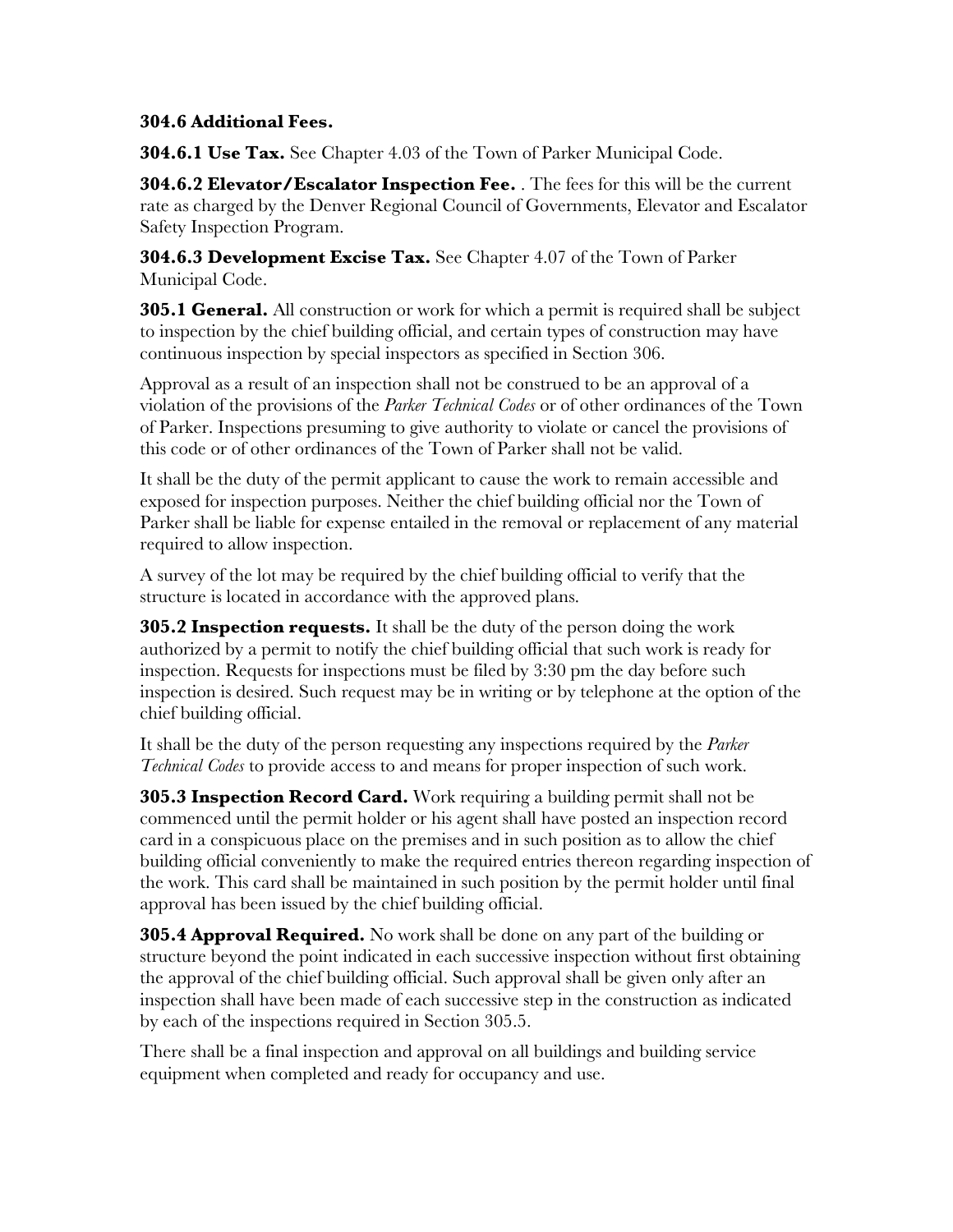**305.5 Required Building Inspections.** Reinforcing steel or structural framework of any part of any building or structure shall not be covered or concealed without first obtaining the approval of the chief building official.

The chief building official, upon notification from the permit holder or his agent, shall make the following inspections and shall either approve that portion of the construction as completed or shall notify the permit holder or his agent wherein the same fails to comply with this code.

**305.5.1 Footing and Foundation Inspection.** To be made after excavations for footings are complete and required reinforcing steel is in place. For concrete foundations, required forms shall be in place prior to inspection. All materials for the foundation shall be on the job, except when concrete is ready-mixed in accordance with approved nationally recognized standards, the concrete need not be on the job. When the foundation is to be constructed of approved treated wood, additional inspections may be required by the chief building official. A letter from the engineer of record may be provided in lieu of this inspection.

**305.5.2 Foundation damp proofing** is required prior to backfilling of foundation. A letter from the engineer of record may be provided in lieu of this inspection.

**305.5.3 Perimeter Drain Inspection** is required prior to backfilling foundation. A letter from the engineer of record may be provided in lieu of this inspection.

**305.5.4 Concrete Slab or Under-Floor Inspection.** To be made after all in-slab or under-floor building service equipment, conduit, piping accessories and other ancillary equipment items are in place but before any concrete is placed or floor sheathing installed, including the subfloor.

**305.5.5 Water Resistive Barrier/Flashing Inspection.** To be made after the water resistive barrier is installed and openings are flashed. Installation of the exterior covering is not allowed prior to this inspection.

**305.5.6 Rough Inspections.** To be made after the roof, all framing, fire blocking and bracing are in place and all pipes, chimneys and vents are complete and the rough electrical, plumbing, and heating (wires, pipes and ducts) are complete.

**305.5.7 Insulation/Air Barrier Inspection.** To be made after all rough inspections have passed, insulation and air barriers have been installed.

**305.5.8 Lath and/or Wallboard Inspection.** To be made after all lathing and wallboard, interior and exterior, is in place but before any plastering is applied or before wallboard joints and fasteners are taped and finished.

**305.5.9 Final Inspection.** To be made after finish grading and the building is completed and ready for occupancy.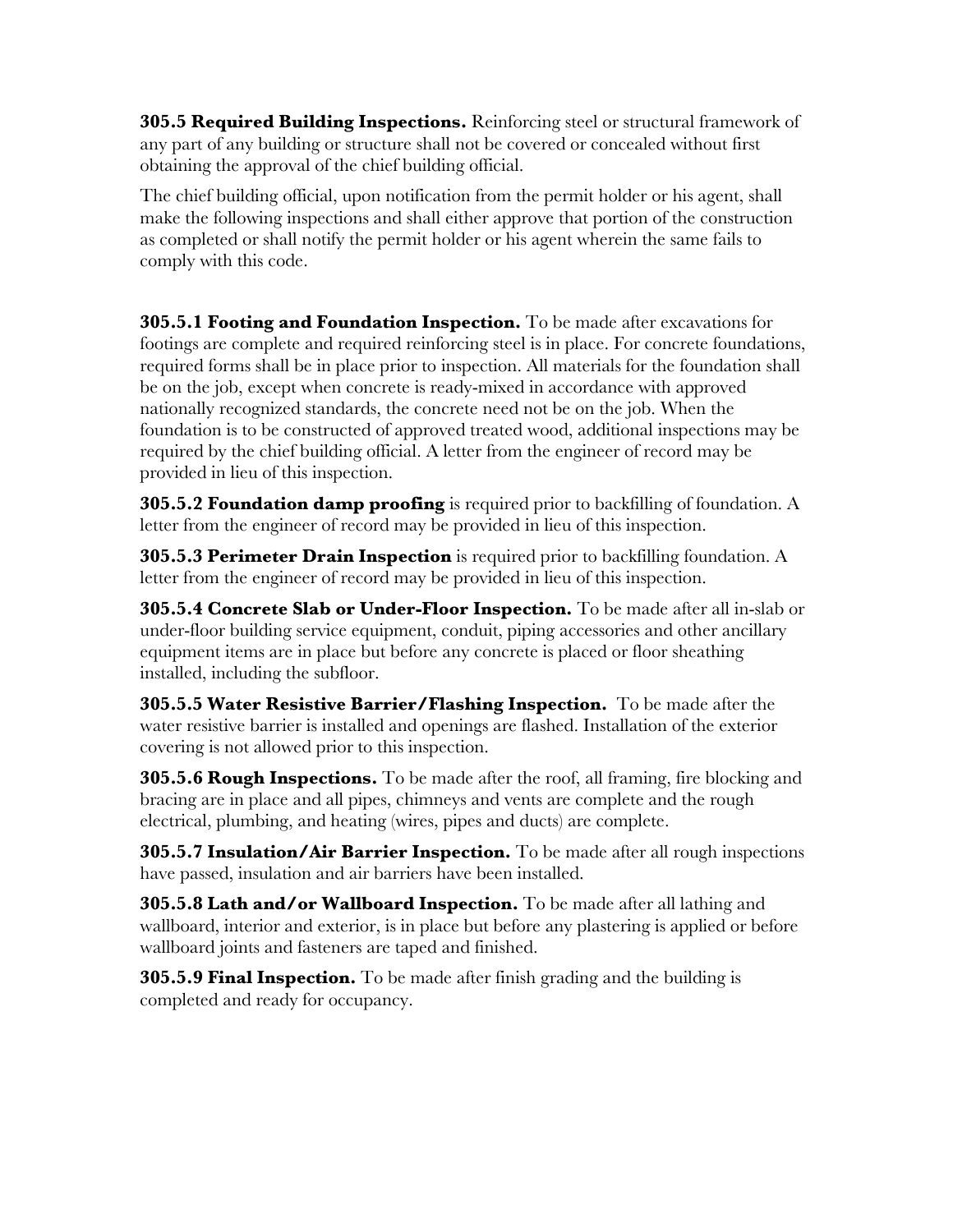#### **305.6 Required Building Service Equipment Inspections.**

**305.6 .1 General.** All building service equipment for which a permit is required by this code shall be inspected by the chief building official. No portion of any building service equipment intended to be concealed by any permanent portion of the building shall be concealed until inspected and approved. When the installation of any building service equipment is complete, an additional and final inspection shall be made. Building service equipment regulated by the mechanical codes shall not be connected to the water, fuel or power supply or sewer system until authorized by the chief building official.

**305.6.2 Operation of Building Service Equipment.** The requirements of this section shall not be considered to prohibit the operation of any building service equipment installed to replace existing building service equipment serving an occupied portion of the building in the event a request for inspection of such building service equipment has been filed with the chief building official not more than 48 hours after such replacement work is completed, and before any portion of such building service equipment is concealed by any permanent portion of the building.

**305.7 Other Inspections.** In addition to the called inspections specified above, the chief building official may make or require other inspections of any construction work to ascertain compliance with the provisions of the *Parker Technical Codes* and other laws which are enforced by the agency.

**305.8 Re-inspections.** A re-inspection fee may be assessed for each inspection or reinspection when such portion of work for which inspection is called for are not made.

This subsection is not to be interpreted as requiring re-inspection fees the first time a job is rejected for failure to comply with the requirements of the *Parker Technical Codes*, but as controlling the practice of calling for inspections before the job is ready for such inspection or re-inspection.

A re-inspection fee may be assessed when the permit card is not properly posted on the work site; the approved plans are not readily available to the inspector, for failure to provide access on the date for which the inspection is requested, or for deviating from plans requiring the approval of the chief building official.

To obtain re-inspection, the applicant shall file an application therefore in writing upon a form furnished for that purpose, and pay the re-inspection fee in accordance with Table 3.3.

In instances where re-inspection fees have been assessed, no additional inspection of the work will be performed until the required fees have been paid.

#### **SECTION 306. SPECIAL INSPECTIONS**

**306.1 General.** In addition to the inspections required by Section 305, the owner or the engineer or architect of record acting as the owner's agent shall employ one or more special inspectors who shall provide inspections during construction on the following types of work: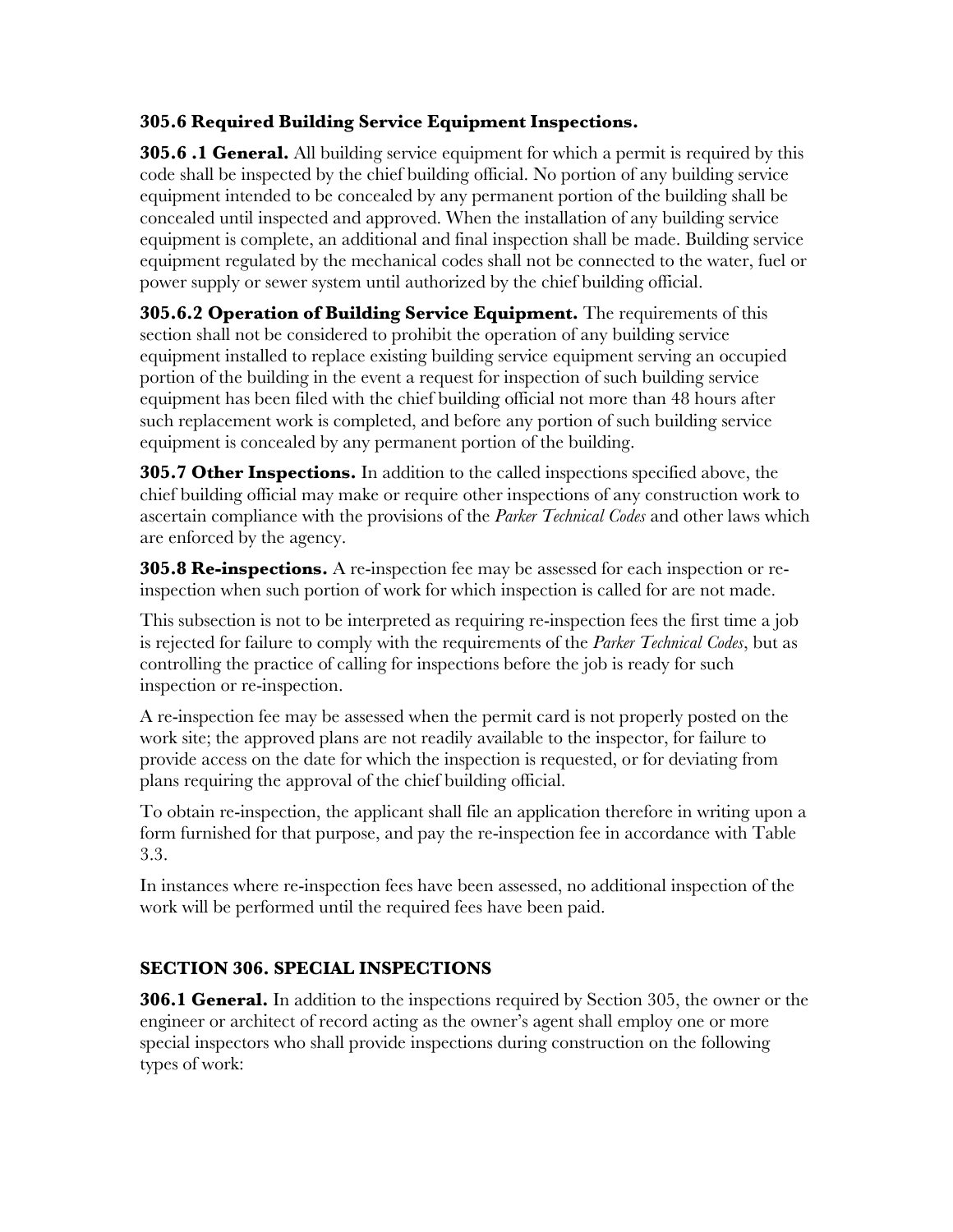**EXCEPTION:** The chief building official may waive the requirement for the employment of a special inspector if the construction is of a minor nature.

**306.1.1 Concrete:** During the taking of test specimens and placing of all reinforced concrete and pneumatically placed concrete.

#### **EXCEPTIONS:**

1. Concrete for foundations conforming to the minimum requirements of the *Parker Technical Codes* and for Group R, Division 3 and Group M, Division 1 Occupancies, provided the chief building official finds no special hazards exist.

2. For foundation concrete when the structural design is based on an f'c no greater than 2000 psi.

3. Nonstructural slabs on grade, including pre-stressed slabs on grade when effective prestress in concrete is less than 150 pounds per square inch.

4. Site work concrete fully supported on earth and concrete where no special hazard exists.

**306.1.2 Ductile Moment-Resisting Concrete Frame.** As required by the *Parker Technical Codes*.

**306.1.3** Reinforcing Steel and Pre-stressing Steel.

**306.1.3.1** During all stressing and grouting of pre-stressed concrete.

**306.1.3.2** During placing of reinforcing steel, placing of tendons and pre stressing steel for all concrete required to have special inspection.

**EXCEPTION:** The special inspector need not be present during entire reinforcing steel and pre-stressing steel placing operation, provided he has inspected for conformance with the approved plans, prior to the closing of forms or the delivery of concrete to the job site.

#### **306.1.4 Welding.**

**306.1.4.1** A ductile moment-resisting steel frame. As required by the *Parker Technical Codes*.

**306.1.4.2** All structural welding including welding of reinforcing steel.

#### **EXCEPTIONS:**

1. When welding is done in an approved fabricator's shop.

2. When approved by the chief building official, single pass fillet welds when stressed to less 50 percent of allowable stresses and floor and roof deck welding and welding studs when used for structural diaphragm or composite systems may have periodic inspections as defined in Section 306 of this code. For periodic inspection, the inspector shall check qualification of welders at start of work and then make final inspection of all welds for compliance prior to completion of welding.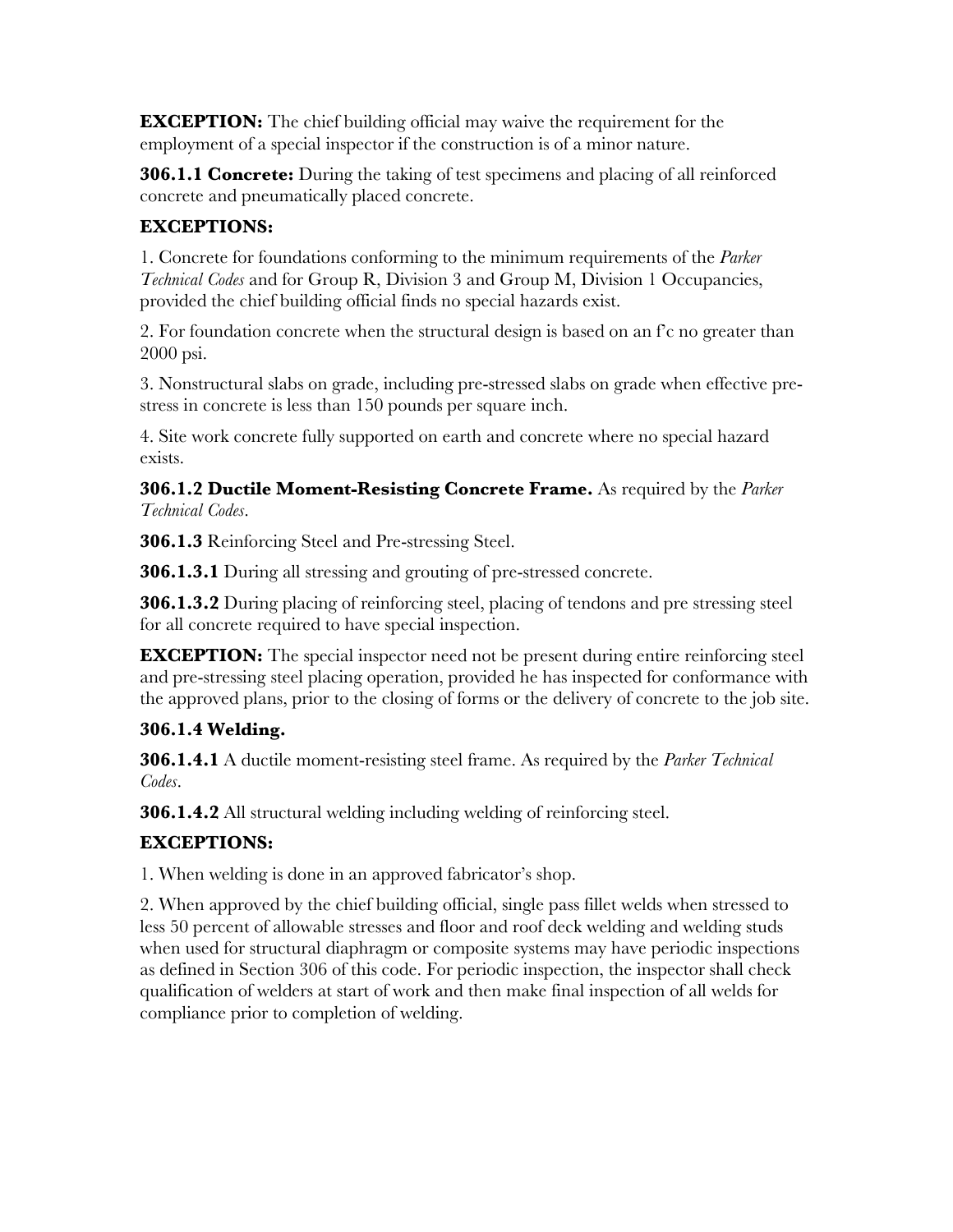**306.1.5 High-Strength Bolting.** During all bolt installations and tightening operations.

#### **EXCEPTIONS:**

A. The special inspector need not be present during the entire installation and tightening operation provided he has:

(i) Inspected the surface and bolt type for conformance to plans and specifications prior to start of bolting.

(ii) And will upon completion of all bolting, verify the minimum specified bolt tension for 10 percent of the bolts for each "type" of connection for a representative number of total connections established by the plans and specifications.

(iii) In bearing type connections when threads are not required by design to be excluded from the shear plane, inspections prior to or during installation will not be required.

**306.1.6 Structural Masonry.** During preparation of masonry wall prisms, sampling and placing of all masonry units, placement of reinforcement, inspection of grout space immediately prior to closing of cleanouts, and during all grouting operation. Where the f'c is less than 2600 and special inspection stresses are used, test specimens may consist of either one prism test for each 5000 square feet of wall area or a series of tests based on both grout and mortar for the first three consecutive days and each third day thereafter.

**EXCEPTION.** Special inspection will not be required for structures designed in accordance with the values in appropriate tables for non-continuous inspection.

**306.1.7 Reinforced Gypsum Concrete.** When cast-in-place Class B gypsum concrete is being mixed and placed.

**306.1.8 Insulating Concrete Fill.** During the application of insulating concrete fill when used as part of a structural system.

**EXCEPTION:** The special inspections may be limited to an initial inspection to check the deck surface and placement of reinforcing. The special inspector shall supervise the preparation of compression test specimens during this initial inspection.

**306.1.9 Sprayed-on Fireproofing.** As required by the I.C.C. Standard.

**306.1.10 Piling, Drilled Piers and Caissons.** During driving and testing of piles and construction of cast-in place drilled piles or caissons. See 306.1.1 and 306. 1.3 for concrete and reinforcing steel inspection.

**306.1.11 Special Grading, Excavation and Filling.** During earthwork excavations, grading and filling operations inspection to satisfy requirements of the code.

**306.1.12 Special Cases.** Work which, in the opinion of the chief building official, involves unusual hazards or construction techniques.

**306.2 Special Inspector.** The special inspector shall be a qualified person who shall demonstrate his competence, to the satisfaction of the chief building official, for inspection of the particular type of construction or operation requiring special inspection.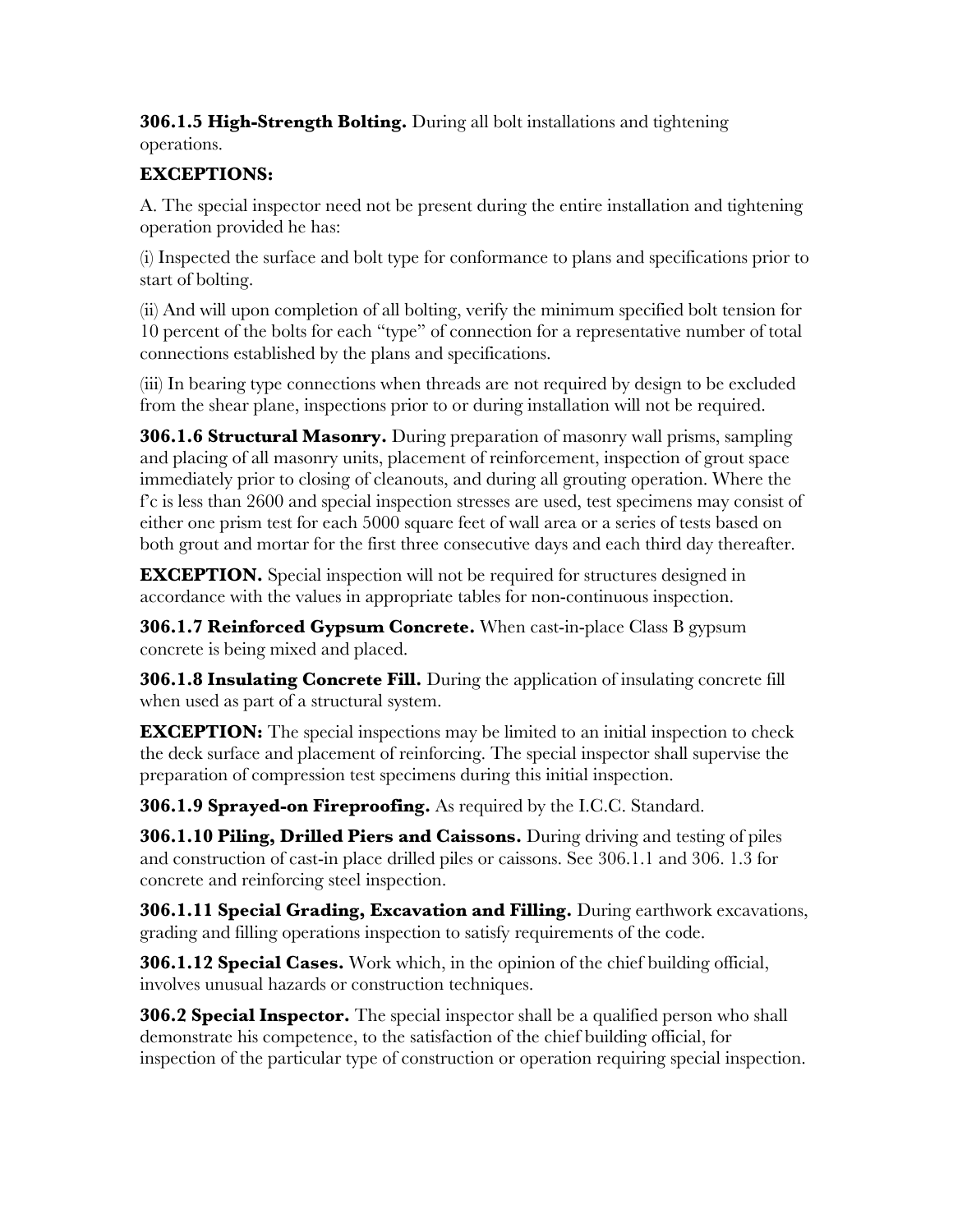#### **306.3 Duties and Responsibilities of the Special Inspector.**

**306.3.1** The special inspector shall observe the work assigned to be certain it conforms to the design drawings and specifications.

**306.3.2** The special inspector shall furnish inspection reports to the chief building official, the engineer or architect of record, and other designated persons. All discrepancies shall be brought to the immediate attention of the contractor for correction, then, if uncorrected, to the proper design authority and to the chief building official.

**306.3.3** The special inspector shall submit a final signed report stating whether the work requiring special inspection was, to the best of his knowledge, in conformance with the approved plans and specifications and the applicable workmanship provision of these codes.

**306.4 Waiver of Special Inspection.** The chief building official may waive the requirement for the employment of a special inspector if he finds that the construction is of minor nature.

**306.5 Periodic Special Inspection.** Some inspections may be made on a periodic basis and satisfy the requirements of continuous inspection, provided this periodic scheduled inspection is performed as outlined in the project plans and specifications and approved by the chief building official.

**306.6 Approved Fabricators.** Special inspections required by this section and elsewhere in the *Parker Technical Codes* shall not be required where the work is done on the premises of a fabricator registered and approved by the chief building official to perform such work without special inspection. The certificate of registration shall be subject to revocation by the chief building official if it is found that any work done pursuant to the approval is in violation of the *Parker Technical Codes*. The approved fabricator shall submit a Certificate of Compliance that the work was performed in accordance with the approved plans and specifications to the chief building official and to the engineer or architect of record. The approved fabricator's qualifications shall be contingent on compliance with the following:

**306.6.1** The fabricator has developed and submitted a detailed fabrication procedural manual reflecting key quality control procedures which will provide a basis for inspection control of workmanship and the fabricator plant.

**306.6.2** Verification of the fabricator's quality control capabilities, plant and personnel as outlined in the fabrication procedural manual shall be by an approved inspection or quality control agency.

**306.6.3** Periodic plant inspections shall be conducted by an approved inspection or quality control agency to monitor the effectiveness of the quality control program.

**306.6.4** It shall be the responsibility of the inspection or quality control agency to notify the approving authority in writing of any change to the procedural manual. Any fabricator approval may be revoked for just cause. Re-approval of the fabricator shall be contingent on compliance with quality control procedures during the past year.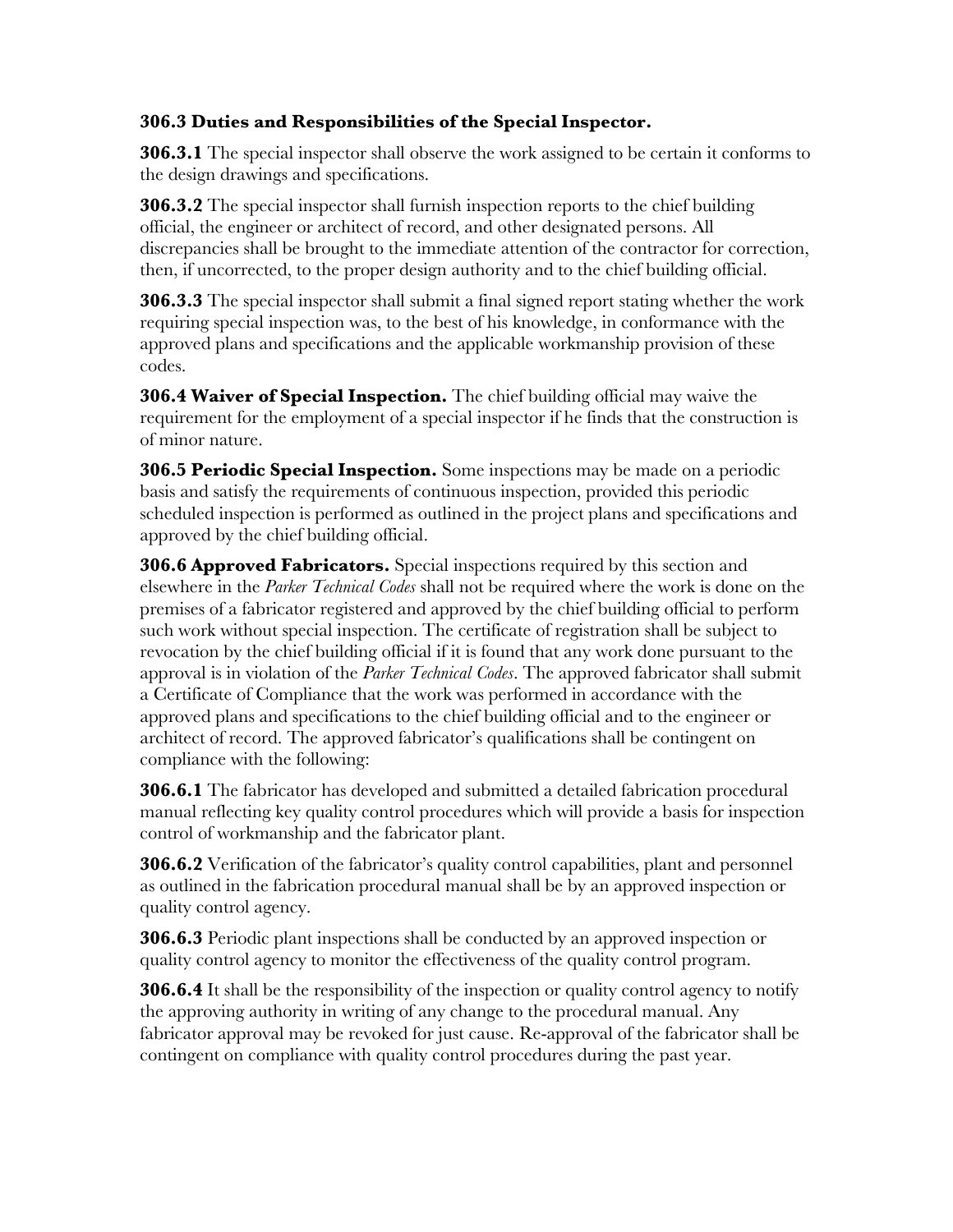#### **SECTION 307. SITE MAINTENANCE.**

**307.** Job sites shall be kept clean and orderly at all times. If it becomes necessary for the Town of Parker to clean and/or haul debris or material from the site, after reasonable notice to do so, a reasonable sum for such services shall be charged to the permit holder, which sum will be payable at the time a Certificate of Occupancy is issued. Construction debris shall be stored in one general location on the site and shall be removed weekly by the permit holder or his agent.

#### **SECTION 308. CONNECTION TO UTILITIES.**

**308.1 Energy Connections.** Persons shall not make connections from a source of energy, fuel or power to building service equipment which is regulated by the *Parker Technical Codes* and for which a permit is required by this code, until approved by the chief building official.

**308.2 Temporary Connections.** The chief building official may authorize the temporary connection of the building service equipment to the source of energy, fuel or power for the purpose of testing building service equipment, or for use under a temporary certificate of occupancy.

#### **SECTION 309. CERTIFICATE OF OCCUPANCY.**

**309.1 Use or Occupancy.** Buildings or structures shall not be used or occupied nor shall a change in the existing occupancy classification of a building or structure or portion thereof be made until the chief building official has issued a certificate of occupancy therefore as provided herein.

Issuance of a certificate of occupancy shall not be construed as an approval of a violation of the provisions of the *Parker Technical Codes* or of other ordinances of the Town of Parker. Certificates presuming to give authority to violate or cancel the provisions of the *Parker Technical Codes* or of other ordinances of the Town of Parker shall not be valid.

**309.2 Change in Use.** Changes in the character or use of a building shall not be made except as specified in the *Parker Technical Codes*.

**309.3 Certificate Issued.** After the chief building official inspects the building or structure and finds no violations of the provisions of this code or other laws which are enforced by the Town of Parker, the chief building official shall issue a certificate of occupancy which shall contain the following:

- 1. The building permit number.
- 2. The address of the building.
- 3. The name and address of the owner.
- 4. A description of that portion of the building for which the certificate is issued.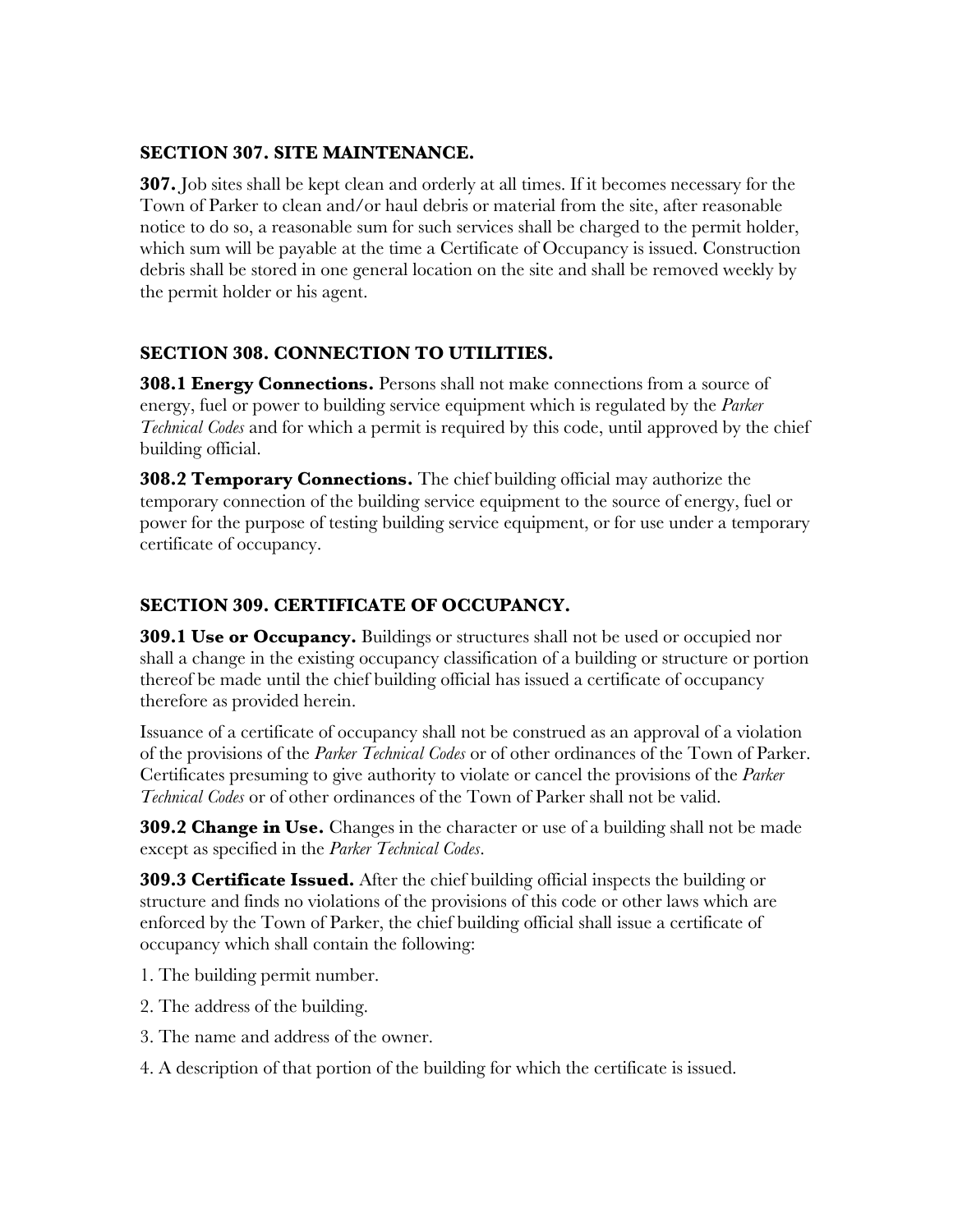5. A statement that the described portion of the building has been inspected for compliance with the requirements of this code for the group and division of occupancy and the use for which the proposed occupancy is classified.

6. The name of the chief building official.

**309.4 Temporary Certificate.** If the chief building official finds that substantial hazard will not result from occupancy of a building or portion thereof before the same is completed, a temporary certificate of occupancy for the use of a portion or portions of a building or structure may be issued prior to the completion of the entire building or structure.

**309.5 Posting.** The certificate of occupancy shall be posted in a conspicuous place on the premises and shall not be removed except by the chief building official.

**309.6 Revocation.** The chief building official may, in writing, suspend or revoke a certificate of occupancy issued under the provisions of this code when the certificate is issued in error, or on the basis of incorrect information, or when it is determined that the building or structure or portion thereof is in violation of an ordinance, regulation or the provisions of this code.

#### **SECTION 310. FOUNDATION ONLY PERMITS**

**310.1 General.** A foundation permit for all occupancies may be issued prior to the issuance of the construction permit for the building provided:

**310.1.1** Drawings for the proposed superstructure containing sufficient detail relating to the design of the foundation or substructure are submitted to the chief building official. Complete calculations shall be submitted to validate the design of footings, caissons and all other structural elements.

**310.1.2** All approvals required (administrative review form) are obtained prior to the issuance of the permit.

**EXCEPTION:** The chief building official may allow foundation work to commence on R Occupancies prior to acceptance and approval of plans if he feels that no material changes will occur upon completion of the plans that will affect the construction commenced. Construction will not continue beyond the foundation work and the associated utility base work until released by the chief building official.

**310.2 Fee.** The fee charged at the time of issuance of the foundation only permit shall be based on the total valuation of the construction for the substructure and the superstructure, plus an additional 25 percent. See Table 3.1.

**310.3 Deviations.** Any deviation from the approved foundation permit drawings must be approved by the chief building official.

**310.4 Responsibility.** The contractor shall assume full responsibility for the installation of all utilities in the substructure. Any changes in design or construction to meet the requirements of the *Parker Technical Codes* for combined substructure and superstructure shall be the sole responsibility of the contractor. A permit issued under this Section shall not be construed, as approval for any portion of the structure not covered by the foundation permit.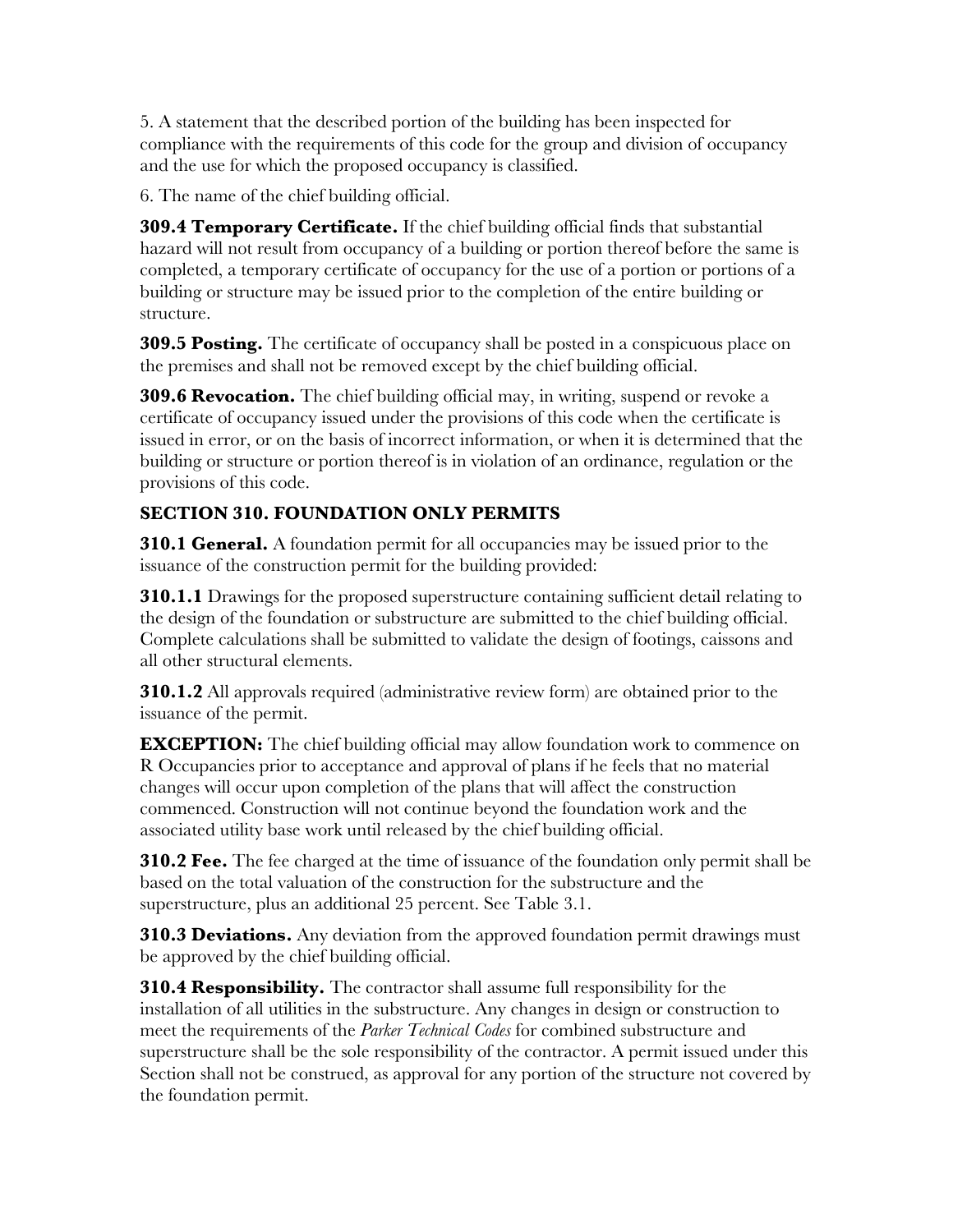#### **FEES (Effective January 1, 2007)**

#### **TABLE NO. 3.1 - BUILDING PERMIT FEES FOR ALL OCCUPANCIES EXCEPT GROUP R, DIVISION 3(FOR ELECTRICAL - SEE TABLE 3.2)**

| <b>Total Valuation Fees</b>                               |                                                                                                                                                                                          |
|-----------------------------------------------------------|------------------------------------------------------------------------------------------------------------------------------------------------------------------------------------------|
| $$1.00$ to $$500.00$ ---------------------------- \$19.50 |                                                                                                                                                                                          |
|                                                           | \$501.00 to \$2,000.00 ---------- --------- \$19.50 for the first \$500.00 plus \$2.60 for each<br>additional \$100.00 or fraction thereof, up to and<br>including $$2,000.00$ .         |
|                                                           | \$2,001.00 to \$25,000.00 -------------- \$58.50 for the first \$2,000.00 plus \$11.70 for each<br>additional \$1,000.00 or fraction thereof, up to and<br>including \$25,000.00.        |
|                                                           | \$25,001.00 to \$50,000.00 --------------\$327.50 for the first \$25,000.00 plus \$8.50 for each<br>additional \$1,000.00 or fraction thereof, up to and<br>including \$50,000.00.       |
|                                                           | \$50,001.00 to \$100,000.00 ------------ \$539.00 for the first \$50,000.00 plus \$6.00 for each<br>additional \$1,000.00 or fraction thereof, up to and<br>including \$100,000.00.      |
|                                                           | \$100,001.00 to \$500,000.00 -----------\$831.50 for the first \$100,000.00 plus \$4.50 for each<br>additional \$1,000.00 or fraction thereof, up to and<br>including \$500,000.00.      |
|                                                           | \$500,001.00 to \$1,000,000.00 ------- \$2,651.50 for the first \$500,000.00 plus \$4.00 for<br>each additional \$1,000.00 or fraction thereof, up<br>to and including $$1,000,000.00$ . |
|                                                           | \$1,000,001.00 and up ------------------ \$4,601.50 for the first \$1,000,000.00 plus \$2.60 for<br>each additional \$1,000.00 or fraction thereof                                       |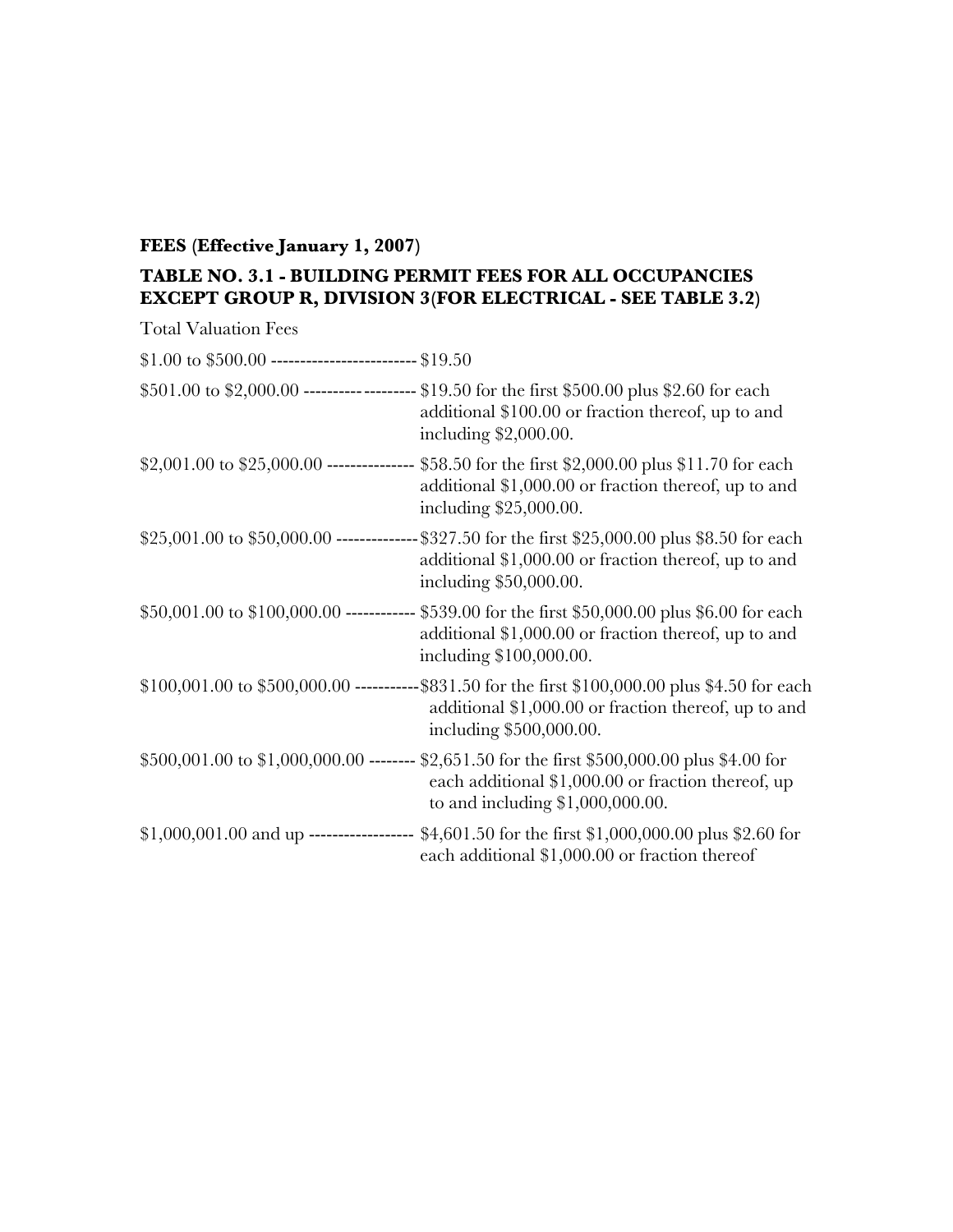#### **TABLE 3.2**

#### **ELECTRICAL PERMIT FEES**

Residential: This includes modular homes, also duplexes and condominiums and townhouses. Construction and extensive remodeling and additions to, (based on the enclosed living area).

Not more than 1,000 Sq. Ft \$35.00

Over 1,000 Sq. Ft. and not more than 1,500 Sq. Ft \$55.00

Over 1,500 Sq. Ft. and not more than 2,000 Sq. Ft \$70.00

Per 100 Sq. Ft. in excess of 2,000 Sq. Ft \$ 3.00

ALL OTHER FEES, except for inspection in mobile home and travel parks, shall be computed on the dollar value of the electrical installation, including time and material (total cost to the customer), and such fees shall be computed as follows:

Valuation of Work (Actual cost to customer - Labor and Materials)

Not more than \$300.00 \$30.00

More than \$300.00 but not more than \$2,000.00 \$35.00

More than \$2,000.00 but not more than \$50,000 \$15.00 per thousand or fraction thereof of total valuation.

More than \$50,000.00 but not more than \$500,000 \$14.00 per thousand or fraction thereof of total valuation, PLUS \$50

More than \$500,000.00 \$13.00 per thousand or fraction thereof of total valuation, PLUS \$550

Mobile homes and travel parks per space \$30.00

Re-inspection on all the above \$50.00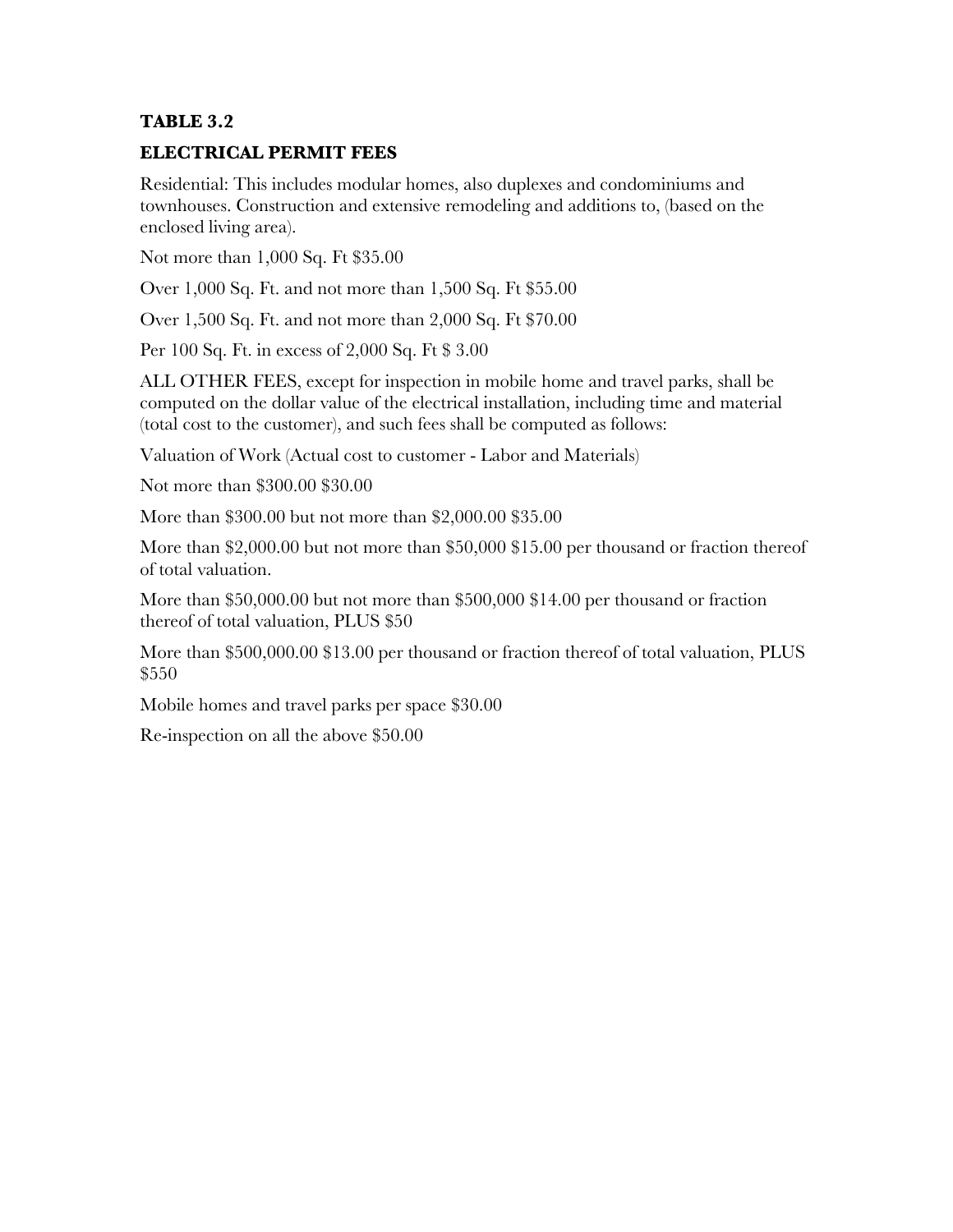#### **TABLE 3.3**

#### **Other Inspections and Fees:**

1. Demolition \$ 10.00

2. Tents, Temporary Buildings, Mobile Units \$10.00 per 1,000 square feet or fraction thereof

3. Inspections outside of normal business hours (minimum charge - two hours) \$50.00 per hour\*

4. Re-inspection fees assessed under provisions Section 305.8 \$50.00 per hour\*

5. Inspections for which no fee is specifically indicated

(minimum charge – one hour)  $$50.00$  per hour\*

6. Additional plan review required by changes, additions or revisions to approved plans

(minimum charge – one hour) \$50.00 per hour\*

\*or the total hourly cost to the Town of Parker whichever is greatest. This cost shall include supervision, overhead, equipment, hourly wages and fringe benefits of the employees involved.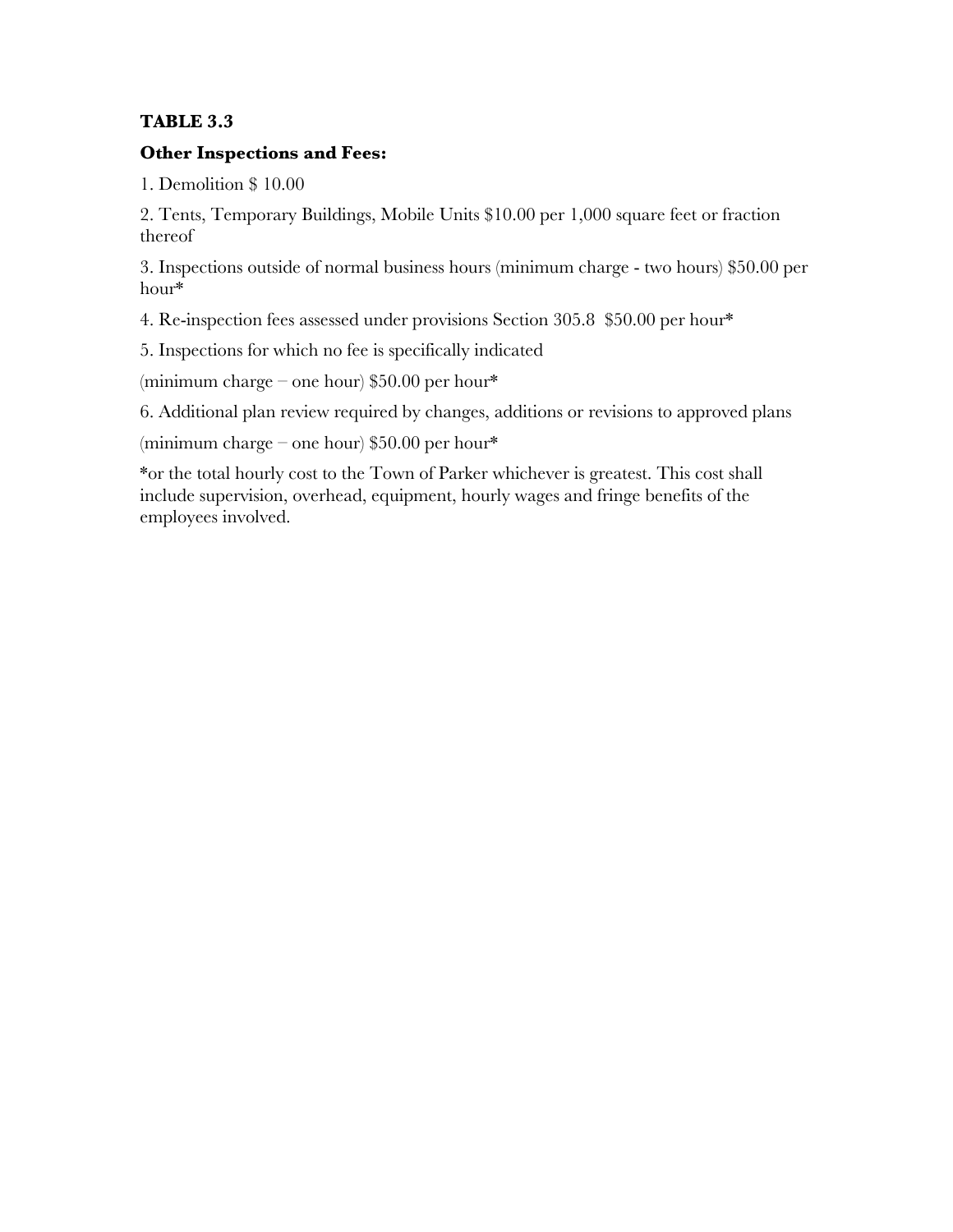#### ORDINANCE NO. 4.85.1 Series of 2009

# TITLE: A BILL FOR AN ORDINANCE TO AMEND SECTIONS 11.05.020,<br>11.05.050, 11.05.060 AND 11.05.080 OF THE TOWN OF PARKER A BILL FOR AN ORDINANCE TO AMEND SECTIONS 11.05.020,<br>11.05.050, 11.05.060 AND 11.05.080 OF THE TOWN OF PARKER<br>MUNICIPAL.CODE.CONCERNING.THE.PARKER.FLECTRICAL.CODE MUNICIPAL CODE CONCERNING THE PARKER ELECTRICAL CODE

NOW, THEREFORE, BE IT ORDAINED BY THE TOWN COUNCIL OF THE TOWN OF PARKER, COLORADO, THAT:

Section 1. Section 11.05.020 of the Parker Municipal Code is amended to read as follows

#### 11.05.020 National Electrical Code adopted.

Pursuant to Title 31, Article 16, Part 2, C.R.S., the National Electrical Code, 2008 Edition, as published by the National Fire Protection Association, One Batterymarch Park, Quincy, MA 02269, is hereby adopted by reference and incorporated into this Chapter as though fully set forth herein. Except as incorporated into this Chapter as though fully set forth herein. otherwise provided hereafter, such code is adopted in full, including the outline of contents, index and appendices contained therein.

Section 2. Section 11.05.050 of the Parker Municipal Code is amended to read as follows

#### 11.05.050 Amendments.

The National Electrical Code, as adopted by this Chapter, is hereby amended as follows (article numbers correspond with those in the National Electrical Code): 1 1 0.5.050 **10.1 Amendments.**<br>
The National Electrical Code, as adopted by this Chapter, is hereby amended follows (article numbers correspond with those in the National Electrical<br>
1 1 Amend Article 110.26(A)(3), Height

(1) Amend Article 110.26(A)(3), Height of Working Space, by the addition of a new subparagraph (1) and Fine Print Note (FPN) to read: The width of the working space shall include the wall space at the equipment

FPN: Increasingly, wall space above and below service equipment is used for cable, satellite, phone and other type of equipment. This leads to problems when additions to the service equipment are required

 $(2)$  Amend Figure 210.52 by revising the description to read: Determination of area behind sink. Small appliance outlets are not allowed behind a cooking appliance 3 Amend Article 210.52 by revising the description to read: Determination<br>3 Amend Figure 210.52 by revising the description to read: Determination<br>3 Amend Article 210.52(B)(3), Kitchen Receptacle Requirements, by the<br>3 Ame

(3) Amend Article 210.52(B)(3), Kitchen Receptacle Requirements, by the addition of a new subparagraph (1) to read: There shall be no more than four (4) outlet openings on a residential kitchen small appliance branch circuit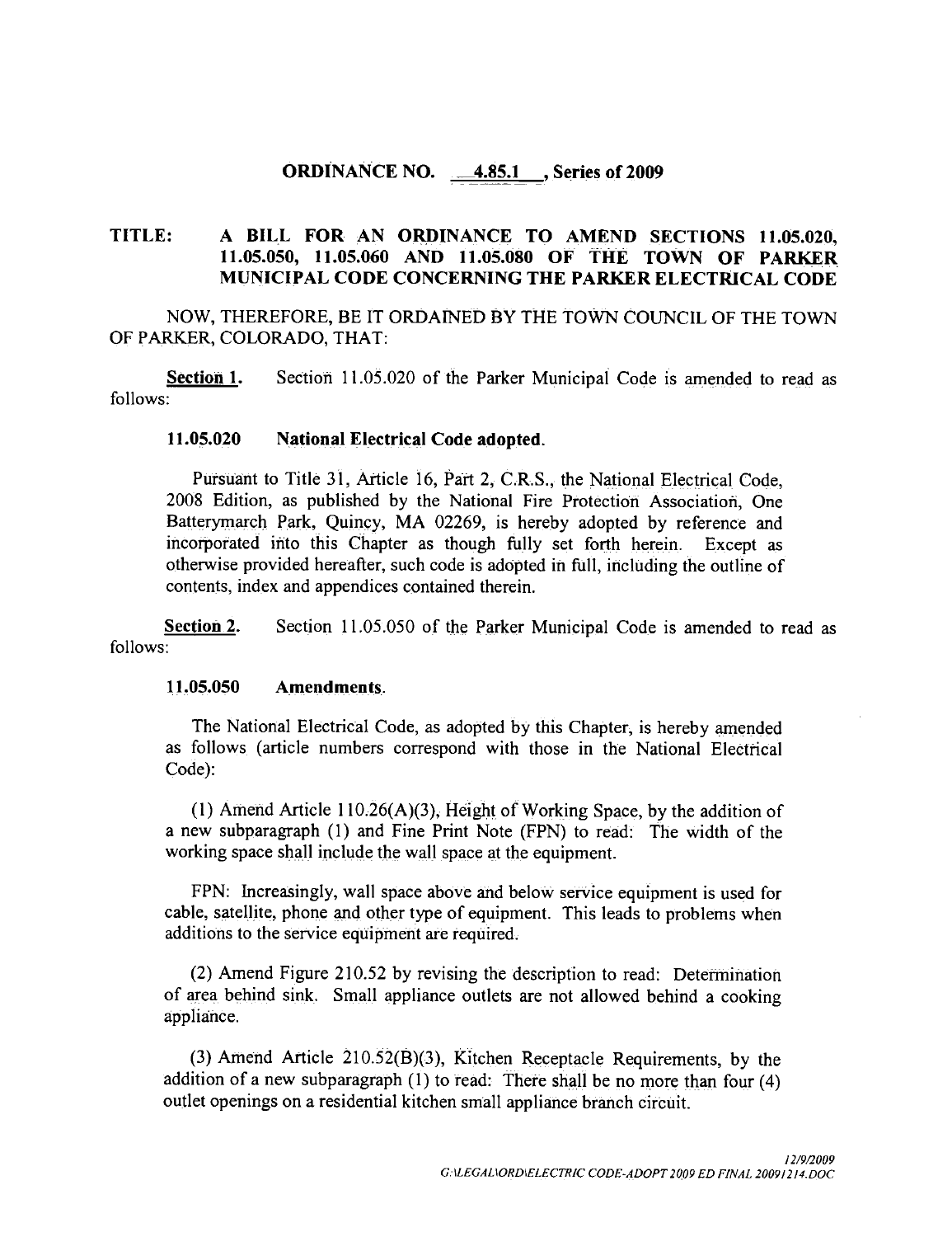(4) Amend Article 220.14(I), Receptacle Outlets, by the addition of a new<br>paragraph (1) to read: For dwellings, general purpose outlets. The number of<br>lets per circuit shall not exceed ten (10) on a 15-ampere circuit or t (4) Amend Article 220.14(1), Receptacle Outlets, by the addition of a new<br>subparagraph (1) to read: For dwellings, general purpose outlets. The number of outlets per circuit shall not exceed ten  $(10)$  on a Itiets, by the addition of a new<br>purpose outlets. The number of<br>15-ampere circuit or thirteen (13) subparagraph (1) to rea<br>outlets per circuit shall<br>on a 20-ampere circuit.

on a 20-ampere circuit.<br>
Section 3. Section 11.05.060 of the Parker Municipal Code is amended to read as follows

#### $11.05.060$  Violation; penalty.

In addition to the penalty provisions contained in the Code, any person who violates any of the provisions of this Chapter shall be guilty of a misdemeanor and, upon conviction thereof, shall be fined the sum of not more than four hundred ninety-nine dollars (\$499.00) for each such violation. Each day that a violation continues after due notice has been served shall be deemed <sup>a</sup> separate offense

Section 4. Section 11,05.080 of the Parker Municipal Code is amended to read as follows :<br>11.05.080 Effective date.

The ordinance codified in this Chapter shall take effect on January 1, 2010.

Section 5. Safety Clause. The Town Council hereby finds, determines and declares that this Ordinance is promulgated under the general police power of the Town of Parker, that it is promulgated for the health, safety and welfare of the public, and that this Ordinance is necessary for the preservation of health and safety and for the protection of public convenience and welfare. The Town Council further determines that the Ordinance bears a rational relation to the proper legislative object sought to be obtained. The Town Council further finds that the publication of an agenda that contains the title to this Ordinance in <sup>a</sup> newspaper of local circulation prior to first and second reading of this Ordinance creates a financial burden on the Town and that the title to this Ordinance was posted in two public places two days before the circulation prior to first and second reading of this Ordinance creates a financial burden on t<br>Town and that the title to this Ordinance was posted in two public places two days before t<br>Town Council meeting as provided b tion of an agenda that contains the title to this Ordinance in a newspaper of local<br>ion prior to first and second reading of this Ordinance creates a financial burden on the<br>md that the title to this Ordinance was posted i

or the application thereof to any person or circumstances shall for any reason be adjudged by a court of competent jurisdiction invalid, such judgment shall not affect application to other persons or circumstances

Section 7. This Ordinance shall become effective ten (10) days after final publication

| publication. |                                                                                                        |
|--------------|--------------------------------------------------------------------------------------------------------|
| 2009.        | INTRODUCED AND PASSED ON FIRST READING this $2^{\mu\nu}$ day of $\sqrt{(\ell e_{\ell\ell\ell})}$ (i.e. |

David Casiano, Mayor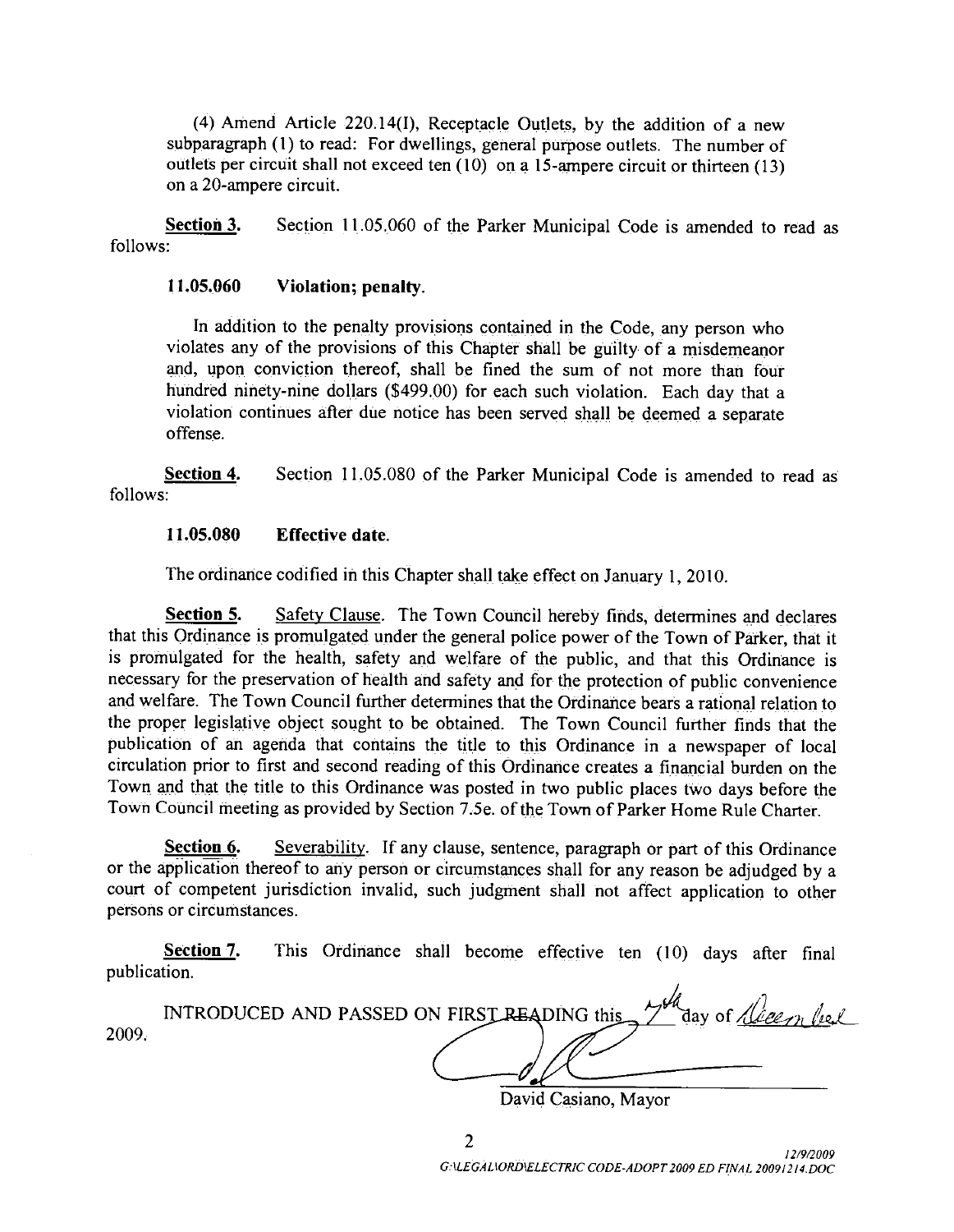ATTEST:  $\Lambda$  a. Carol Baumgartner, Town Clerk  $\sim$ 

2009 ADOPTED ON SECOND AND FINAL BEADING this  $A$  day of Neeember FINAL READING this  $\frac{H}{dx}$  day of <u>deeembers</u>

David Casiano, Mayor

ATTEST

 $\frac{1}{2}$ 

Carol Baumgartner, Town Clerk

APPROVED AS TO FORM

2000 Mulgue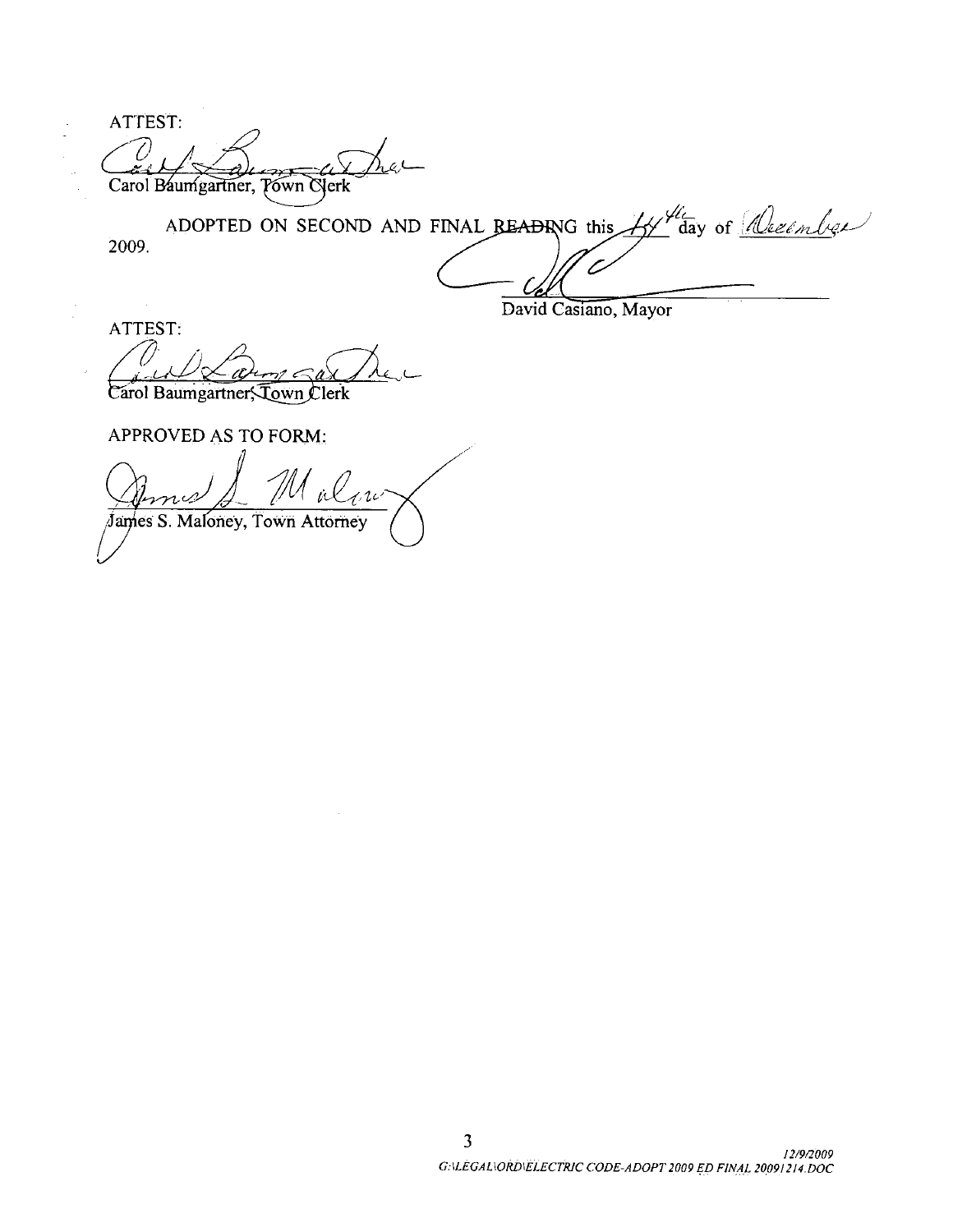#### ORDINANCE NO.  $\frac{4.92.1}{ }$ , Series of 2009

# TITLE: A BILL FOR AN ORDINANCE TO AMEND SECTIONS 11.03.020,<br>11.03.050, 11.03.060 AND 11.03.080 OF THE PARKER MUNICIPAL CODE A BILL FOR AN ORDINANCE TO AMEND SECTIONS 11.03.020,<br>11.03.050, 11.03.060 AND 11.03.080 OF THE PARKER MUNICIPAL CODE<br>CONCERNING THE PARKER BUILDING CODE CONCERNING THE PARKER BUILDING CODE

NOW, THEREFORE, THE TOWN COUNCIL OF THE TOWN OF PARKER, COLORADO, ORDAINS:

Section 1. Section 11.03.020 of the Parker Municipal Code is amended to read as follows

#### 11.03.020 International Building Code adopted.

Pursuant to Section 7.7 of the Town of Parker Home Rule Charter, the International Building Code, 2009 Edition, as published by the International Code Council (ICC), 500 New Jersey Avenue, NW, 6<sup>th</sup> Floor, Washington, DC 20001, is adopted by reference and incorporated into this Chapter as though fully set forth herein. Except as otherwise provided hereafter, such code is adopted in full, including the outline of contents, index and appendices contained therein.

**Section 2.** Section 11.03.050 of the Parker Municipal Code is repealed in its entirety and readopted to read as follows:<br>11.03.050 Amendments.

The International Building Code, as adopted by this Chapter, is amended as follows (section numbers correspond with those in the International Building Code):

(1) Delete all appendix chapters.

 $(2)$  Amend 101.1, Title, to read: These regulations shall be known as the Parker Building Code, hereinafter referred to as the "code."<br>(3) Sections 101.2, 101.2.1 and 101.3 remain unchanged.

(4) The remainder of Chapter 1 of the Code, entitled "Scope and Administration," is deleted in its entirety (see Parker Administrative Code<br>contained in Chapter 11.01 of the Parker Municipal Code).<br>(5) Amend section 716.5.3 #2.1, by deleting Kitchen, clothes dryer' contained in Chapter 11.01 of the Parker Municipal Code).

(5) Amend section 716.5.3  $#2.1$ , by deleting 'Kitchen, clothes dryer'<br>(6) Amend Section 1608.2, Ground snow loads, to read: The ground snow<br>load within the Town of Parker shall be a minimum of 30 pounds per square foot (6) Amend Section 1608.2, Ground snow loads, to read: The ground snow by deleting 'Kitchen, c<br>
und snow loads, to re<br>
l be a minimum of 30<br>
G:*\LEGAL\ORD\BUILDING* COL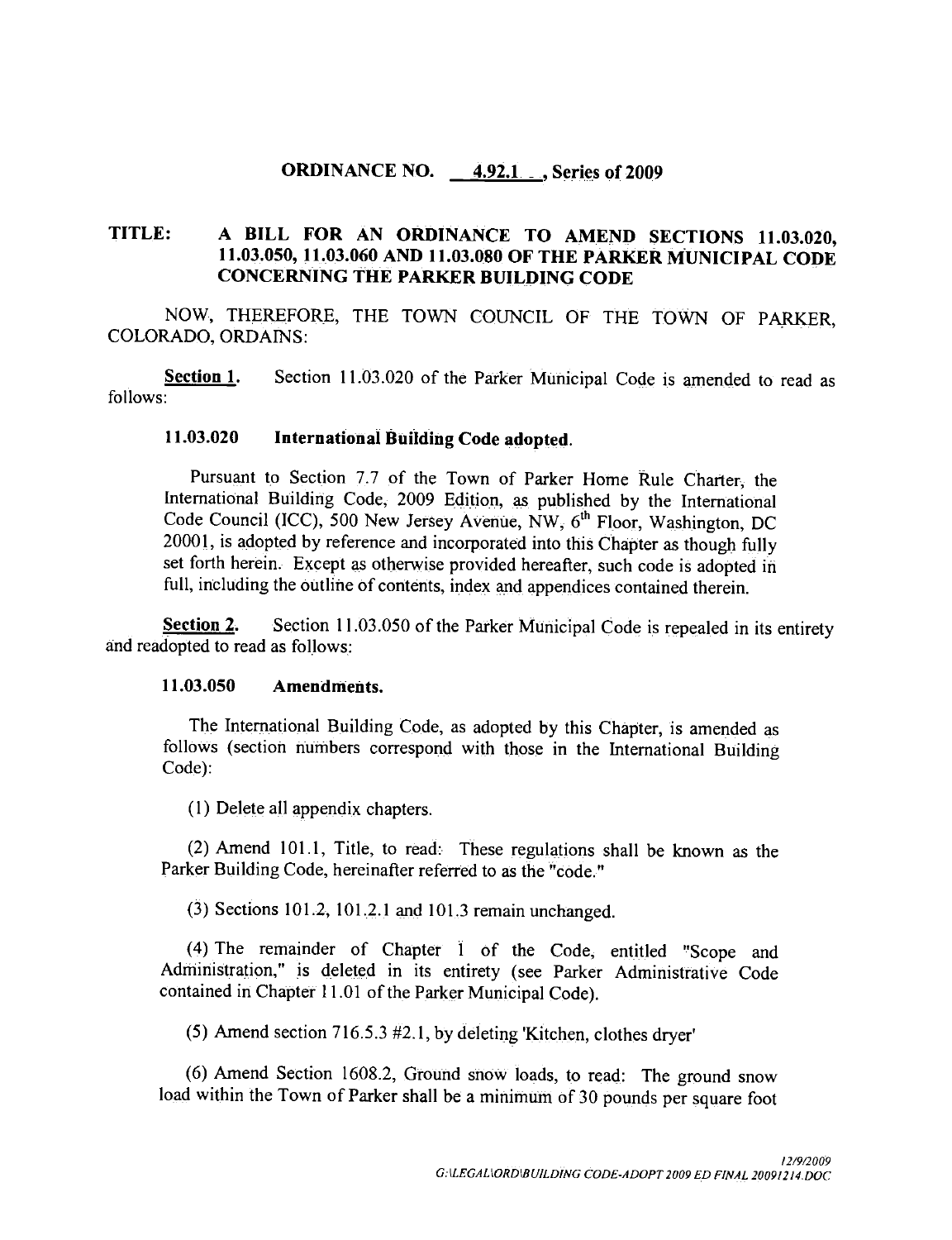for calculating roof drifting. Snow load for roofs shall be 30 pounds per square foot minimum, plus drifting.

relation calculating root drifting. Show load for roofs shall be 30 pounds per square<br>1 minimum, plus drifting.<br>(7) Amend 1609.3, Basic wind speed, to read: The Basic wind speed for the<br>10 vn of Parker shall be 90 mph, 3 s Town of Parker shall be 90 mph, 3 second gust. (7) Amend 1609.3, Basic wind speed, to read: The Basic wind speed for the vn of Parker shall be 90 mph, 3 second gust.<br>(8) Amend Subsection 1609.4.1, Exposure category, to read: Exposure C<br>ll be used for the design of all

(8) Amend Subsection 1609.4.1, Exposure category, to read: Exposure C shall be used for the design of all structures in the Town of Parker.

(9) Amend Chapter 31 to add a new Section 3110, Manufactured housing, to read: Manufactured housing constructed in accordance with standards other than those set forth in this ordinance may be erected in approved locations The site constructed foundation, porches, decks, utilities and other functions must meet the standards set forth in this and other related ordinances, Permits may be issued for these elements of the building, however a Certificate of Occupancy will not be issued as the conformance with the Town's standards of the manufactured home is constructed foundation, porches, decks, utilities and other functions must meet the standards set forth in this and other related ordinances, Permits may be issued for these elements of the building, however a Certificate not known to the department. No additions shall be made to a manufactured home unless said addition meets the standards set forth in this ordinance

Section 3. Section 11.03.060 of the Parker Municipal Code is amended to read as follows

#### $11.03.060$  Violation; penalty.

In addition to the penalty provisions contained in the Parker Building Code any person who violates any of the provisions of this Chapter shall be guilty of a misdemeanor and, upon conviction thereof, shall be fined the sum of not more than four hundred ninety-nine dollars (\$499.00) for each such violation. Each day that <sup>a</sup> violation continues after due notice has been served shall be deemed a separate offense

Section 4. Section 11.03.080 of the Parker Municipal Code is amended to read as follows

#### 11.03.080 Effective date.

The ordinance codified in this Chapter shall take effect on January 1, 2010.

Section 5. Safety Clause. The Town Council hereby finds, determines and declares that this Ordinance is promulgated under the general police power of the Town of Parker, that it is promulgated for the health, safety and welfare of the public, and that this Ordinance is necessary for the preservation of health and safety and for the protection of public convenience and welfare. The Town Council further determines that the Ordinance bears a rational relation to the proper legislative object sought to be obtained. The Town Council further finds that the publication of an agenda that contains the title to this Ordinance in <sup>a</sup> newspaper of local circulation prior to first and second reading of this Ordinance creates a financial burden on the Inculation phot to first and second reading of this Ordinance creates a financial burden on the Town and that the title to this Ordinance was posted in two public places two days before the Town Council meeting as provided botained. The Town of this Ordinal of this Ordinance crease posted in two publical posted in two publical posted in two publical posted in two publical posted in two publical posted in two publical posted in two publical p Town Council meeting as provided by Section 7.5e. of the Town of Parker Home Rule Charter.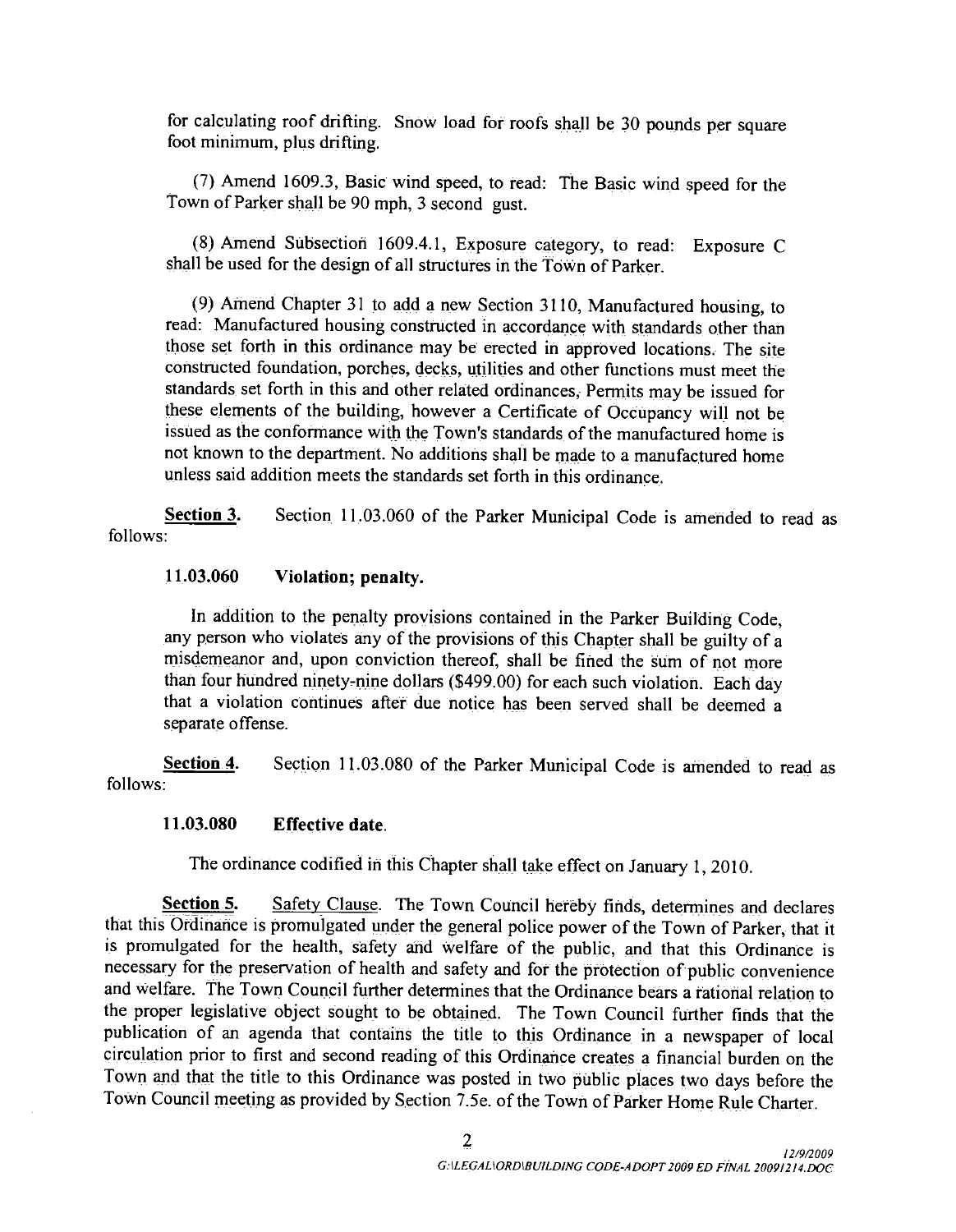Section 6. Severability. If any clause, sentence, paragraph or part of this Ordinance court of competent jurisdiction invalid, such judgment shall not affect application to other persons or circumstances

Section 7. This Ordinance shall become effective ten (10) days after final publication.

or the application thereof to any person or circumstances shall for any reason be adjudged by a<br>court of competent jurisdiction invalid, such judgment shall not affect application to other<br>persons or circumstances.<br><u>Sectio</u> 2009 1 Example or part of this Ordinance<br>
or any reason be adjudged by a<br>
not affect application to other<br>
e ten (10) days after final<br>
this  $\frac{1}{\sqrt{2}}$  day of <u>Accember</u>

David Casiano, Mayor **ATTEST:** l Carol Baumgartner, Town Clerk 2009 aumgartner, Town Olerk<br>ADOPTED ON SECOND AND FINAL READING this 24 day of Deember David Casiano, Mayor ATTEST: Carol Baumgartner, Town Clerk ARPROVED AS TO FORM: James S. Maloney, Town Attorney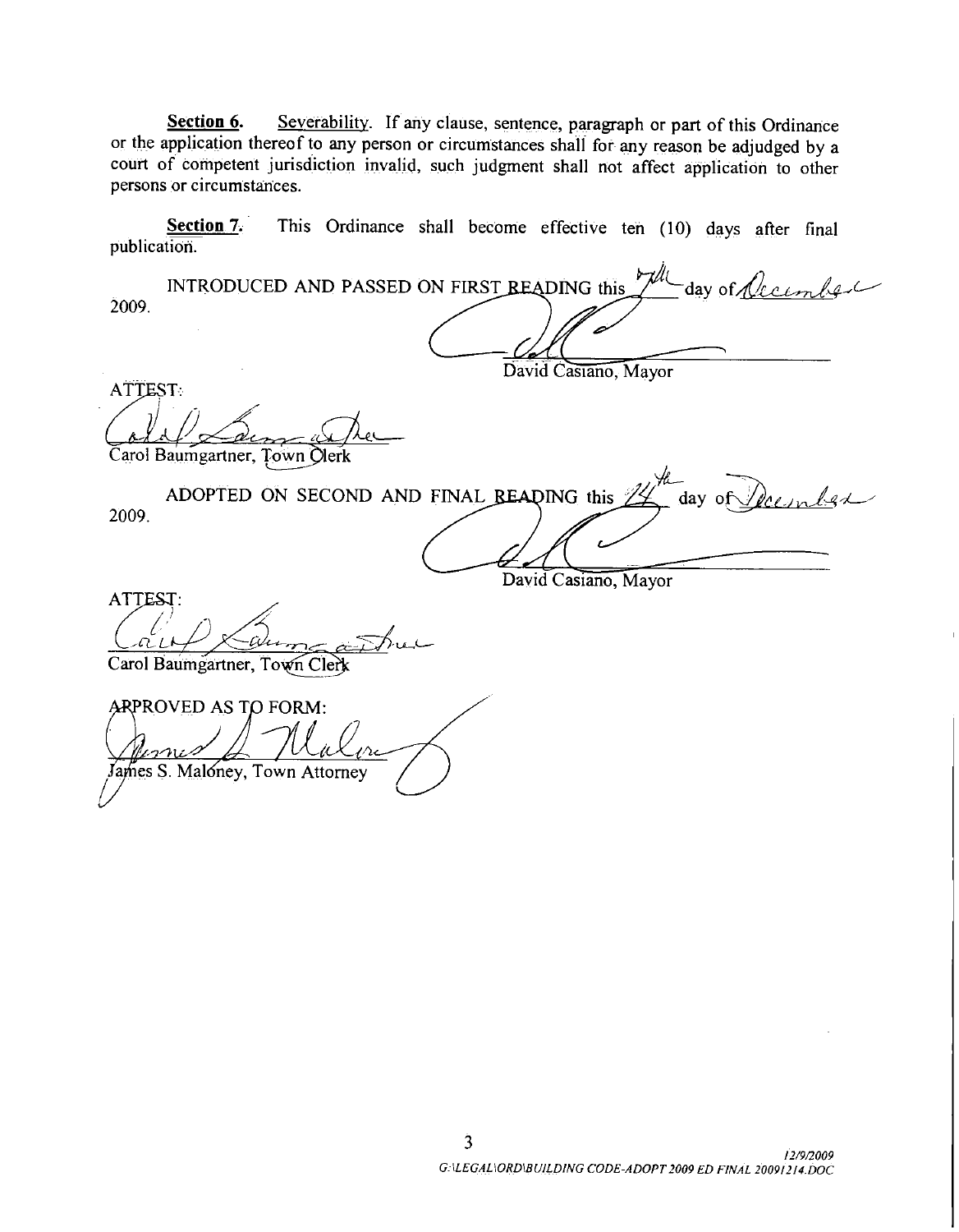#### ORDINANCE NO.  $4.91.2$ , Series of 2009

# TITLE: A BILL FOR AN ORDINANCE TO AMEND SECTIONS 11.02.020,<br>11.02.050, 11.02.060 AND 11.02.080 OF THE PARKER MUNICIPAL CODE **A BILL FOR AN ORDINANCE TO AMEND SECTIONS 11.02.020.<br>11.02.050, 11.02.060 AND 11.02.080 OF THE PARKER MUNICIPAL CODE**<br>CONCERNING THE PARKER RESIDENTIAL CODE FOR ONE, AND **CONCERNING THE PARKER RESIDENTIAL CODE FOR ONE-AND TWO-FAMILY DWELLINGS BUILDING CODE**

NOW, THEREFORE, BE IT ORDAINED BY THE TOWN COUNCIL OF THE TOWN OF PARKER, COLORADO, THAT:

Section 1. Section 11.02.020 of the Parker Municipal Code is amended to read as follows

#### 11.02.020 International Residential Code adopted.

Pursuant to Section 7.7 of the Town of Parker Home Rule Charter, the International Residential Code for One- and Two-Family Dwellings, 2009 Edition, as published by the International Code Council (ICC), 500 New Jersey Avenue, NW,  $6<sup>th</sup>$  Floor, Washington, DC 20001, is adopted by reference and incorporated into this Chapter as though fully set forth herein. Except as otherwise provided hereafter, such code is adopted in full, including the outline of contents, index and appendices contained therein.

Section 2. Section 11.02.050 of the Parker Municipal Code is repealed in its entirety and readopted to read as follows:<br>11.02.050 Amendments

 $\bar{\beta}$ 

The International Residential Code for One and Two Family Dwellings as adopted by this Chapter, is amended as follows (section numbers correspond with those in the International Residential Code for One- and Two-Family Dwellings):

(1) Delete appendix chapters A, B, C, D, E, F, H, I, J, K, L, N, O, P and Q.

22 Amend Section R101.1, Title, to read: These provisions shall be known as<br>the Parker Residential Code for One- and Two-Family Dwellings Building Code,<br>and shall be cited as such and will be referred to begin as this "Cod and shall be cited as such and will be referred to herein as this "Code." Parker Residential Code for One- and Two-Family Dwelling<br>shall be cited as such and will be referred to herein as this "C<br>(3) Sections R101.2 Scope, and R101.3 Intent, are unchanged

(4) The remainder of Chapter 1 of the Code, entitled "Scope and Administration," is deleted in its entirety (see Parker Administrative Code contained in Chapter 11.01 of the Parker Municipal Code). (4) The remainder of Chapter 1 of the Code, entitled ministration," is deleted in its entirety (see Parker Administration Chapter 11.01 of the Parker Municipal Code).<br>
(5) Delete Table R301.2(1), including foot notes, and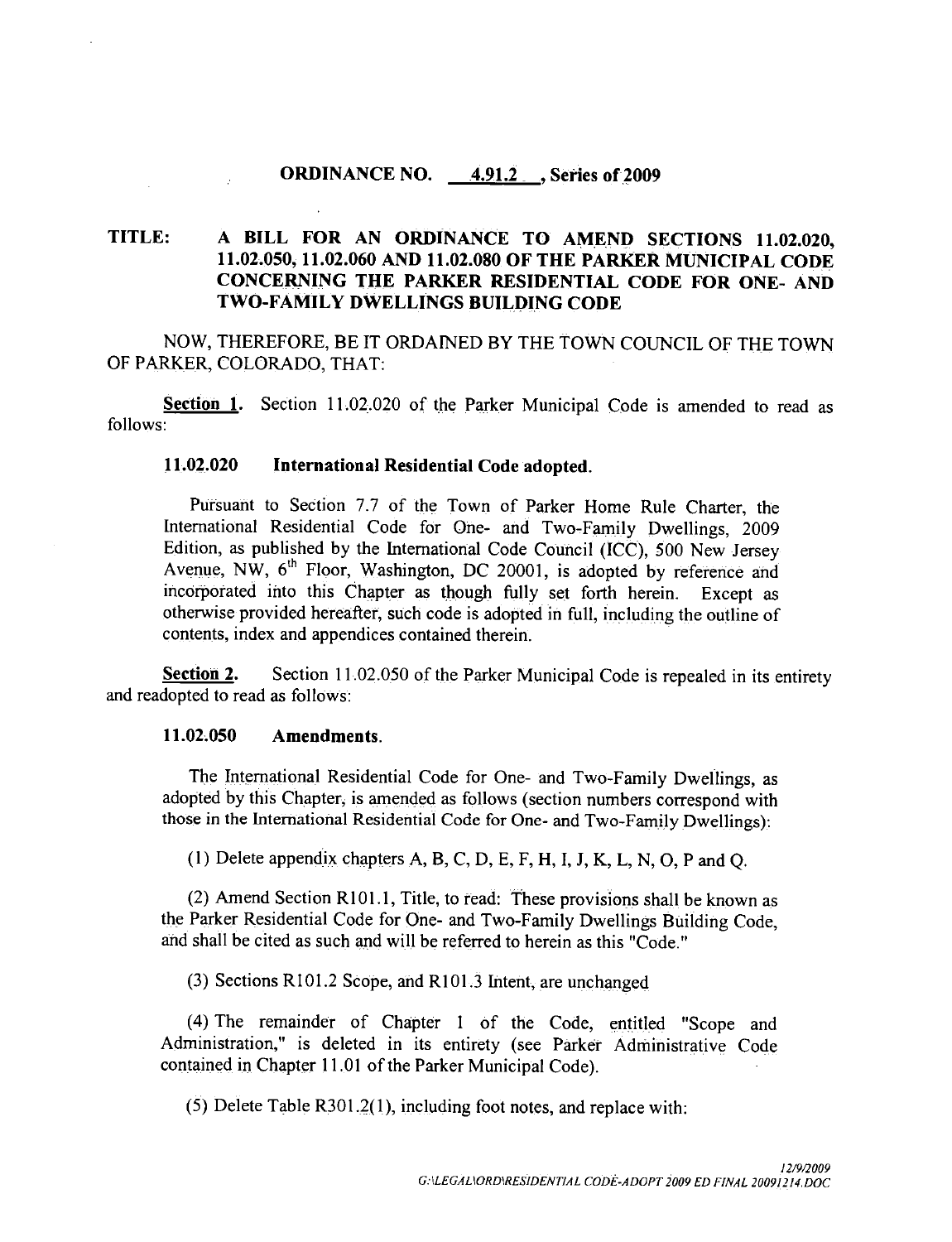# TABLE R301.2(1) CLIMATIC AND GEOGRAPHIC DESIGN CRITERIA  $R301.2(1)$ <br>TIC AND GEO

|                               | WIND DESIGN                                                                                                                                  |                                         |                                                   | SUBJECT TO DAMAGE FROM                                                                                                        |                                            |                            |                                                     |                                                                                                                                                                                                                                                                                                                                                         |                                      |                                              |                                                   |
|-------------------------------|----------------------------------------------------------------------------------------------------------------------------------------------|-----------------------------------------|---------------------------------------------------|-------------------------------------------------------------------------------------------------------------------------------|--------------------------------------------|----------------------------|-----------------------------------------------------|---------------------------------------------------------------------------------------------------------------------------------------------------------------------------------------------------------------------------------------------------------------------------------------------------------------------------------------------------------|--------------------------------------|----------------------------------------------|---------------------------------------------------|
| <b>GROUND</b><br>SNOW<br>LOAD | SPEED <sup>d</sup><br>mph)                                                                                                                   | TOPOGRAPHIC<br>EFFECTS <sup>K</sup>     | SEISMIC<br><b>DESIGN</b><br>CATEGORY <sup>f</sup> | WEATHERING <sup>a</sup>                                                                                                       | <b>FROST</b><br>LINE<br>DEPTH <sup>b</sup> | <b>TERMITE<sup>C</sup></b> | <b>WINTER</b><br><b>DESIGN</b><br>TEMP <sup>c</sup> | <b>ICE BARRIER</b><br><b>UNDERLAYMENT</b><br>REQUIRED <sup>h</sup>                                                                                                                                                                                                                                                                                      | <b>FLOOD</b><br>HAZARDS <sup>8</sup> | <b>AIR</b><br>FREEZING<br>INDEX <sup>1</sup> | <b>MEAN</b><br><b>ANNUAL</b><br>TEMP <sup>3</sup> |
|                               | $90(3 -$<br>second<br>gust)<br>Exposure                                                                                                      |                                         |                                                   |                                                                                                                               |                                            | Slight to                  |                                                     |                                                                                                                                                                                                                                                                                                                                                         | Adopted<br>9/30/2005 Class           |                                              |                                                   |
| 30.lbs.                       | $c^{k}$                                                                                                                                      | NO                                      | $\, {\bf B}$                                      | <b>SEVERE</b>                                                                                                                 | 36"                                        | Moderate                   | $-3$ °F                                             | NO.                                                                                                                                                                                                                                                                                                                                                     | NFIP# 080310                         | 867                                          | $48.1^\circ$                                      |
|                               | For SI: 1 pound per square foot = $0.0479$ kPa, 1 mile per hour = $0.447$ m/s.                                                               |                                         |                                                   |                                                                                                                               |                                            |                            |                                                     |                                                                                                                                                                                                                                                                                                                                                         |                                      |                                              |                                                   |
|                               | a. Weathering may require a higher strength concrete or grade of masonry than necessary to satisfy the structural requirements of this code. |                                         |                                                   |                                                                                                                               |                                            |                            |                                                     |                                                                                                                                                                                                                                                                                                                                                         |                                      |                                              |                                                   |
|                               |                                                                                                                                              |                                         |                                                   |                                                                                                                               |                                            |                            |                                                     | The weathering column shall be filled in with the weathering index (i.e., "negligible," "moderate" or "severe") for concrete as determined from the                                                                                                                                                                                                     |                                      |                                              |                                                   |
|                               |                                                                                                                                              |                                         |                                                   |                                                                                                                               |                                            |                            |                                                     | Weathering Probability Map [Figure R301.2(3)]. The grade of masonry units shall be determined from ASTM C 34, C 55, C 62, C 73, C 90, C 129,                                                                                                                                                                                                            |                                      |                                              |                                                   |
|                               | C 145, C 216 or C 652.                                                                                                                       |                                         |                                                   |                                                                                                                               |                                            |                            |                                                     |                                                                                                                                                                                                                                                                                                                                                         |                                      |                                              |                                                   |
|                               |                                                                                                                                              |                                         |                                                   |                                                                                                                               |                                            |                            |                                                     | b. The frost line depth may require deeper footings than indicated in Figure R403.1(1). The jurisdiction shall fill in the frost line depth column with                                                                                                                                                                                                 |                                      |                                              |                                                   |
|                               |                                                                                                                                              |                                         | the minimum depth of footing below finish grade.  |                                                                                                                               |                                            |                            |                                                     |                                                                                                                                                                                                                                                                                                                                                         |                                      |                                              |                                                   |
|                               |                                                                                                                                              |                                         |                                                   |                                                                                                                               |                                            |                            |                                                     | c. The jurisdiction shall fill in this part of the table to indicate the need for protection depending on whether there has been a history of local                                                                                                                                                                                                     |                                      |                                              |                                                   |
|                               |                                                                                                                                              | subterranean termite damage.            |                                                   |                                                                                                                               |                                            |                            |                                                     |                                                                                                                                                                                                                                                                                                                                                         |                                      |                                              |                                                   |
|                               |                                                                                                                                              |                                         |                                                   |                                                                                                                               |                                            |                            |                                                     | d. The jurisdiction shall fill in this part of the table with the wind speed from the basic wind speed map [FigureR301.2(4)]. Wind exposure                                                                                                                                                                                                             |                                      |                                              |                                                   |
|                               |                                                                                                                                              |                                         |                                                   | category shall be determined on a site-specific basis in accordance with Section R301.2.1.4.                                  |                                            |                            |                                                     |                                                                                                                                                                                                                                                                                                                                                         |                                      |                                              |                                                   |
|                               |                                                                                                                                              |                                         |                                                   |                                                                                                                               |                                            |                            |                                                     | e. The outdoor design dry-bulb temperature shall be selected from the columns of 971/2-percent values for winter from Appendix D of the                                                                                                                                                                                                                 |                                      |                                              |                                                   |
|                               |                                                                                                                                              |                                         |                                                   |                                                                                                                               |                                            |                            |                                                     | International Plumbing Code. Deviations from the Appendix D temperatures shall be permitted to reflect local climates or local weather experience                                                                                                                                                                                                       |                                      |                                              |                                                   |
|                               |                                                                                                                                              | as determined by the building official. |                                                   |                                                                                                                               |                                            |                            |                                                     |                                                                                                                                                                                                                                                                                                                                                         |                                      |                                              |                                                   |
|                               |                                                                                                                                              |                                         |                                                   | f. The jurisdiction shall fill in this part of the table with the seismic design category determined from Section R301.2.2.1. |                                            |                            |                                                     |                                                                                                                                                                                                                                                                                                                                                         |                                      |                                              |                                                   |
|                               |                                                                                                                                              |                                         |                                                   |                                                                                                                               |                                            |                            |                                                     | g. The jurisdiction shall fill in this part of the table with (a) the date of the jurisdiction's entry into the National Flood Insurance Program (date of adoption of the first<br>code or ordinance for management of flood hazard areas), (b) the date(s) of the Flood Insurance Study and (c) the panel numbers and dates of all currently effective |                                      |                                              |                                                   |
|                               |                                                                                                                                              |                                         |                                                   | FIRMs and FBFMs or other flood hazard map adopted by the authority having jurisdiction, as amended.                           |                                            |                            |                                                     |                                                                                                                                                                                                                                                                                                                                                         |                                      |                                              |                                                   |
|                               |                                                                                                                                              |                                         |                                                   |                                                                                                                               |                                            |                            |                                                     | h. In accordance with Sections R905.2.7.1, R905.4.3.1, R905.5.3.1, R905.6.3.1, R905.7.3.1 and R905.8.3.1, where there has been a history of                                                                                                                                                                                                             |                                      |                                              |                                                   |
|                               |                                                                                                                                              |                                         |                                                   |                                                                                                                               |                                            |                            |                                                     | local damage from the effects of ice damming, the jurisdiction shall fill in this part of the table with "YES". Otherwise, the jurisdiction shall fill                                                                                                                                                                                                  |                                      |                                              |                                                   |
|                               |                                                                                                                                              | in this part of the table with "NO".    |                                                   |                                                                                                                               |                                            |                            |                                                     |                                                                                                                                                                                                                                                                                                                                                         |                                      |                                              |                                                   |
|                               |                                                                                                                                              |                                         |                                                   |                                                                                                                               |                                            |                            |                                                     | i. The jurisdiction shall fill in this part of the table with the 100-year return period air freezing index (BF-days) from Figure R403.3(2) or from                                                                                                                                                                                                     |                                      |                                              |                                                   |
|                               |                                                                                                                                              |                                         |                                                   |                                                                                                                               |                                            |                            |                                                     | the 100-year (99%) value on the National Climatic Data Center data table "Air Freezing Index- USA Method (Base 32°Fahrenheit)" at                                                                                                                                                                                                                       |                                      |                                              |                                                   |
|                               |                                                                                                                                              | www.ncdc.noaa.gov/fpsf.html.            |                                                   |                                                                                                                               |                                            |                            |                                                     |                                                                                                                                                                                                                                                                                                                                                         |                                      |                                              |                                                   |
|                               |                                                                                                                                              |                                         |                                                   |                                                                                                                               |                                            |                            |                                                     | The jurisdiction shall fill in this part of the table with the mean annual temperature from the National Climatic Data Center data table                                                                                                                                                                                                                |                                      |                                              |                                                   |
|                               |                                                                                                                                              |                                         |                                                   | "Air Freezing Index-USA Method (Base 32°Fahrenheit)" at www.ncdc.noaa.gov/fpsf.html.                                          |                                            |                            |                                                     |                                                                                                                                                                                                                                                                                                                                                         |                                      |                                              |                                                   |
|                               |                                                                                                                                              |                                         |                                                   |                                                                                                                               |                                            |                            |                                                     | k. In accordance with Section R301.2.1.5, where there is local historical data documenting structural damage to buildings due to topographic wind speed-up effects,<br>the jurisdiction shall fill in this part of the table with "YES." Otherwise, the jurisdiction shall indicate "NO" in this part of the table.                                     |                                      |                                              |                                                   |

(6) Delete Table R302.1 and replace with: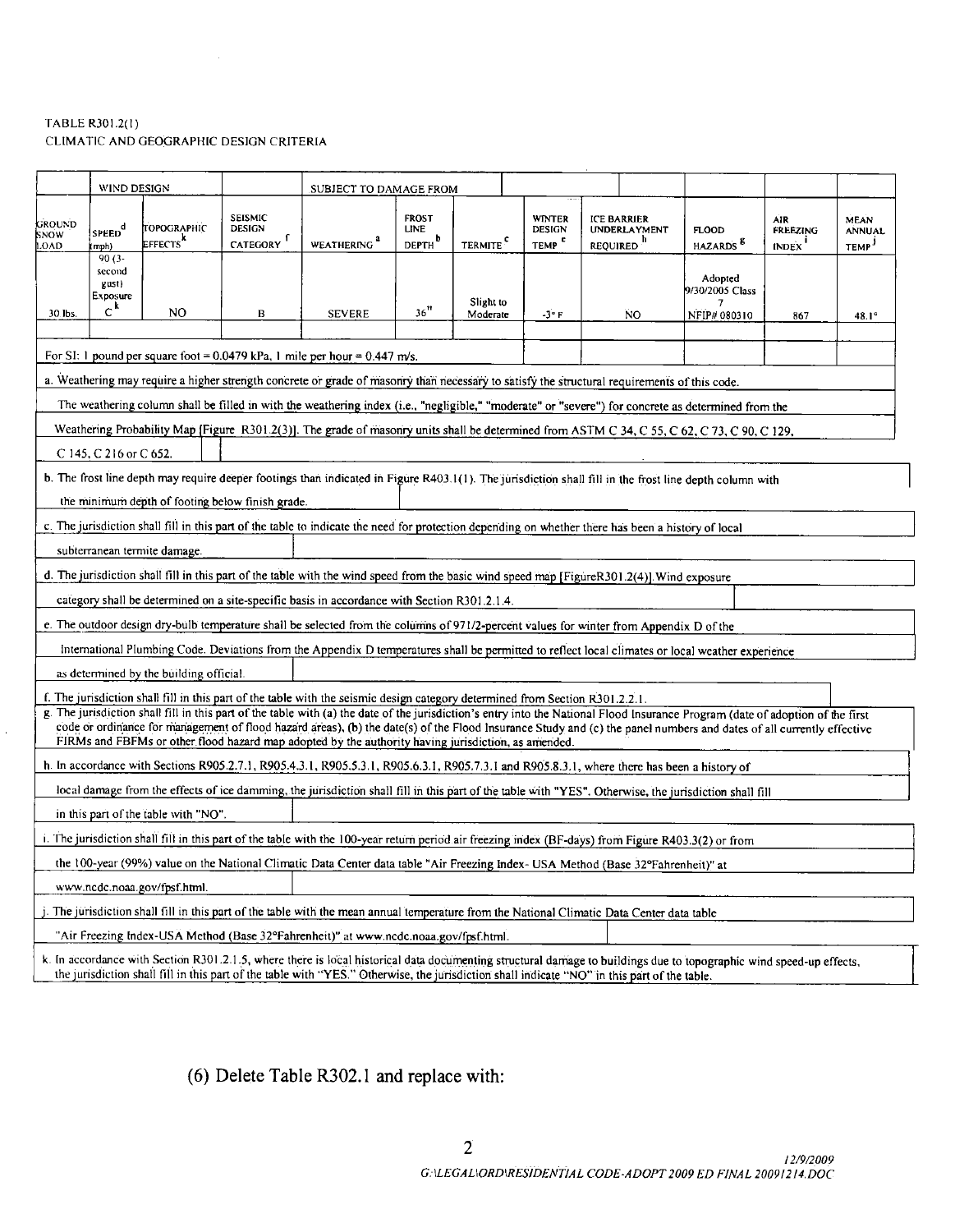#### TABLE R302.1 EXTERIOR WALLS

| <b>EXTERIOR WALL</b><br><b>ELEMENT</b> |                             | <b>MINIMUM</b><br>FIRE-RESISTANCE RATING | <b>MINIMUM FIRE</b><br><b>SEPARATION</b><br><b>DISTANCE</b> |
|----------------------------------------|-----------------------------|------------------------------------------|-------------------------------------------------------------|
| Walls                                  | (Fire-resistance rated)     | I hour with exposure from both sides     | 0 feet                                                      |
|                                        | (Not fire-resistance rated) | 0 hours                                  | 5 feet <sup>1</sup>                                         |
| Projections                            | (Fire-resistance rated)     | hour on the underside                    | 2 feet                                                      |
|                                        | (Not fire-resistance rated) | 0 hours                                  | $5$ feet $^2$                                               |
|                                        | Not allowed                 | N/A                                      | $<$ 3 feet                                                  |
| Openings                               | 25% Maximum of Wall Area    | 0 hours                                  | $\ge$ 3 feet and < 5 feet                                   |
|                                        | Unlimited                   | 0 hours                                  | $\ge$ 5 feet                                                |
| Penetrations                           | All                         | Comply with Section R302.4               | $<$ 3 feet                                                  |
|                                        |                             | None required                            | $\geq$ 3 feet                                               |

 $N/A = Not Applied.$ 

- 1. Fire separation distance of 3 feet can be used if the exterior wall cladding and trim is of non combustible material.<br>(refer to section R202 for definition of non-combustible)<br>2. Fire separation distance of 3 feet can b
- 2. Fire separation distance of 3 feet can be used if the soffit cladding and facia board is of non combustible material (refer to section R202 for definition of non-combustible)

(7) Amend the exception to section  $R302.2$  to read :

**Exception:** A common 2 hour .... The remainder is unchanged

 $(8)$  Amend section R302.2.4 by deleting exception #5 and replacing with:

5. Townhouses separated by a common 2-hour fire-resistance-rated wall as provided in Section R302.2.

 $(9)$  Amend subsection R302.5.1, Opening protection, to by adding a third sentence to read:

Such doors shall be tight fitting and self-closing.

 $(10)$  Amend the Exceptions to Section R303.1, Habitable Rooms, as follows:

- a. Delete exception  $#1$  in its entirety.
- b. Delete exception  $#2$  in its entirety
- c. Exception  $#3$  remains unchanged
- d. Add Exception  $#4$  to read:

4. All habitable rooms in basements of R occupancies shall be provided with aggregate glazing area of not less than 4 percent of the floor area of such rooms. Natural ventilation shall be through windows, doors, louvers or other approved openings to the outdoor air. Such openings shall Addentismus of Real and the Sazing area of not less than<br>all ventilation shall be the premings to the outdoor at 3<br>GERGALIORDERSIDENTIAL COL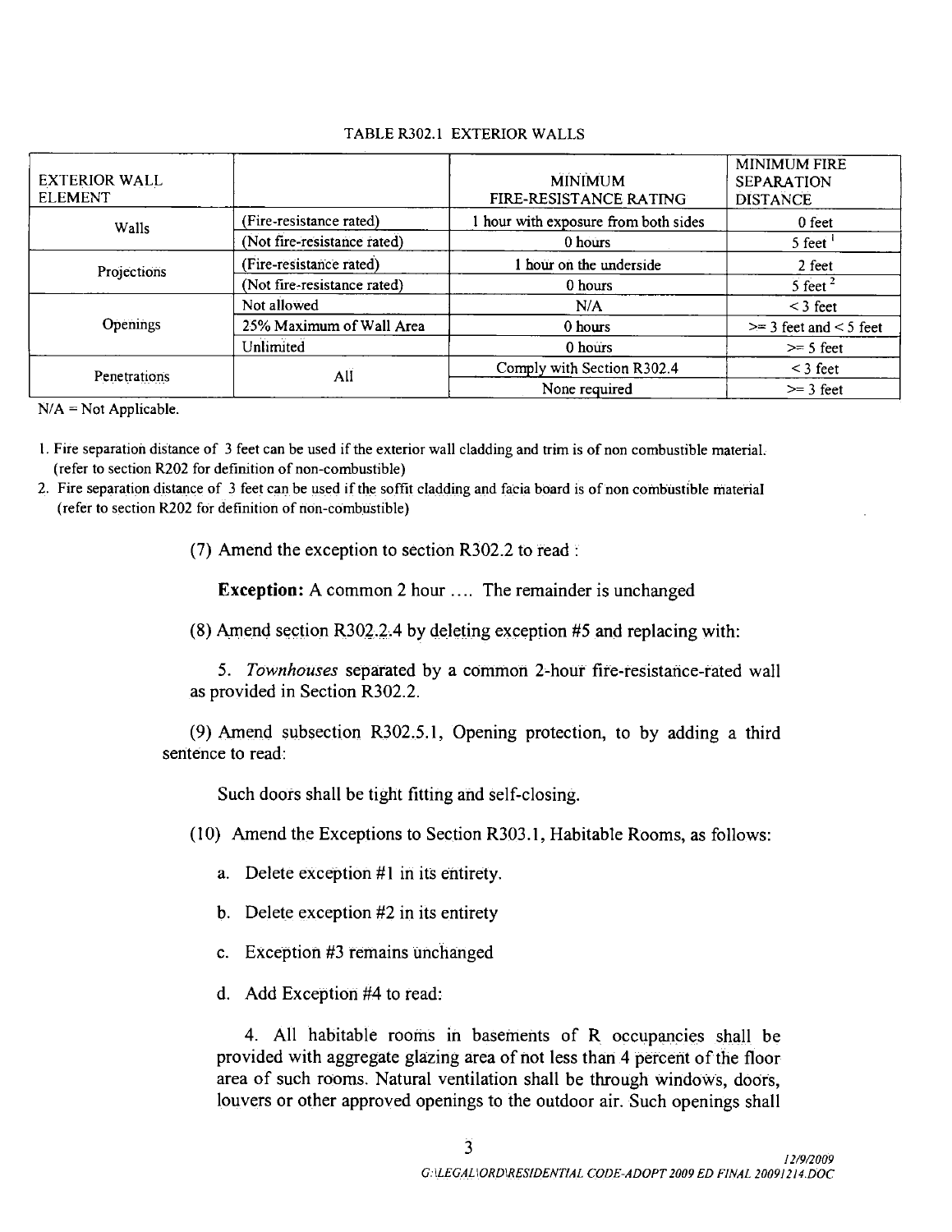be provided with ready access or shall otherwise be readily controllable by the building occupants. The minimum openable area to the outdoors shall be 2 percent of the floor area being ventilated.

 $(11)$  Add a new Section R303.1.2, Mechanical ventilation, to read:

**R303.1.2 Mechanical ventilation.** Dwelling units shall be provided with a mechanical exhaust system, supply system, or combination thereof to provide whole-building ventilation with outdoor air. Such system shall comply with Sections R303.1.2.1 through R303.1.2.2. (11) Add a new Section R303.1.2, Mech<br>
R303.1.2 Mechanical ventilation. D<br>
mechanical exhaust system, supply system<br>
whole-building ventilation with outdoor<br>
Sections R303.1.2.1 through R303.1.2.2.<br>
Fxcentions:

Exceptions

- Dwelling units in climate zones 1 and 2.
- 2. Other *approved* mechanical ventilations systems.

1. Dwelling units in climate zones 1 and 2.<br>2. Other *approved* mechanical ventilations systems.<br>(12) Add a new Section R303.1.2.1, Mechanical ventilation rate, to read:

**R303.1.2.1 Mechanical ventilation rate.** The mechanical ventilation system shall provide outdoor air continuously at a rate of not less than that determined in accordance with Table R303.4.1(1). (12) Add a new Section R303.1.2.<br>**R303.1.2.1 Mechanical vent**<br>system shall provide outdoor air c<br>determined in accordance with Tab 2. Other *approved* mechanical ventilations<br>(12) Add a new Section R303.1.2.1, Mechanical ve<br>R303.1.2.1 Mechanical ventilation rate. T<br>system shall provide outdoor air continuously at a<br>determined in accordance with Table

system shall provide outdoor air continuously at a rate of not less than that<br>determined in accordance with Table R303.4.1(1).<br>**Exception:** Continuous operation of the system is not required where the<br>system has controls t **Exception:** Continuous operation of the system is not required where the Exception: Commods operation of the system is not required where the<br>system has controls that enable operation for not less than 25% of each 6 hour determined in accordance with Table R303.4.1(1).<br> **Exception:** Continuous operation of the system is not requisystem has controls that enable operation for not less than 25% of segment and the ventilation rate prescribed Exception: Committed September of the system has controls that enable operation for not less the<br>segment and the ventilation rate prescribed in T<br>multiplied by the factor in accordance with Table R30.<br>(13) Add a new table,

| <b>FLOOR</b>                                                                                                                                                                                 | <b>BEDROOMS</b> |         |               |                                                                |           |  |  |  |  |  |
|----------------------------------------------------------------------------------------------------------------------------------------------------------------------------------------------|-----------------|---------|---------------|----------------------------------------------------------------|-----------|--|--|--|--|--|
| <b>AREA</b><br>(square feet)                                                                                                                                                                 | $0-1$           | $2 - 3$ | $\ddot{4}$ -5 | $6 - 7$                                                        | >7        |  |  |  |  |  |
| < 1,500                                                                                                                                                                                      | 30              | 45      | 60            | 75                                                             | 90        |  |  |  |  |  |
| 1,501-3,000                                                                                                                                                                                  | 45              | 60      | 75            | 90                                                             | 105       |  |  |  |  |  |
| 3,001-4,500                                                                                                                                                                                  | 60              | 75      | 90            | 105                                                            | 120       |  |  |  |  |  |
| 4,501-6,000                                                                                                                                                                                  | 75              | 90      | 105           | 120                                                            | 135       |  |  |  |  |  |
| 6,001-7,500                                                                                                                                                                                  | 90              | 105     | 120           | 135                                                            | 150       |  |  |  |  |  |
| > 7,500                                                                                                                                                                                      | 105             | 120     | 135           | 150                                                            | 165       |  |  |  |  |  |
| For SI: 1 square foot = 1 square foot = $0.0929$ m2.<br>Equation R303.1.2.1 (1) can be used as an alternative to Table R303.1.2.1 (1)<br>1.<br>$Qfan = 0.01$ Afloor + 7.5(Nbr + 1)<br>Where: |                 |         |               |                                                                |           |  |  |  |  |  |
|                                                                                                                                                                                              |                 |         | 4             | G.\LEGAL\ORD\RESIDENTIAL CODE-ADOPT 2009 ED FINAL 20091214.DOC | 12/9/2009 |  |  |  |  |  |

# ha the Ventillation rate prescribed in Table R30<br>by the factor in accordance with Table R303.1.2.1 (2)<br>rew table, TABLE R303.1.2.1 (1), to read<br>**TABLE R303.1.2.1 (1)**<br>**VENTILATION AIR REQUIREMENTS, CFM**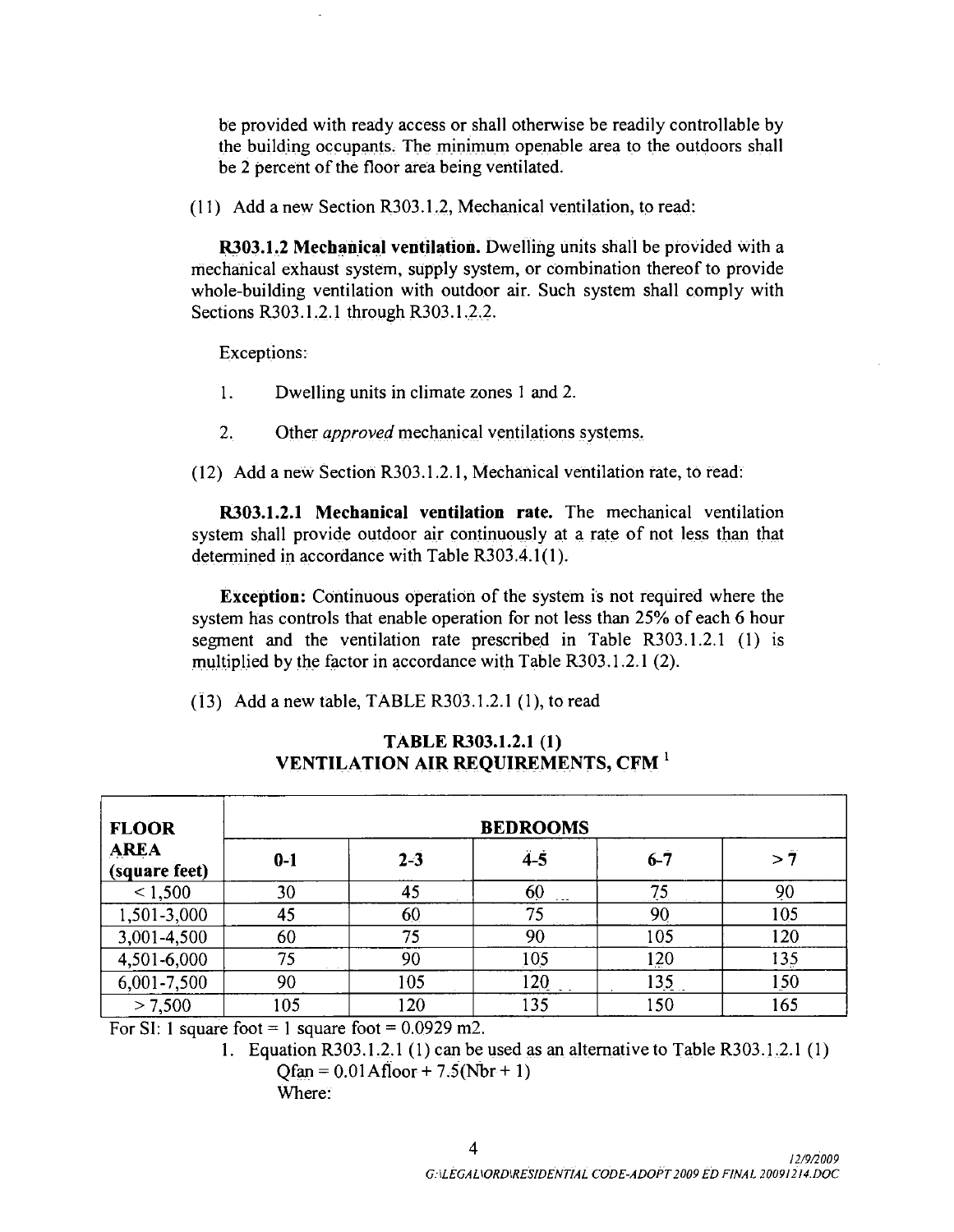$Qfan = fan flow rate in cubic feet per minute (cfm).$ Afloor = floor area in square feet  $ft2$ . Nbr = number of bedrooms; not to be less than 1. Qfan = fan flow rate in cubic fe<br>Afloor = floor area in square fe<br>Nbr = number of bedrooms; no<br>(14) Add a new table, TABLE R303.1.2.1

 $(2)$ , to read:

# Throof the insquare feet  $(12)$ .<br>
Nbr = number of bedrooms; not to be less than 1.<br>
(14) Add a new table, TABLE R303.1.2.1 (2), to read:<br> **TABLE R303.1.2.1 (2)**<br> **INTERMITTENT MECHANICAL VENTILATION RATE FACTORS**<sup>4, b</sup>

| <b>Run-Time</b><br>Percentage<br>In each 6<br>hour<br><b>Segment</b> | 25% | 33% | 50% | 66% | 75% |
|----------------------------------------------------------------------|-----|-----|-----|-----|-----|
| Factor                                                               |     |     |     | L.J | 1.J |

a Interpolation between entries is permitted

- b. The ventilation system run time shall be not less than  $25\%$ .
- 15 Add a new Section R303.1.2.2, System design, to read<br>
15 Add a new Section R303.1.2.2, System design, to read<br>
15 Add a new Section R303.1.2.2, System design, to read<br>
15 R303.1.2.2 System design. The required whole-hou

b. The vent<br> $\overline{)}$  Add a ne<br> $\overline{R}$ 303.1.2.2<br> $\overline{)}$  consist o System design. The required whole-house ventilation system shall consist of one or more supply or exhaust fans or <sup>a</sup> combination thereof and associated ducts and controls Outdoor air ducts connected to the return side of an air handler shall be considered to be supply ventilation where the<br>side of an air handler shall be considered to be supply ventilation where the<br>manufacturer's requirements for minimum return air temperature for b. The ventilation system run time shall be not less than 25%.<br>
(15) Add a new Section R303.1.2.2, System design, to read:<br> **R303.1.2.2 System design**. The required whole-house ventilation system<br>
shall consist of one or m handler are met

(16) Add a new section R303.1.2.3 System Controls, to read:<br> **R303.4.3 System Controls**. The mechanical ventilation system shall be provided with controls that enable occupant ovemde

(17) Add a new Section R303.3.1 Bathroom Ventilation to read:

R303.3.1 Bathroom ventilation. Bathrooms shall be mechanically exhausted in accordance with Section 1507

 $(18)$  Amend section R303.8 Required heating to read:

Amend section R303.8 Required heating to read:<br>In the first sentence remove 68° F (20°C) and replace with 70° F (21°C)

In the first sentence remove 68° F (20°C) and replace with 70° F (21°C)<br>(19) Amend the exception to section R310.1 Emergency escape and rescue<br>tired to read: required to read section R310.1 Emerg<br>habitable attics ... the r<br> $5$ <br> $G:UEGALORDURESIDENTIAL$  C

Exception: Basements and habitable attics ... the remainder is unchanged.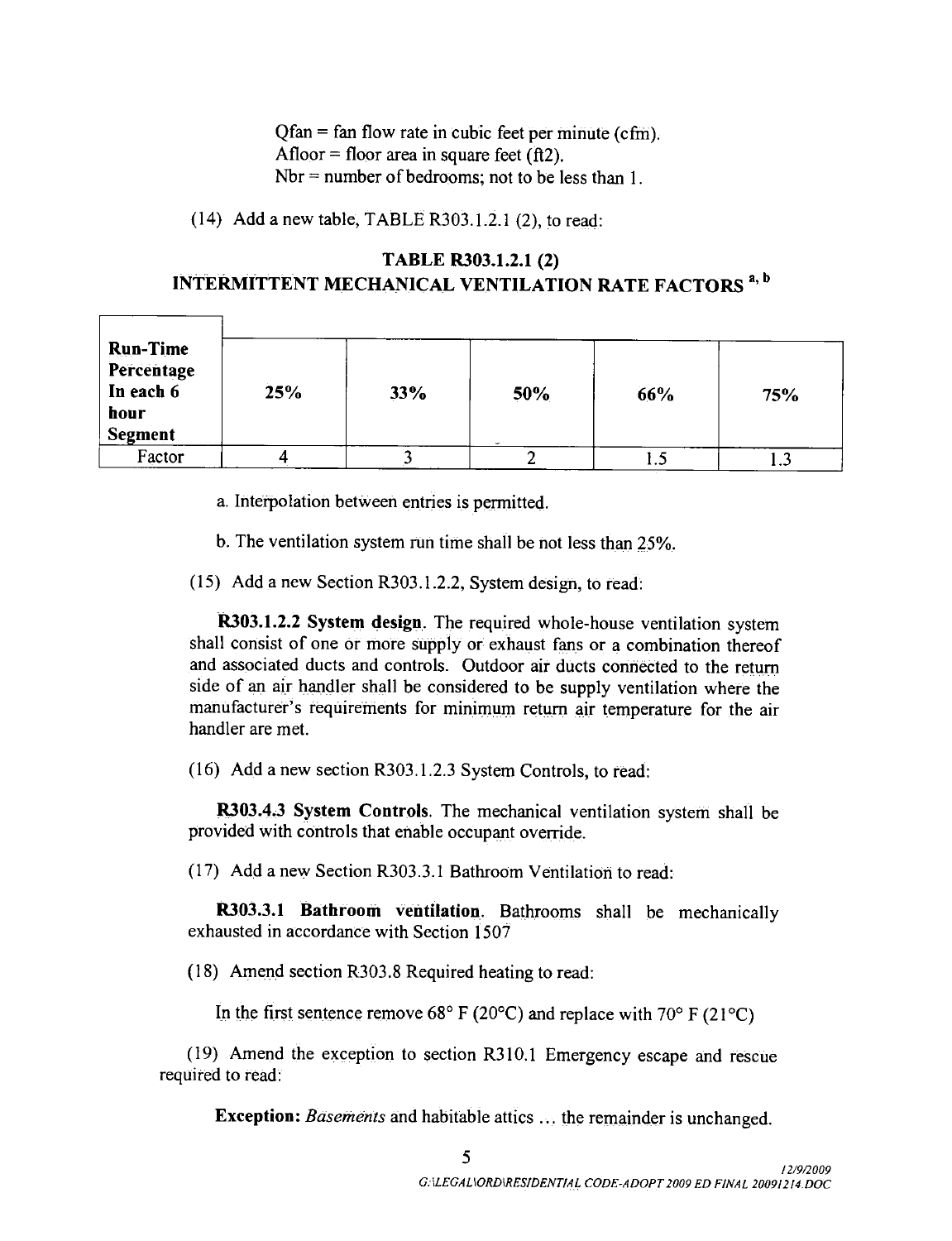(20) Delete the exception to Section R310.1.1 Minimum opening area.

(20) Delete the exception to Section R310.1.1 Minimum opening area.<br>(21) Amend Section R310.2, Window wells, by adding the following eption to read: exception to read

**Exception:** In basements of existing  $R-3$  (One or Two Family Dwellings) occupancies, Egress Window wells may have a minimum horizontal projection of 24 inches (610 mm) and must be the full width of the window. If a ladder is required in the window well, the ladder must be installed such that is does not interfere with or be in front of the operable side of the window.

 $(22)$  Amend section R313.1 Townhouse automatic fire sprinkler systems to read:

Effective January 1, 2013 an automatic residential fire sprinkler system shall be installed in townhouses.

(23) Amend section R313.2 One- and two-family dwellings automatic fire systems to read

Effective January 1, 2013, an automatic residential fire sprinkler system shall be installed in one- and two-family dwellings.

(24) Amend section R315.1 Carbon monoxide alarms to read:

For new construction, an approved carbon monoxide alarm shall be installed For hew construction, an approved carbon monoxide atain shall be installed within fifteen feet of the entrance to each bedroom in *dwelling units* within which fuel-fired *appliances* are installed and in *dwelling units* fuel-fired *appliances* are installed and in *dwelling units* that have attached garages.

read

**Exception:** Work involving the exterior surfaces of dwellings, such as the replacement of roofing or siding or the addition or replacement of windows or doors, or the addition of a porch or deck, are exempt from the requirements of this section.

 $(26)$  Amend section R408.1 Ventilation to read:

In the second and third sentence after 'Class 1 vapor retarder' insert (min. <sup>10</sup> mill in thickness

 $(27)$  Amend section 408.3 #1 to read:

In the first sentence after 'Class 1 vapor retarder' insert (min. 10 mill in thickness

 $#1.$ (28) Amend Section R703.2 Water-resistant barrier by deletion of Exception Water-resistant barrier by deletion of Exception<br>6<br>GNLEGALNORDIRESIDENTIAL CODE-ADOPT 2009 ED FINAL 20091214 DOC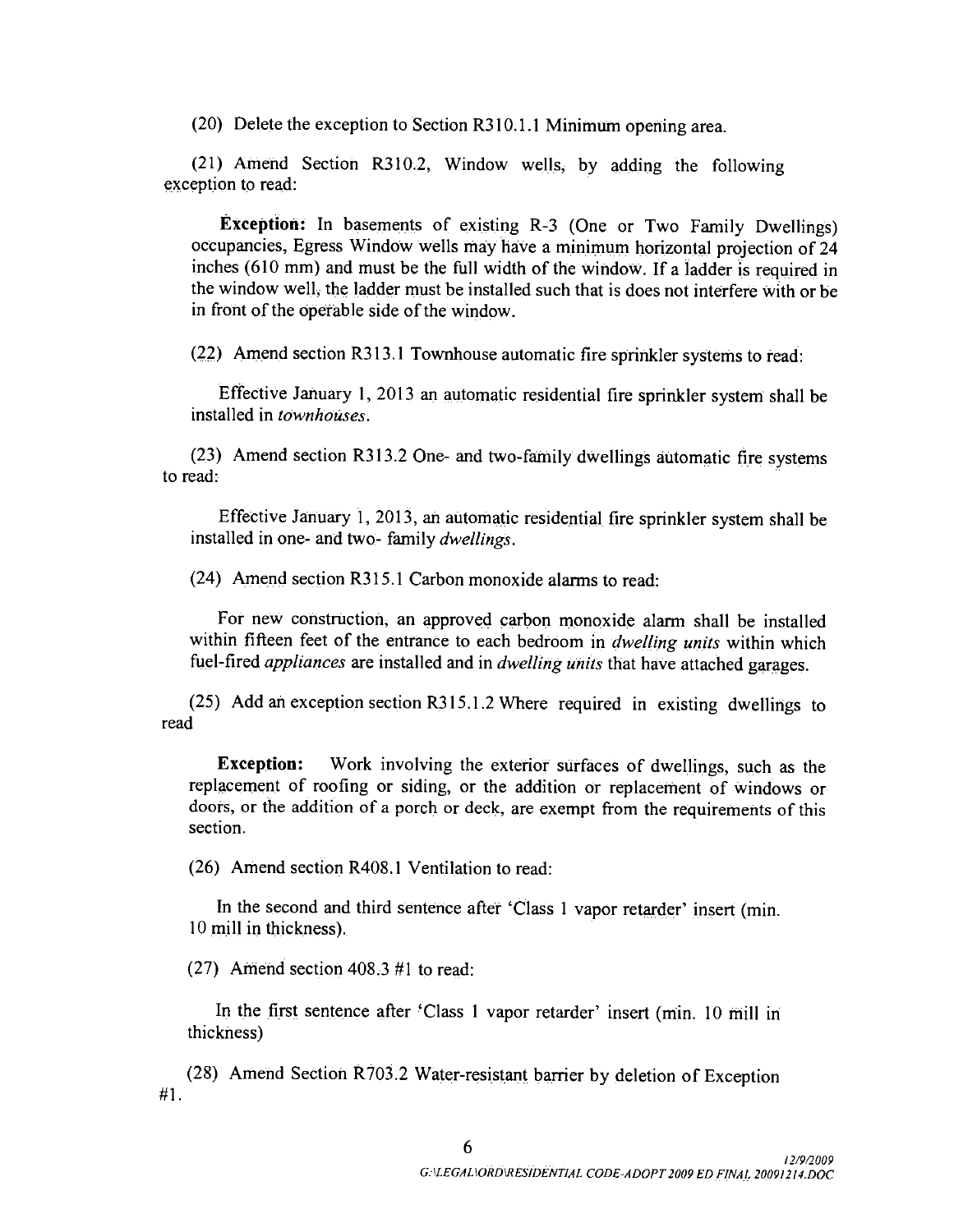(29) Delete the definition for **Conditioned Space (section R202)** and replace with:

Conditioned Space An area or room within a building being heated or cooled, containing uninsulated ducts, or with a fixed opening directly into an adjacent *conditioned space*.<br>(30) Amend the exception to section N1101.1 Scope to read: adjacent conditioned space.

**Exception:** Portions of the building envelope that do not enclose conditioned space are exempt from building thermal envelope provisions of this chapter conditioned space are exempt from building thermal envelope provision<br>this chapter<br>(31) Delete section N1101.6 Insulation product rating and replace with:

chapter<br>
Delete section N1101.6 Insulation product rating and replace with:<br>
N1101.6 Insulation product rating. The thermal resistance (*R*-value) of<br>
llation shall be determined in accordance with the U.S. Federal Trade  $\overline{N1101.6}$  Insulation product rating. The thermal resistance  $(R$ -value) of insulation shall be determined in accordance with the U.S. Federal Trade Commission R-value rule (CFR Title 16, Part 460, May 31, 2005) in units of h ft2  $\mathrm{F/B}$ tu at a mean temperature of 75 $\mathrm{F}$  (24 $\mathrm{C}$ ).

 $(32)$  Add a new section N1101.10 to read:

N1101.10 Maintenance information. Maintenance instructions shall be furnished for equipment and systems that require preventive maintenance Required regular maintenance actions shall be clearly stated and incorporated on <sup>a</sup> readily accessible label The label shall include the title or publication number for the operation and maintenance manual for that particular model and type of product. on a readily accessible rabel. The rabel sha<br>number for the operation and maintenance<br>and type of product.<br>(33) Delete Table N1102.1 and replace with:

and type of product.<br>
(33) Delete Table N1102.1 and replace with:<br> **TABLE N1102.1**<br> **INSULATION AND FENESTRATION REQUIREMENTS BY COMPONENT<sup>a</sup>** 

| <b>CLIMATE</b><br>ZONE | <b>FENESTRATION</b><br><b>U-FACTOR</b> | <b>SKYLIGHT<sup>D</sup></b><br><b>U-FACTOR</b> | <b>GLAZED</b><br><b>FENESTRATION</b><br>SHGC <sup>b.e.</sup> | <b>CEILING</b><br><b>R-VALUE</b> | <b>WOOD</b><br><b>FRAME WALL</b><br><b>R-VALUE</b>                  | <b>MASS</b><br><b>WALL</b><br>R-VALUE <sup>1</sup> | <b>FLOOR</b><br><b>R-VALUE</b> | <b>BASEMENT<sup>¢</sup></b><br><b>WALL</b><br><b>R-VALUE</b> | SLAB <sup>d</sup><br><b>R-VALUE</b><br><b>&amp; DEPTH</b> | <b>CRAWL</b><br><b>SPACE<sup>t</sup></b><br><b>WALL</b><br><b>R-VALUE</b> |
|------------------------|----------------------------------------|------------------------------------------------|--------------------------------------------------------------|----------------------------------|---------------------------------------------------------------------|----------------------------------------------------|--------------------------------|--------------------------------------------------------------|-----------------------------------------------------------|---------------------------------------------------------------------------|
|                        | 1.2                                    | 0.75                                           | 0.30                                                         | 30                               | 13                                                                  | 3/4                                                | 13                             | 0                                                            | 0                                                         | Û                                                                         |
| 2                      | 0.65                                   | 0.75                                           | 0.30                                                         | 30                               | 13                                                                  | 4/6                                                | 13                             | $0$ <sub>--</sub>                                            | Ũ                                                         | $\theta$                                                                  |
| 3                      | 0.50 <sup>1</sup>                      | 0.65                                           | 0.30                                                         | 30                               | 13                                                                  | 5/8                                                | 19                             | $5/13^{f}$                                                   | 0                                                         | 5/13                                                                      |
| 4 except<br>Marine     | 0.35                                   | 0.60                                           | <b>NR</b>                                                    | 38                               | 13                                                                  | 5/10                                               | 19                             | 10/13                                                        | 10.2f <sub>1</sub>                                        | 10/13                                                                     |
| 5 and<br>Marine 4      | 0.35                                   | 0.60                                           | NR                                                           | 38                               | $20$ or $13 + 5h$                                                   | 13/17                                              | 304                            | 10/13                                                        | $10.2 \text{ ft}$                                         | 10/13                                                                     |
| 6                      | 0.35                                   | 0.60                                           | NR                                                           | 49                               | $20$ or $13+5h$                                                     | 15/19                                              | 304                            | 15/19                                                        | $10.4$ ft                                                 | 10/13                                                                     |
| $7$ and $8$            | 0.35                                   | 0.60                                           | <b>NR</b>                                                    | 49                               | 21                                                                  | 19/21                                              | 38ª                            | 15/19                                                        | $10, 4 \text{ ft}$                                        | 10/13                                                                     |
|                        |                                        |                                                |                                                              |                                  | 7<br>G:\LEGAL\ORD\RESIDENTIAL CODE-ADOPT 2009 ED FINAL 20091214.DOC |                                                    |                                |                                                              | 12/9/2009                                                 |                                                                           |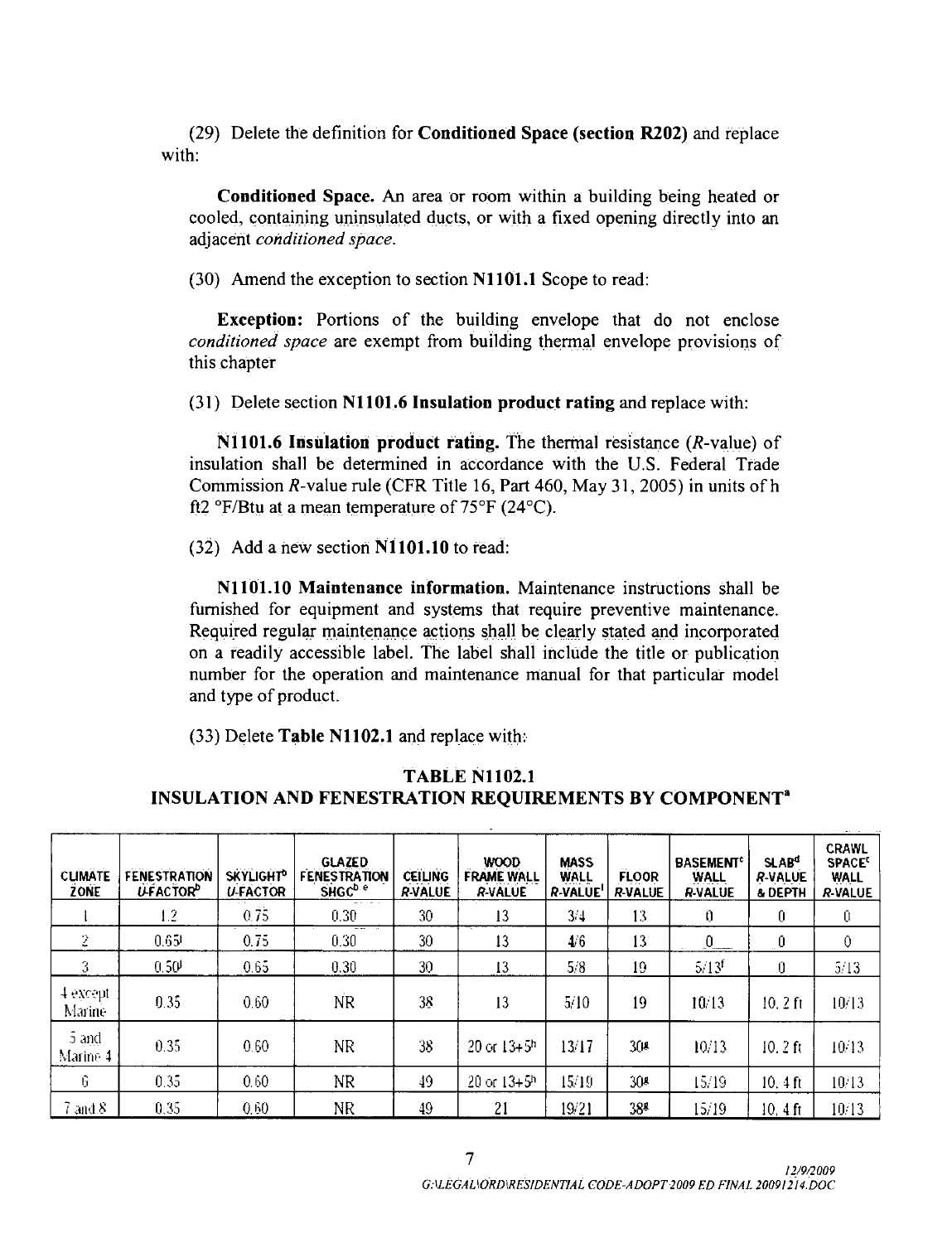#### For SI: 1 foot =  $304.8$  mm.

- storeship to the marked pinal be matter in SNGC and SHGC are maximums. R-19 batts compressed into a nominal st<br>R-values are minimums. U-factors and SHGC are maximums. R-19 batts compressed into a nominal<br>The fouetication o
- more shall be marked with the compressed batt  $R$ -value in addition to the full thickness  $R$ -value.<br>b. The fenestration  $L$ -factor column excludes skylights. The SHGC column applies to all glazed fenestration.
- For SI: 1 foot = 304.8 mm.<br>
a. *R*-values are minimums. *U*-factors and SHGC are maximums. R-19 batts<br>
more shall be marked with the compressed batt *R*-value in addition to the<br>
b. The fenestration *U*-factor column excl batts compressed into a nominal 2 × 6 framing cavity such that the R-value is reduced by R-1 or<br>olumn applies to all glazede.<br>column applies to all glazed fenestration.<br>or exterior of the home or R-19 cavity insulation at  $c.$  "15/19" means R-15 continuous insulated sheathing on the interior or exterior of the home or R-19 cavity insulation at the interior of the basement wall. "15/19" shall be permitted *K*-values are minimums. *U*-factors and SHGC are maximums. R-19 batts compressed into a nominal 2 × 6 framing cavity such that the *R*-value is reduced by R-1 or<br>more shall be marked with the compressed batt *R*-value in d. The fenestration *t*-factor column excludes skylights. The SHGC column applies to all glazed fenestration.<br>
c. "15/19" means R-15 continuous insulated sheathing on the interior or exterior of the home or R-19 cavity ins For SI: 1 foot = 304.8 mm.<br>
a. *R*-values are minimums. *U*-factors and SHGC are maxi<br>
more shall be marked with the compressed bait *R*-value<br>
b. The fenestration *U*-factor column excludes skylights.<br>
c. "15/19" means f 1a to "livens iversecutively station is mailined stealining on the interior of exterior of the home in K-13 cavity insulation is from the interior of the basement wall plus R-5 continuous insulated stome. "10/13" means R
- 
- 
- f. Basement wall insulation is not required in warm-humid locations as defined by Figure 301.1 and Table 301.1.<br>2. Or insulation sufficient to fill the framing cavity, R-19 minimum.
- 
- here is the state of the required state engines and engine and engines in method sheathing of the depth of the rooting or z teet, whichever is less in Zones I<br>intervaly 3 for heated slabs.<br>F. Basement wall insulation is no required where structural sheathing is used. If structural sheathing covers more than 25 percent of exterior, structural sheathing shall be supplemented with insusheather are in SHGC requirements in the Marine Zone.<br>
F. Basement wall insulation is not required in warm-humid locations as defined by Figure 301.1 and<br>
2. Or insulation sufficient to fill the framing cavity. R-19 minim mm.<br>
us. *U*-factors and SHGC are maximums. R-19 batts compressed in<br>
with the compressed batt R-value in addition to the full thicknes<br>
net continuous insulated sheathing on the Interior or exterior of the hore<br>
net with The fenestration  $U_2$ <br>
"15/19" means  $R$ -15<br>
shall be permitted to<br>
home. "10/13" mean<br>  $R$ -5 shall be added to<br>
through 3 for heater<br>
There are no SHGC<br>
Basement wall insular<br>
Or insulation suffici<br>
"13+5" means  $R$ -13<br> Example 1 and the R-value is reduced by R-1 or ulation at the interior of the basement wall. "15/19" is insulated sheathing on the interior of exterior of the maximum is insulation at the interior of the basement wall.<br>Th
- 
- PnrlmpactratedfencstrationcompJying f *R-*value applies when more than half the insulation<br>rated fenestration complying with Section R301.2.1.2<br>U-factor shall be 0.75 in Zone 2 and 0.65 in Zone 3. and the sheathing of at least R-2.<br>
i. The second *R*-value applies when more than half the insulation is on the interlor of the mass wall.<br>
j. For languar rated fenestration complying with Section R301.2.1.2 of the *Inte*

#### **TABLE N1102.1.2**

| For SI: 1 foot = $304.8$ mm.        |                                                                        |                                                       |                                                                               |                                                                    |                                                                                                                                                                                                                       |                                                  |                                                                                            | a. R-values are minimums. U-factors and SHGC are maximums. R-19 batts compressed into a nominal 2 x 6 framing cavity such that the R-value is reduced by R-1 or                                                                                                                                                                                                                                                                                                                                                                                                                                                                                                                              |
|-------------------------------------|------------------------------------------------------------------------|-------------------------------------------------------|-------------------------------------------------------------------------------|--------------------------------------------------------------------|-----------------------------------------------------------------------------------------------------------------------------------------------------------------------------------------------------------------------|--------------------------------------------------|--------------------------------------------------------------------------------------------|----------------------------------------------------------------------------------------------------------------------------------------------------------------------------------------------------------------------------------------------------------------------------------------------------------------------------------------------------------------------------------------------------------------------------------------------------------------------------------------------------------------------------------------------------------------------------------------------------------------------------------------------------------------------------------------------|
| through 3 for heated slabs.         |                                                                        |                                                       |                                                                               |                                                                    | more shall be marked with the compressed batt $R$ -value in addition to the full thickness $R$ -value.<br>b. The fenestration U-factor column excludes skylights. The SHGC column applies to all glazed fenestration. |                                                  |                                                                                            | c. "15/19" means R-15 continuous insulated sheathing on the interior or exterior of the home or R-19 cavity insulation at the interior of the basement wall. "15/19"<br>shall be permitted to be met with R-13 cavity insulation on the interior of the basement wall plus R-5 continuous insulated sheathing on the interior or exterior of the<br>home. "10/13" means R-10 continuous insulated sheathing on the interior or exterior of the home or R-13 cavity insulation at the interior of the basement wall.<br>d. R-5 shall be added to the required slab edge R-values for heated slabs. Insulation depth shall be the depth of the footing or 2 feet, whichever is less in Zones 1 |
|                                     | lated sheathing of at least R-2.                                       | e. There are no SHGC requirements in the Marine Zone. | g. Or insulation sufficient to fill the framing cavity, R-19 minimum.         |                                                                    | f. Basement wall insulation is not required in warm-humid locations as defined by Figure 301.1 and Table 301.1.                                                                                                       |                                                  |                                                                                            | h. "13+5" means R-13 cavity insulation plus R-5 insulated sheathing. If structural sheathing covers 25 percent or less of the exterior, insulating sheathing is not<br>required where structural sheathing is used. If structural sheathing covers more than 25 percent of exterior, structural sheathing shall be supplemented with insu-                                                                                                                                                                                                                                                                                                                                                   |
|                                     |                                                                        |                                                       | maximum U-factor shall be 0.75 in Zone 2 and 0.65 in Zone 3.                  | (34) Delete Table N1102.1.2 and replace with:                      | i. The second R-value applies when more than half the insulation is on the interior of the mass wall.                                                                                                                 |                                                  |                                                                                            | j. For impact rated fenestration complying with Section R301.2.1.2 of the International Residential Code or Section 1608.1.2 of the International Building Code, the                                                                                                                                                                                                                                                                                                                                                                                                                                                                                                                         |
|                                     | <b>TABLE N1102.1.2</b><br>FENES-                                       | <b>EQUIVALENT U-FACTORS</b><br>SKY-                   |                                                                               | <b>FRAME</b>                                                       |                                                                                                                                                                                                                       |                                                  | <b>BASEMENT</b>                                                                            | <b>CRAWL</b><br><b>SPACE</b>                                                                                                                                                                                                                                                                                                                                                                                                                                                                                                                                                                                                                                                                 |
| <b>CLIMATE</b><br>ZONE              | <b>TRATION</b><br><b>U-FACTOR</b><br>1.20<br>$\overline{0.65}$<br>0.50 | <b>LIGHT</b><br>0.75<br>0.75<br>0.65<br>0.60          | <b>CEILING</b><br>$ U_0FACTOR U_0FACTOR $<br>0.035<br>0.035<br>0.035<br>0.030 | <b>WALL</b><br><b>U-FACTOR</b><br>0.082<br>0.082<br>0.082<br>0.082 | <b>MASS WALL</b><br>$U$ -FACTOR <sup>b</sup><br>0.197<br>0.165<br>0.141<br>0.141                                                                                                                                      | <b>FLOOR</b><br>0.064<br>0.064<br>0.047<br>0.047 | <b>WALL</b><br><b>U-FACTOR   U-FACTOR</b><br>0.360<br>0.360<br>0.091 <sup>c</sup><br>0.059 | <b>WALL</b><br><b>U-FACTOR</b><br>0.477<br>0.477<br>0.136<br>0.065                                                                                                                                                                                                                                                                                                                                                                                                                                                                                                                                                                                                                           |
| 4 except                            | 0.35                                                                   |                                                       |                                                                               | 0.057                                                              | 0.082                                                                                                                                                                                                                 | 0.033                                            | 0.059                                                                                      |                                                                                                                                                                                                                                                                                                                                                                                                                                                                                                                                                                                                                                                                                              |
| Marine<br>5 & Marine<br>$7$ and $8$ | 0.35<br>0.35<br>0.35                                                   | 0.60<br>0.60<br>0.60                                  | 0.030<br>0.026<br>0.026                                                       | 0.057<br>0.057                                                     | 0.060<br>0.057<br>a. a. Nonfenestration U-factors shall be obtained from measurement, calculation or an approved source.                                                                                              | 0.033<br>0.028                                   | 0.050<br>0.050                                                                             | 0.065<br>0.065<br>0.065                                                                                                                                                                                                                                                                                                                                                                                                                                                                                                                                                                                                                                                                      |

require insulation levels above  $R-30$  and the design of the roof/ceiling assembly does not allow sufficient space for the required insulation, the minimum required insulation for such roof/ceiling assemblies shall be  $R-30$ . require insulation levels above R-30 and the design of the roof/ceiling<br>assembly does not allow sufficient space for the required insulation, the<br>minimum required insulation for such roof/ceiling assemblies shall be<br>R-30. assembly does not allow sufficient space for the required insulation, the minimum required insulation from the requirements of Section 402.1.1 shall be limited to 500 square feet (46 m2) or 20 percent of the total insulat This reduction of i<br>
limited to 500 squarea, whichever is<br>
alternative approaches<br>
Section N1102.1.3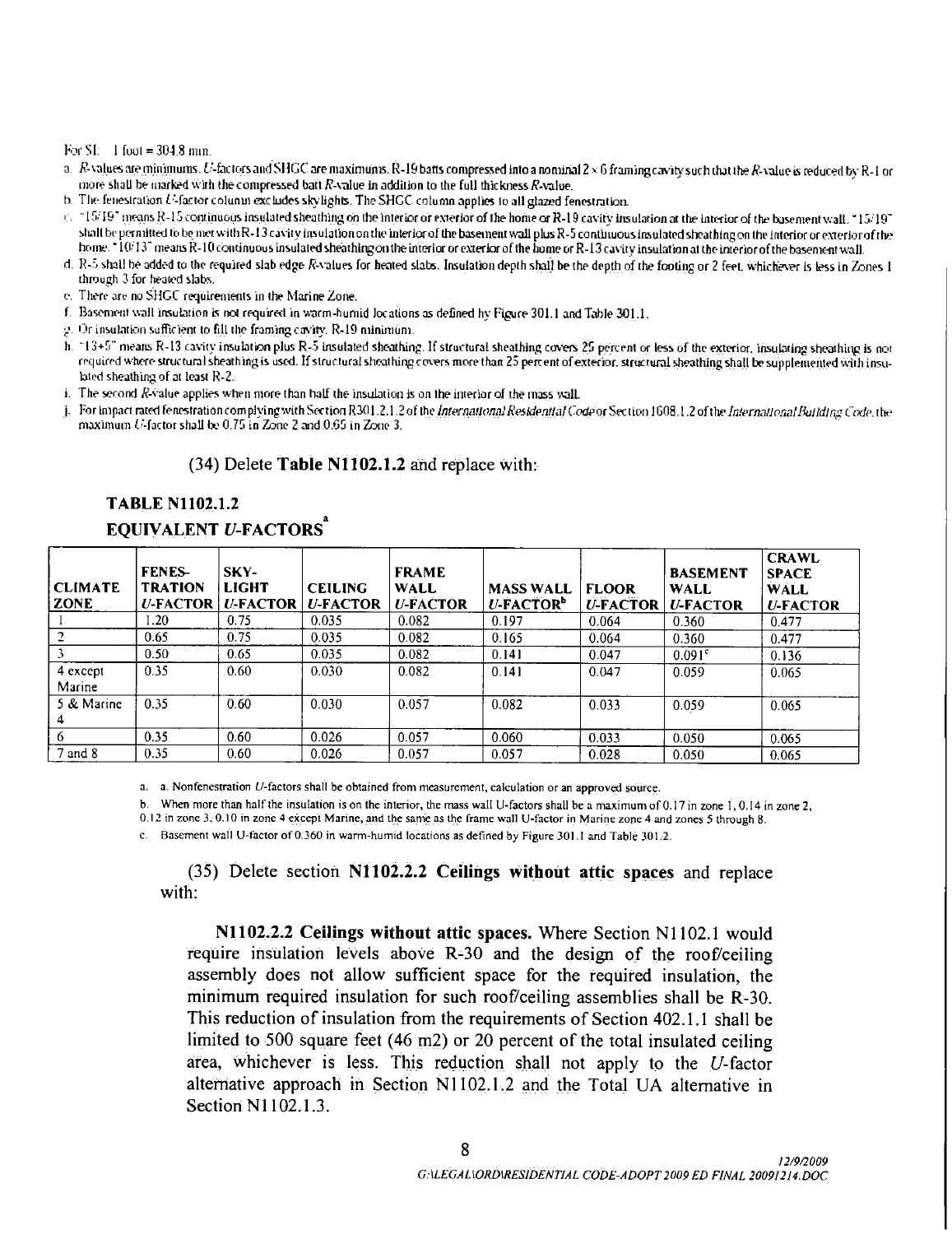36 Add a fourth sentence in the right column of the first row of Table  $N1102.4.2$  to read:

Air-permeable insulation is inside of an air barrier.

 $(37)$  Add a new section 1102.5 to read

1102.5 Maximum fenestration U-factor and SHGC. The area-weighted<br>1102.5 Maximum fenestration U-factor and SHGC. The area-weighted<br>rage maximum fenestration U-factor permitted using trade-offs from (37) Add a new section 1102.5 to read<br>
1102.5 Maximum fenestration U-factor and SHGC. The area-weighted<br>
average maximum fenestration U-factor permitted using trade-offs from<br>
Section 402.1.4 or 404 shall be 0.48 in Zones Section 402.1.4 or 404 shall be 0.48 in Zones 4 and 5 and 0.40 in Zones 6 through 8 for vertical fenestration, and 0.75 in Zones 4 through 8 for through 8 for vertical fenestration, and  $0.75$  in Zones 4 through 8 for skylights. The area-weighted average maximum fenestration SHGC permitted using trade-offs from Section 405 in Zones 1 through 3 shall be 0.50.<br>(38) skylights. The area-weighted average maximum fenestration SHGC permitted using trade-offs from Section 405 in Zones 1 through 3 shall be 0.50.

**Exception:** Pools deriving over 60 percent of the energy or heating from site-recovered energy or solar energy source.

(39) Amend section M1503.1 General by deleting the exception.

 $(40)$  Amend Section M1503. Kitchen exhaust rates to read:

Domestic kitchen cooking *appliances* shall be equipped with ducted range Domestic kitchen cooking *appliances* shall be equipped with ducted range<br>hoods or down-draft exhaust systems the fans shall be sized in accordance Domestic kitchen co<br>hoods or down-draft exith Section M1507.3. with Section M1507.3.<br>(41) Amend section M1503.4 by changing the first sentence and adding a

third sentence to read

First sentence to read:

Exhaust hood systems capable of exhausting 600 cubic feet per minute d sentence to read:<br>First sentence to read:<br>Exhaust hood systems capable of exhausting<br>(0.19m<sup>3</sup>/s) or more... the remainder is unchanged<br>Add a third sentence to read:

Add a third sentence to read

Makeup air systems shall be capable of maintaining <sup>a</sup> minimum makcup air temperature of  $50^{\circ}$  F (10°) during the heating season. Makeup air systems shall be capable of maintaining a minimum makeup<br>air temperature of  $50^{\circ}$  F (10°) during the heating season.<br>(42) Amend section M1601.1.1 Above-ground duct systems by deleting<br>uirements  $7, 7.1, 7.2,$ 

(42) Amend section M1601.1.1 Above-ground duct systems by deleting requirements 7, 7.1, 7.2, 7.3, 7.4 and replacing with:

7 Stud wall cavities and the spaces between solid floorjoists shall not be used as supply air or return air plenums. 7. Stud wall cavities and the spaces between solid floor joists shall not be used as supply air or return air plenums.<br>(43) Delete sections G2417.4.1 (406.4.1) and G2417.4.2 (406.4.2) and use with:

replace with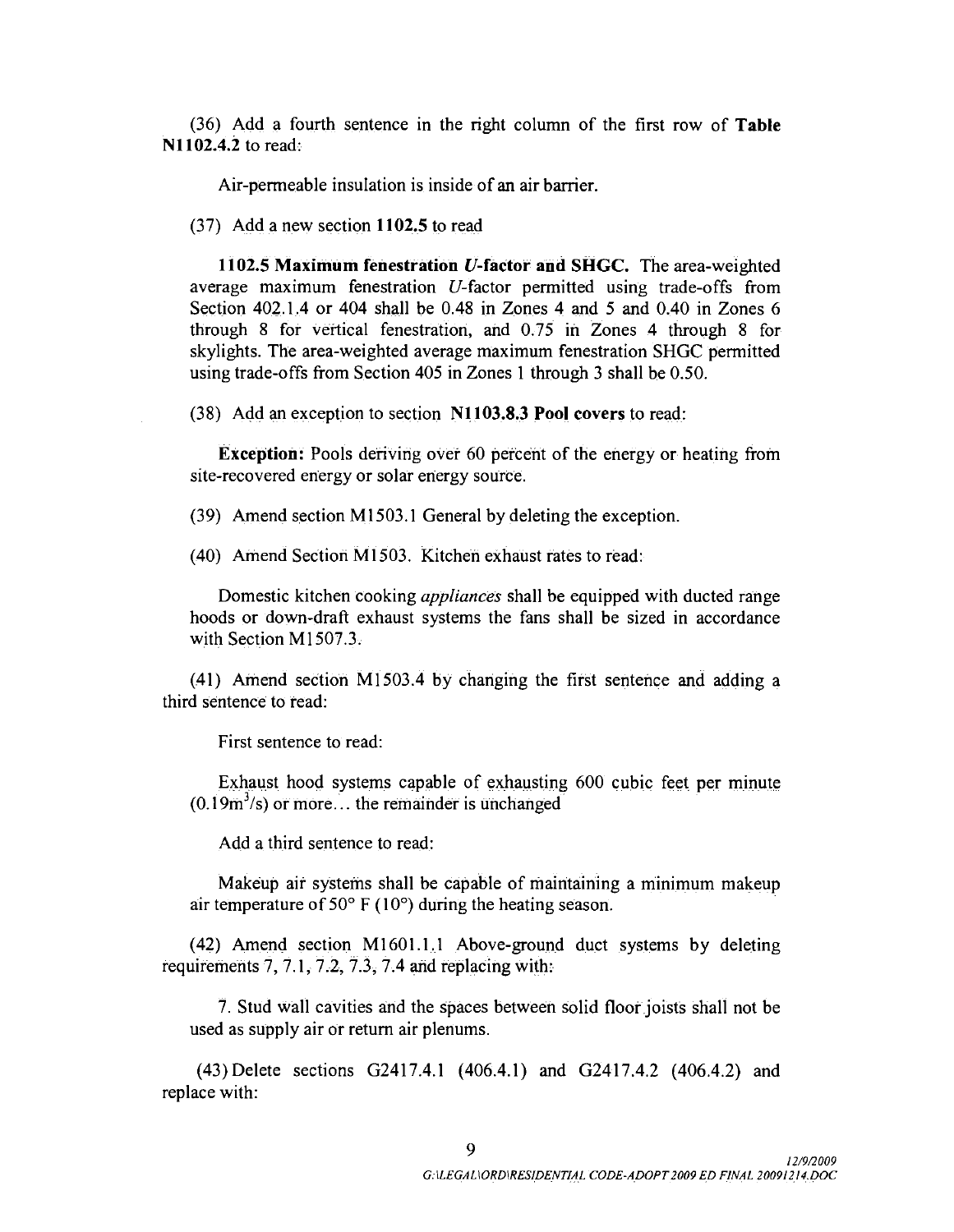G2417.4.1 Test pressure and duration. Test pressure shall be 20 psig for 24 hours

(44) Delete all subsections of section G2445 (621) in their entirety and replace with: Delete all subsections of section G2445 (621) in their entirety and with:<br>G2445.1 General. Unvented room heaters are prohibited from allation.

installation 445.1 General. Unvented room heaters are prohibited from installation.<br>(45) Amend the end of the sentence in section AG105.5 Barrier exceptions to

read

shall be exempt from the provisions of this section

Section 3. Section 11.02.060 of the Parker Municipal Code is amended to read as follows

#### $11.02.060$  Violation; penalty.

In addition to the penalty provisions contained in the Code, any person who violates any of the provisions of this Chapter shall be guilty of <sup>a</sup> misdemeanor and, upon conviction thereof, shall be fined the sum of not more than four hundred ninety-nine dollars (\$499.00) for each such violation. Each day that a violation continues after due notice has been served shall be deemed a separate offense

Section 4. Section 11.02.080 of the Parker Municipal Code is amended to read as follows:

#### $11.02.080$  Effective date.

The ordinance codified in this Chapter shall take effect on January 1, 2010.

11.02.080 Effective date.<br>
The ordinance codified in this Chapter shall take effect on January 1, 2010.<br>
Section 5. Safety Clause. The Town Council hereby finds, determines and declares<br>
that this Ordinance is promulgated is promulgated for the health, safety and welfare of the public, and that this Ordinance is necessary for the preservation of health and safety and for the protection of public convenience and welfare. The Town Council further determines that the Ordinance bears a rational relation to the proper legislative object sought to be obtained. The Town Council further finds that the publication of an agenda that contains the title to this Ordinance in <sup>a</sup> newspaper of local circulation prior to first and second reading of this Ordinance creates a financial burden on the Town and that the title to this Ordinance was posted in two public places two days before the Town Council meeting as provided by Section 7Se ofthe Town ofParker Home Rule Charter

Section 6. Severability. If any clause, sentence, paragraph or part of this Ordinance or the application thereof to any person or circumstances shall for any reason be adjudged by <sup>a</sup> court of competent jurisdiction invalid, such judgment shall not affect application to other persons or circumstances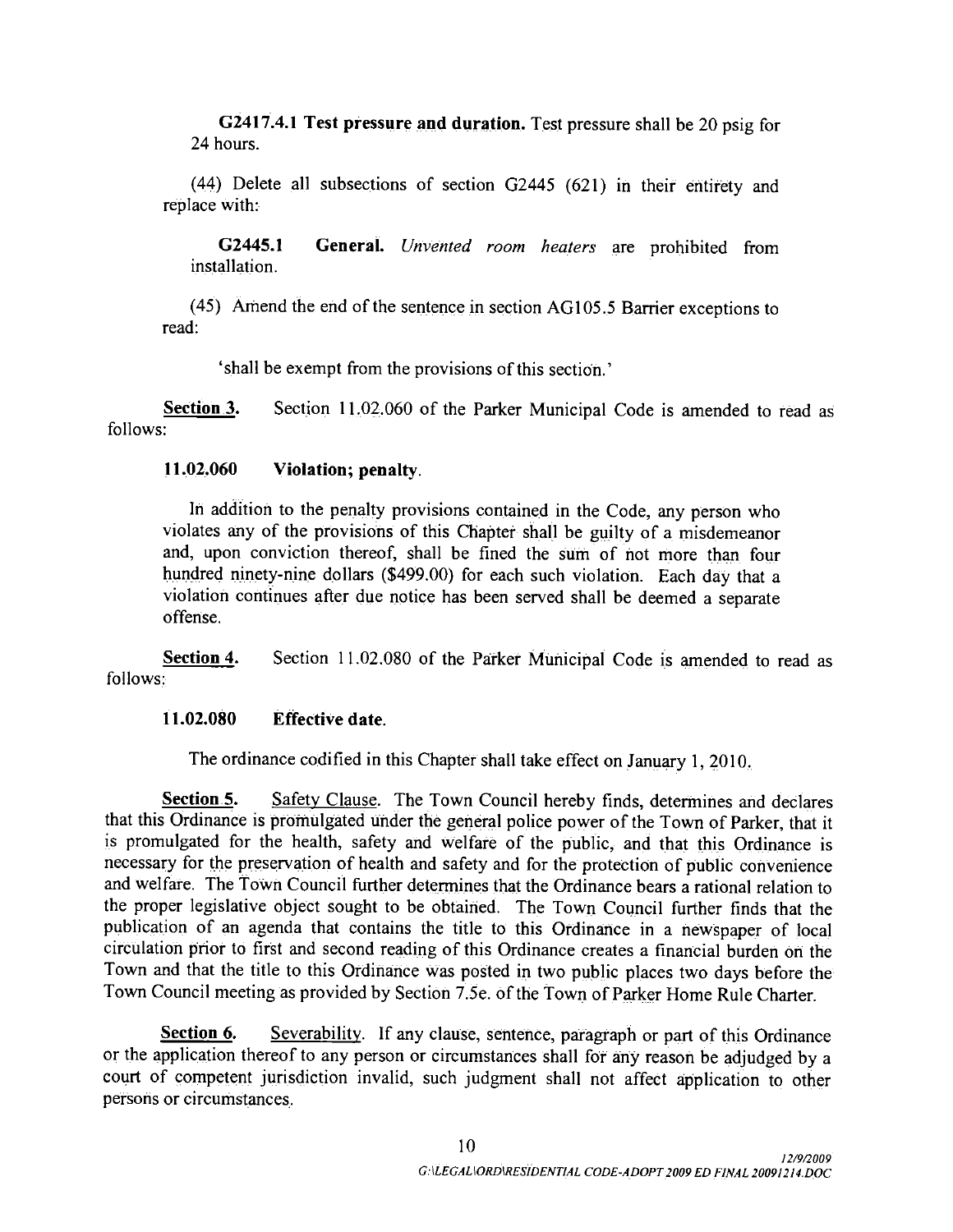Section 7. This Ordinance shall become effective ten (10) days after final publication.

INTRODUCED AND PASSED ON FIRST READING this  $\frac{\gamma u}{\gamma}$  day of  $\gamma$  eq. in let 2009

David Casiano, Mayor

David Casiano, Mayor

ATTEST

Carol Baumgartner, Fewn Clerk

2009 ADOPTED ON SECOND AND FINAL READING this  $\frac{1}{4}$  day of *Leanbel* 

ATTEST:  $\frac{1}{2}$ Carol Baumgartner, Town Clerk

ARPROVED AS TO FORM: nub James S. Maloney, Town Attorney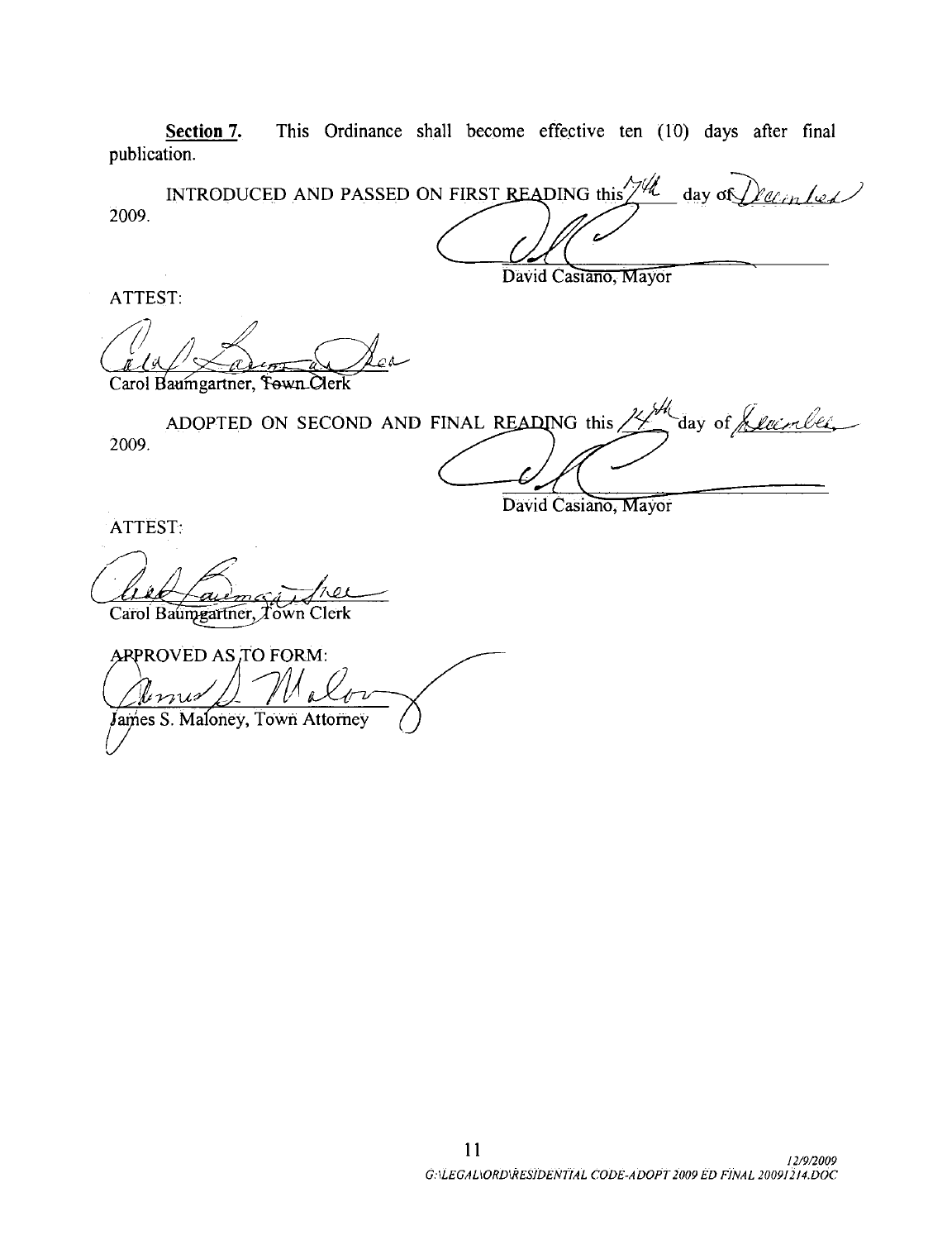#### **ORDINANCE NO.** 4.93.1, Series of 2009

# TITLE: A BILL FOR AN ORDINANCE TO AMEND SECTIONS 11.04.020,<br>11.04.050, 11.04.060 AND 11.04.080 OF THE PARKER MUNICIPAL CODE A BILL FOR AN ORDINANCE TO AMEND SECTIONS 11.04.020,<br>11.04.050, 11.04.060 AND 11.04.080 OF THE PARKER MUNICIPAL CODE<br>CONCERNING THE PARKER FIRE PROTECTION CODE CONCERNING THE PARKER FIRE PROTECTION CODE

NOW, THEREFORE, THE TOWN COUNCIL OF THE TOWN OF PARKER. COLORADO, ORDAINS:

**Section 1.** Section 11.04.020 of the Parker Municipal Code is amended to read as follows

#### 11.04.020 International Fire Code adopted.

Pursuant to Section 7.7 of the Parker Home Rule Charter, the International Fire Code, 2009 Edition, as published by the International Code Council (ICC). 500 New Jersey Avenue, NW,  $6<sup>th</sup>$  Floor, Washington, DC 20001, is adopted by reference and incorporated into this Chapter as though fully set forth herein Except as otherwise provided hereafter, such code is adopted in full, including the outline of contents, index and appendices contained therein.

Section 2. Section 11.04.050 of the Parker Municipal Code is repealed in its entirety and readopted to read as follows

#### 11.04.040 Definitions.

a. Jurisdiction. Whenever the word *jurisdiction* is used in the International Fire Code, it shall mean that area within the corporate limits of the Town of Parker or any area hereafter annexed to the Town of Parker.

b. Chief. Where the *chief* is referred to in the International Fire Code, it shall mean the Chief of the South Metro Fire Rescue Authority.

#### 11.04.050 Amendments.

The International Fire Code, as adopted by this Chapter, is hereby amended as follows (article numbers correspond with those in the International Fire Code):

(1) Delete Appendix Chapters A, D, E, F, G, H, and I.

 $(2)$  101.1 Title. These regulations shall be known as the *Fire Code* of the Town of Parker, hereinafter referred to as "this code."

 $(3)$  Modify section 108.1 to read:

Board of Appeals Established. In order to hear and decide appeals of orders, decisions or determinations made by the fire code official relative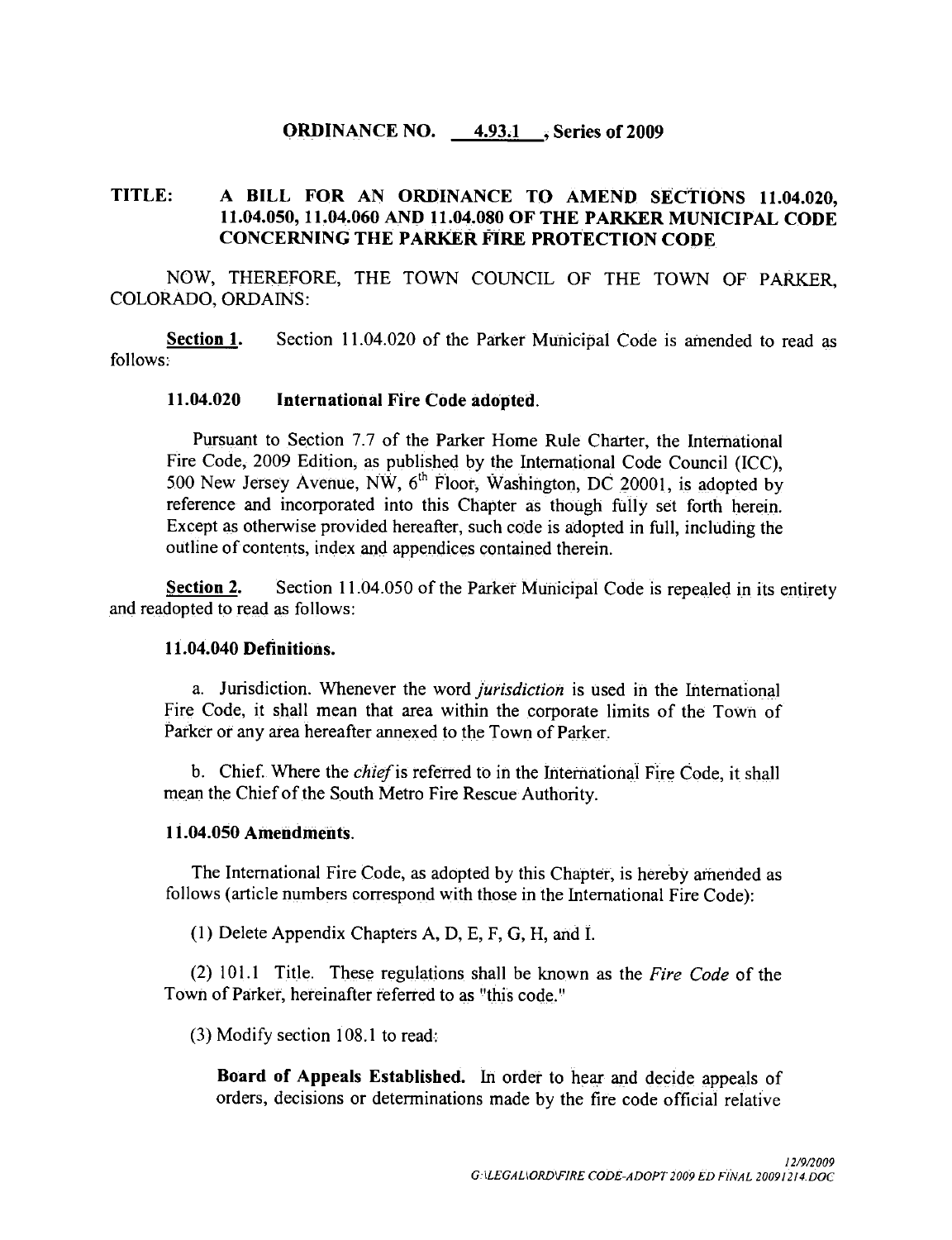to the application and interpretation of this code, there shall be a board of appeals The board of appeals shall be the Regional Fire Code Board of Appeals and shall hold office at its pleasure

 $(4)$  Amend section 109.3, Violation penalties, to read:

Persons who violate a provision of this code or fail to comply with any of (4) Amend section 109.3, Violation penalties, to read:<br>Persons who violate a provision of this code or fail to comply with any of<br>the requirements thereof or who erect, install, alter, repair or do work in<br>violation of the violation of the approved construction documents or directive ofthe fire code official, or of a permit or certificate used under provisions of this code, shall be guilty of a misdemeanor, punishable by a fine of not more than four hundred ninety-nine dollars (\$499). Each day that a violation continues after due notice has been served shall be deemed a separate offense.<br>(5) Amend section 111.4, Failure to comply, to read:

Any person who shall continue any work after having been served with <sup>a</sup> stop work order except such work as that person is directed to perform to remove a violation or unsafe condition, shall be liable to a fine of not more remove a violation or unsafe condition, sha<br>than four hundred ninety-nine dollars (\$499). than four hundred ninety-nine dollars (\$499)<br>(6) Amend section 507.3, Fire flow, to read:

Fire flow requirements for buildings or portions of buildings and facilities shall be determined in accordance with Appendix B

 $(7)$  Amend section 507.5, Fire hydrant systems, to read:

Fire hydrant systems shall comply with sections  $507.5.1$  through  $507.5.6$ and Appendix C

 $(8)$  Amend section 903.2.7 to read:

Amend section 903.2.7 to read:<br> **903.2.7 Group M.** An *automatic sprinkler system* shall be provided throughout<br>
buildings containing a Group M occupancy where one of the following conditions exists:

1. A Group M *fire area* exceeds  $12,000$  square feet  $(1115 \text{ m2})$ .

2. A Group M *fire area* is located more than three stories above grade plane.

3. The combined area of all Group M fire areas on all floors, including any mezzanines, exceeds  $24,000$  square feet  $(2230 \text{ m2})$ .

4. A Group M fire area is used for the display and sale of upholstered furniture mezzanines, exceeds 24,000 square feet (2230 m2).<br>4. A Group M fire area is used for the display and sale<br>where the fire area exceeds 5,000 square feet (454 m<sup>2)</sup>. where the fire area exceeds 5,000 square feet  $(454 \text{ m}^2)$ .

(9) Amend section 907.5.1 by delet:<br>(10) Add to section 3506.2 to read: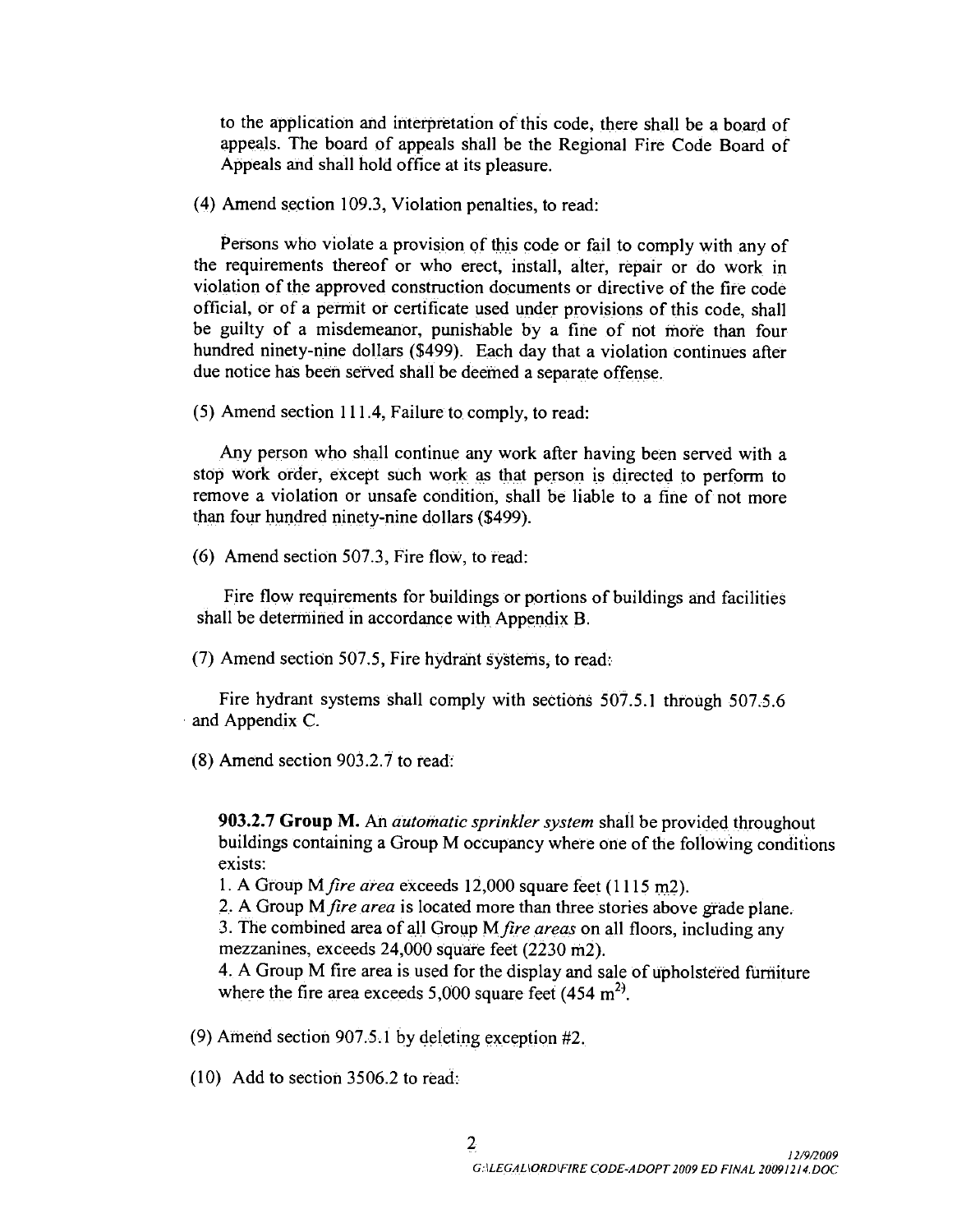3506.2 (geographic limits in which the storage of flammable cryogenic<br>fluids in stationary containers is prohibited): Storage of flammable cryogenic fluids in stationary containers outside of buildings is prohibited. imits in which the storage of flammable cryogenic<br>containers is prohibited): Storage of flammable<br>tionary containers outside of buildings is prohibited.<br>#4 of section 3301.1.3, Fireworks, to read: The<br>torage, sale, handlin

(11) Amend exception possession, manufacture, storage, sale, handling and use of fireworks are prohibited

Exceptions

- 1. Unchanged.
- 2. Deleted.
- 3. The use of fireworks for fireworks displays as allowed in Section 3308.
- 4. The possession, storage, sale, handling and use of permissible fireworks, as defined by C.R.S.  $\S$  12-28-101(8)(a) as follows: Unchanged.<br>
Deleted.<br>
The use of fireworks for fireworks displays as a<br>
The possession, storage, sale, handling and use of<br>
defined by C.R.S. § 12-28-101(8)(a) as follows:<br>
Permissible fireworks as defined by C.R.S. § 12<br>

Deleted.<br>The use of fireworks for fireworks displays as allowed in Section 3308.<br>The possession, storage, sale, handling and use of permissible fireworks, as<br>defined by C.R.S. § 12-28-101(8)(a) as follows:<br>Permissible fire Permissible fireworks as defined by C.R.S.  $\S$  12-28-101(8)(a), as amended, are permitted in the Town, except as provided by Chapter 6.04 of the Parker Municipal Code, as amended. Permissible fireworks include the following The posse<br>defined by<br>Permissib<br>are permi<br>Parker Mi<br>following<br>a. Cy<br>seventy-fi<br>mounted than two h

a. Cylindrical fountains, total pyrotechnic composition not to exceed ve grams each for a single tube or when more than one tube is mounted on a common base, a total pyrotechnic composition of no more than two hundred grams

b. Cone fountains, total pyrotechnic composition not to exceed fifty grams each for a single cone or, when more than one cone is mounted on a common base, a total pyrotechnic composition of no more than two hundred grams

c. Wheels, total pyrotechnic composition not to exceed sixty grams for each driver unit or two hundred grams for each complete wheel

d. Ground spinner, a small device containing not more than twenty grams of pyrotechnic composition venting out of an orifice usually in the side of the tube, similar in operation to a wheel, but intended to be placed flat on the <sup>g</sup>round

e. Illuminating torches and colored fire in any form, total pyrotechnic composition not to exceed two hundred grams each;

f. Dipped sticks and sparklers, the total pyrotechnic composition of which does not exceed one hundred grams, of which the composition of any chlorate or perchlorate shall not exceed five grams;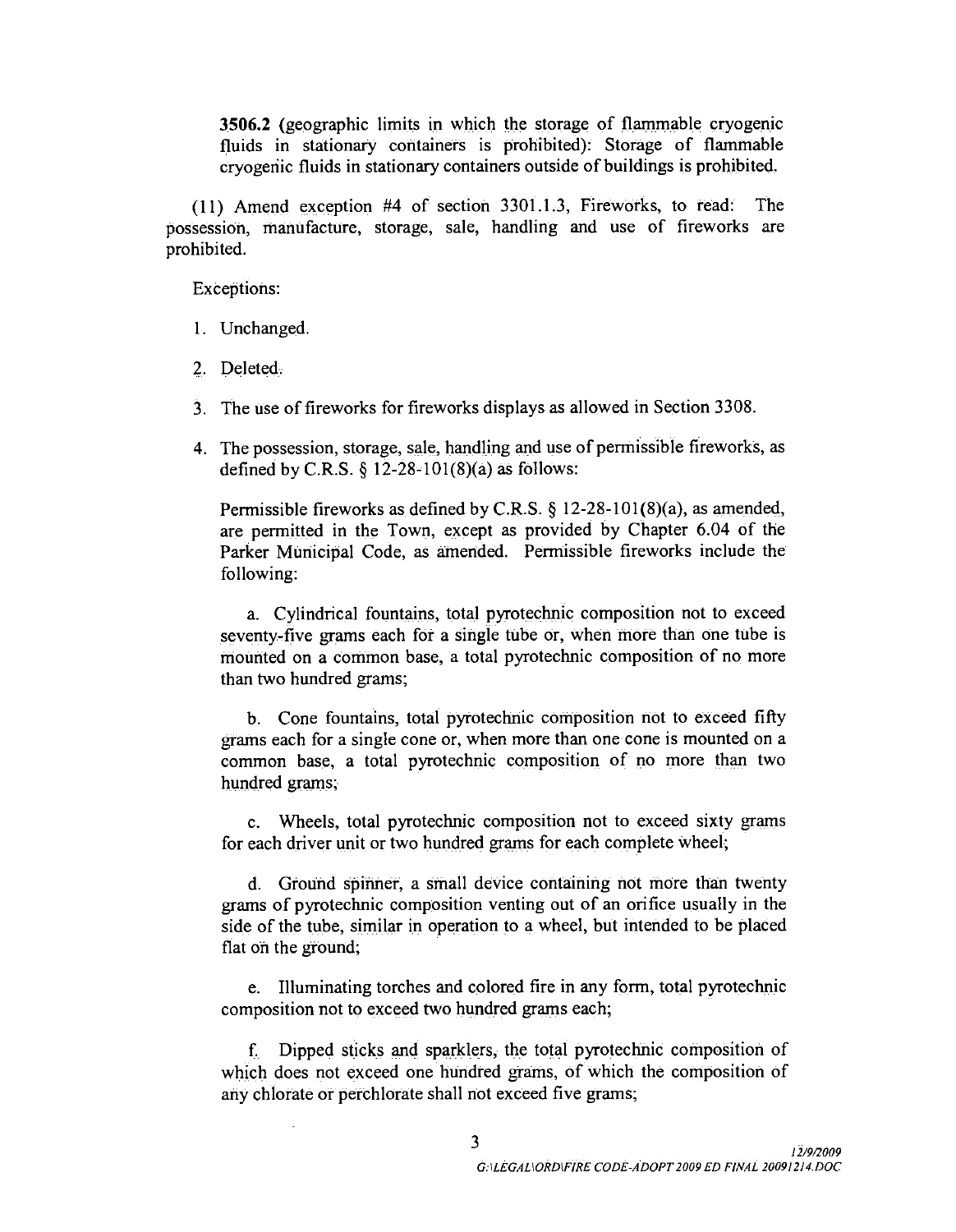g Any of the following that do riot contain more than fifty milligrams of explosive composition:

- 1. Explosive auto alarms;
- 2. Toy propellant devices;
- 3. Cigarette loads;
- 4. Strike-on-box matches; or
- 5. Other trick noise makers;

h. Snake or glow worm pressed pellets of not more than two grams of pyrotechnic composition and packaged in retail packages of not more than twenty-five units; twenty-five units;<br>i. Multiple tube devices with:

1. Each tube individually attached to a wood or plastic base:

2. The tubes separated from each other on the base by a distance of at least one-half of one inch:

3. The effect limited to a shower of sparks to a height of no more than fifteen feet above the ground

4. Only one external fuse that causes all of the tubes to function in sequence; and

5. A total pyrotechnic composition of no more than five hundred grams

j. "Permissible fireworks" do not include aerial devices or audible<br>und dovices including but not limited to financial series ground devices, including, but not limited to, firecrackers.

5. A total pyrotechnic composition of no more than five<br>hundred grams.<br>i. "Permissible fireworks" do not include aerial devices or audible<br>ground devices, including, but not limited to, firecrackers.<br>(12) Add to section 34  $(12)$  Add to section 3404.2.9.6.1 (geographic limits in which the storage of Class I and Class II liquids in above-ground tanks outside of buildings is outside of buildings shall conform to the provisions of the Town of Parker Zoning Ordinances Class 1 and Class II liquids in above-ground tanks outside of buildings is<br>prohibited): The storage of Class I and Class II liquids in above-ground tanks<br>outside of buildings shall conform to the provisions of the Town of

prohibited): The storage of Class I and Class II liquids in above-ground tanks outside of buildings shall conform to the provisions of the Town of Parker Zoning Ordinances provisions of the<br>|<br>|<br>G:\LEGAL\ORD\FIRE CC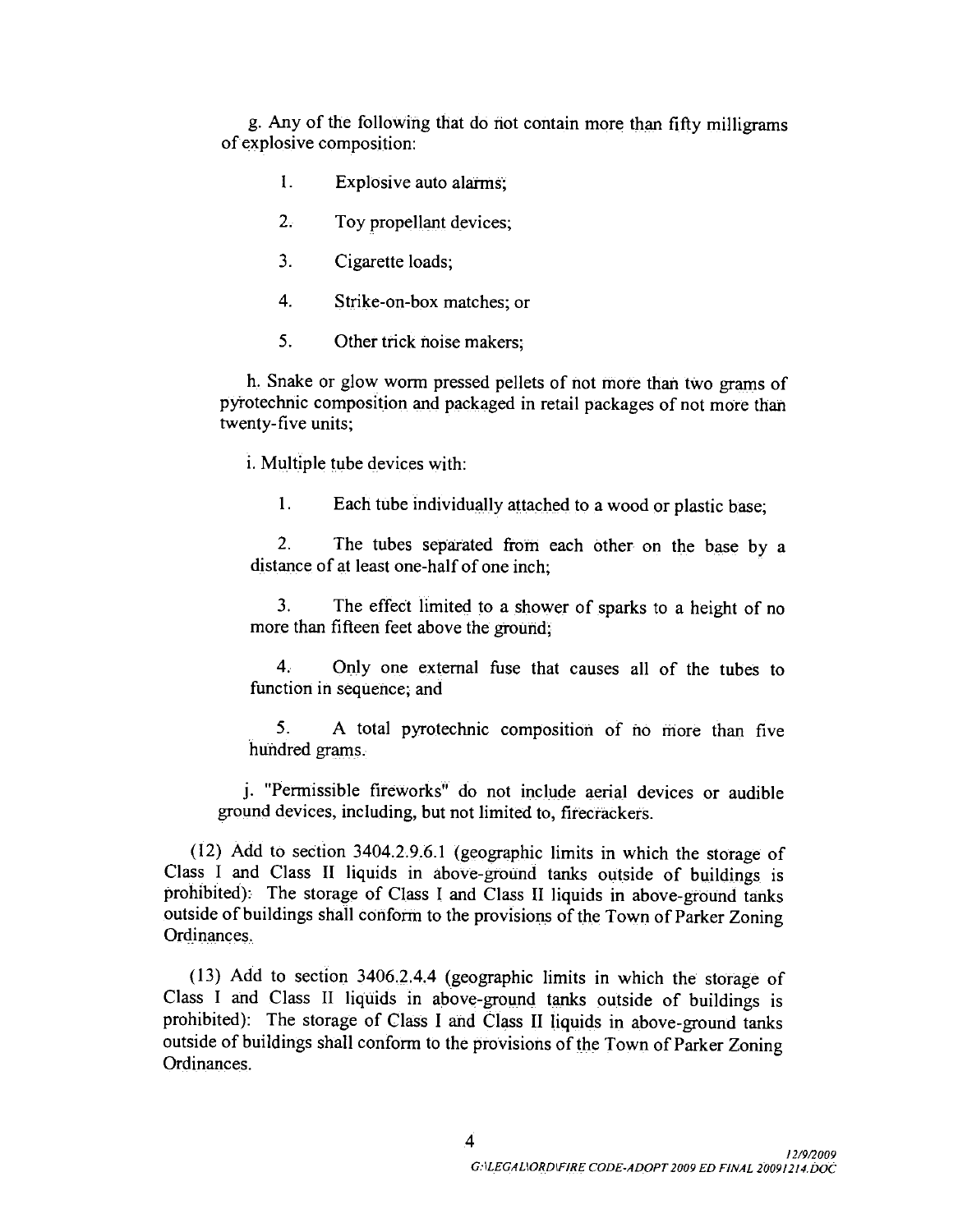(14) Add to section 3804.2 (geographic limits in which the storage of<br>efied netroleum gas is restricted for the protection of heavily populated or liquefied petroleum gas is restricted for the protection of heavily populated or congested areas): Restricted use. Bulk storage of liquefied petroleum gas within all business and commercial zones is restricted for the protection of heavily populated or congested commercial areas. The aggregate capacity of any one installation shall not exceed two thousand (2,000) gallons water capacity, except congested areas): Restricted use. Bulk storage of liquefied petroleum gas within all business and commercial zones is restricted for the protection of heavily populated or congested commercial areas. The aggregate capacity the chief after consideration of any special features, such as topographical conditions, nature of occupancy and proximity of buildings, capacity of proposed tanks, degree of private fire protection to be provided and the facilities of the South Metro Fire Rescue Authority. Storage and use of propane in cylinders that are designed to hold more than forty 40 pounds is prohibited on any residential lot in the Town. Storage and use of propane in cylinders with an aggregate capacity of more than one hundred fifty (150) pounds is prohibited on any residential lot in the Town

Section 3. Section 11.04.060 of the Parker Municipal Code is amended to read as follows

#### $11.04.060$  Violation; penalty.

In addition to the penalty provisions contained in the Code, any person who violates any of the provisions of this Chapter shall be guilty of a misdemeanor and, upon conviction thereof, shall be fined the sum of not more than four hundred ninety-nine dollars (\$499.00) for each such violation. Each day that a violation continues after due notice has been served shall be deemed a separate violation continues after due notice has been served shall be deemed <sup>a</sup> separate offense and, upon conviction thereof, shall be fined the sum of not more than four<br>hundred ninety-nine dollars (\$499.00) for each such violation. Each day that a<br>violation continues after due notice has been served shall be deemed

follows

#### $11.04.080$  Effective date.

The ordinance codified in this Chapter shall take effect on January 1,  $2010$ .

Section 5. Safety Clause. The Town Council hereby finds, determines and declares that this Ordinance is promulgated under the general police power of the Town of Parker, that it is promulgated for the health, safety and welfare of the public, and that this Ordinance is necessary for the preservation of health and safety and for the protection of public convenience and welfare. The Town Council further determines that the Ordinance bears a rational relation to the proper legislative object sought to be obtained. The Town Council further finds that the publication of an agenda that contains the title to this Ordinance in <sup>a</sup> newspaper of local circulation prior to first and second reading of this Ordinance creates <sup>a</sup> financial burden on the Town and that the title to this Ordinance was posted in two public places two days before the Town and that the title to this Ordinance was posted in two public places two days before t<br>Town Council meeting as provided by Section 7.5e. of the Town of Parker Home Rule Charter.

Section 6. Severability. If any clause, sentence, paragraph or part of this Ordinance<br>pplication thereof to any person or circumstances shall for any reason be adjudged by a<br>5<br>GULEGALIORDIFIRE CODE ADOPT 2009 ED FINAL 2009 or the application thereof to any person or circumstances shall for any reason be adjudged by <sup>a</sup>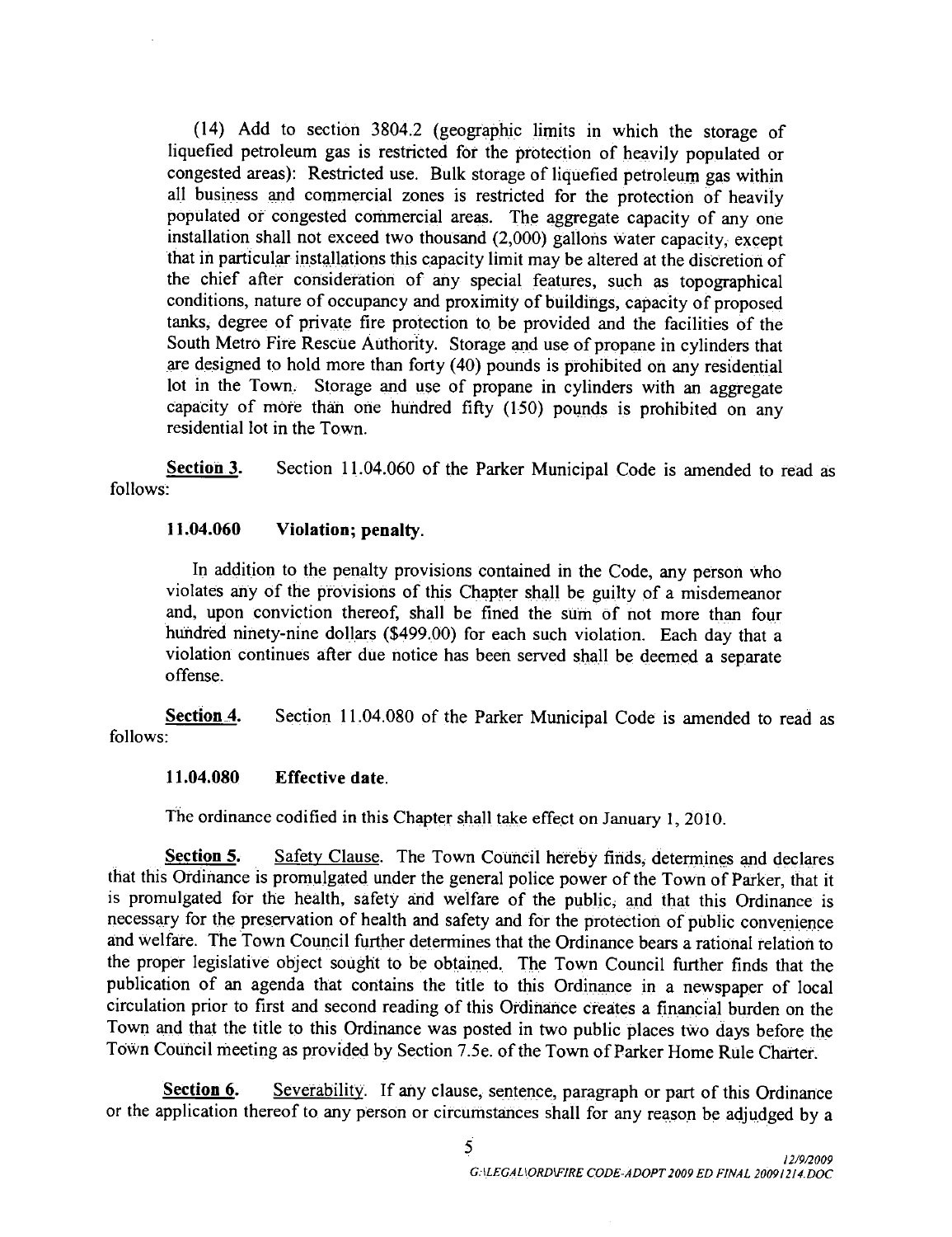court of competent jurisdiction invalid, such judgment shall not affect application to other persons or circumstances

Section 7. This Ordinance shall become effective ten (10) days after final publication.

INTRODUCED AND PASSED ON FIRST READING this  $\frac{\mu A}{2}$  day of *December* 2009.

David Casiano, Mayor

ATTEST: <u>ai</u> Carol Baumgartner, Town Clerk

ADOPTED ON SECOND AND FINAL READING this  $14^{\frac{14}{4}}$  day of  $\sqrt{\ell_{\ell_{\ell}}}\ell_{\ell_{\ell}}$ 2009

David Casiano, Mayor

ATT  $\begin{array}{c}\n\text{STr}\n\hline\n\end{array}$ ATTEST:<br>Carol Baumgartner, Town Clerk u

APPROVED AS FORM  $\bigcup_{\mathbf{r}}$ S. Maloney, Town Attorney al 1.

6 |<br>| 12/9/2009<br>| GALEGAL\ORD\FIRE CODE-ADOPT 2009 ED FINAL 20091214.DOC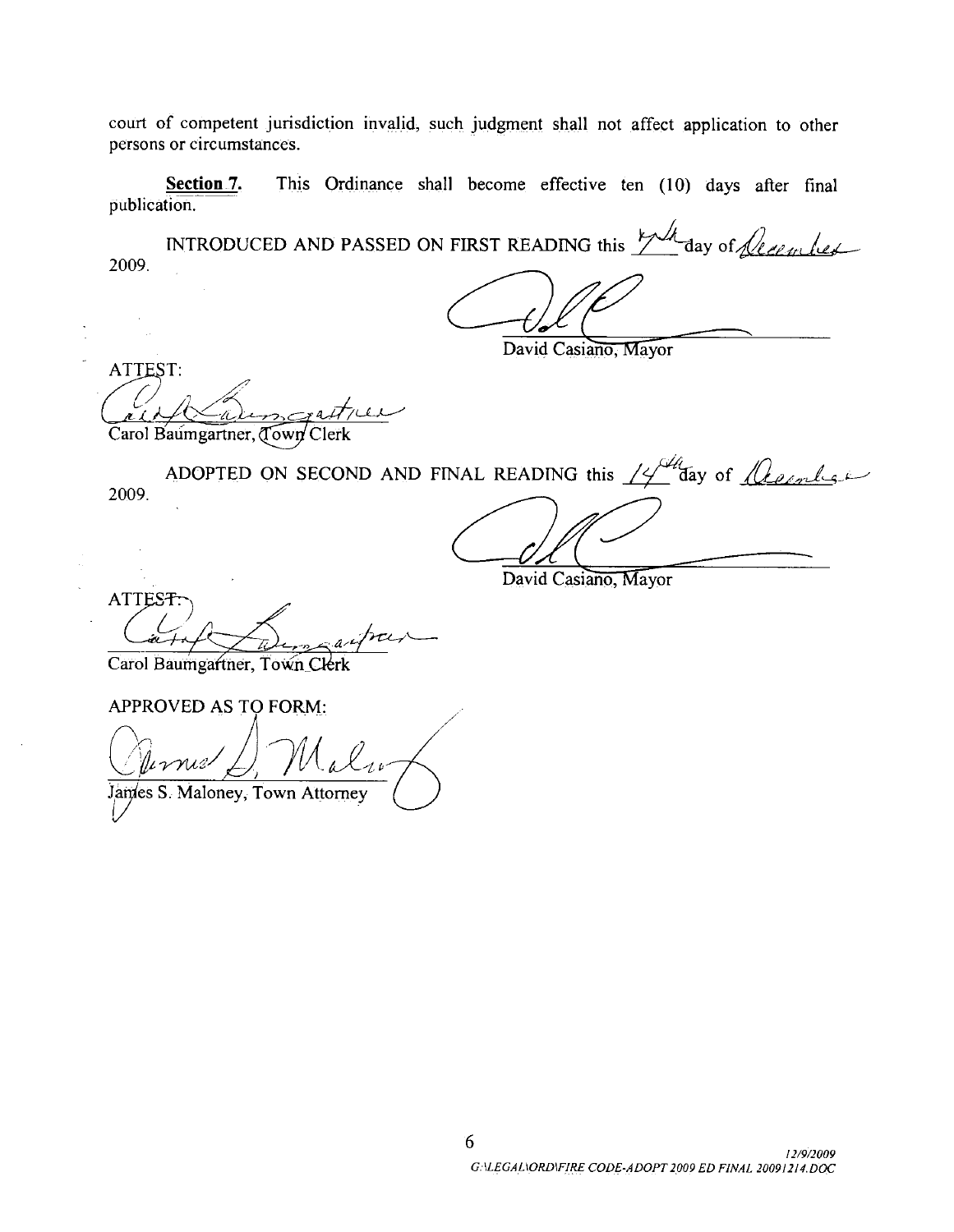#### ORDINANCE NO. 4.94.1 Series of 2009

# TITLE: A BILL FOR AN ORDINANCE TO AMEND SECTIONS 11.06.020,<br>11.06.050, 11.06.060 AND 11.06.080 OF THE PARKER MUNICIPAL CODE A BILL FOR AN ORDINANCE TO AMEND SECTIONS 11.06.020<br>11.06.050, 11.06.060 AND 11.06.080 OF THE PARKER MUNICIPAL CODE<br>CONCERNING THE PARKER MECHANICAL CODE CONCERNING THE PARKER MECHANICAL CODE

NOW, THEREFORE, THE TOWN COUNCIL OF THE TOWN OF PARKER. COLORADO, ORDAINS:

Section 1. Section 11.06.020 of the Parker Municipal Code is amended to read as follows

#### 11.06.020 International Mechanical Code adopted.

Pursuant to Section 7.7 of the Town of Parker Home Rule Charter, the International Mechanical Code, 2009 Edition, as published by the International Code Council (ICC), 500 New Jersey Avenue, NW,  $6<sup>th</sup>$  Floor, Washington, DC 20001, is hereby adopted by reference and incorporated into this Chapter as though fully set forth herein. Except as otherwise provided hereafter, such code is adopted in full, including the outline of contents, index and appendices contained therein

**Section 2.** Section 11.06.050 of the Parker Municipal Code is repealed in its entirety and readopted to read as follows:<br>11.06.050 Amendments

The International Mechanical Code, as adopted by this Chapter, is hereby amended as follows (section numbers correspond with those in the International Mechanical Code):

1 Delete Appendix Chapters <sup>A</sup> and <sup>B</sup>

(2) Amend 101.1, Title, to read: These regulations shall be known as the ker Mechanical Code, hereinafter referred to as the "code."<br>(3) Sections 101.2, 101.2.1 and 101.3 remain unchanged. Parker Mechanical Code, hereinafter referred to as the "code."

(4) The remainder of Chapter 1 of the Code, entitled "Administration," is deleted in its entirety (see Parker Administrative Code contained in Chapter 11.01 of the Parker Municipal Code

5 Amend Section <sup>202</sup> General definitions to add new definitions to read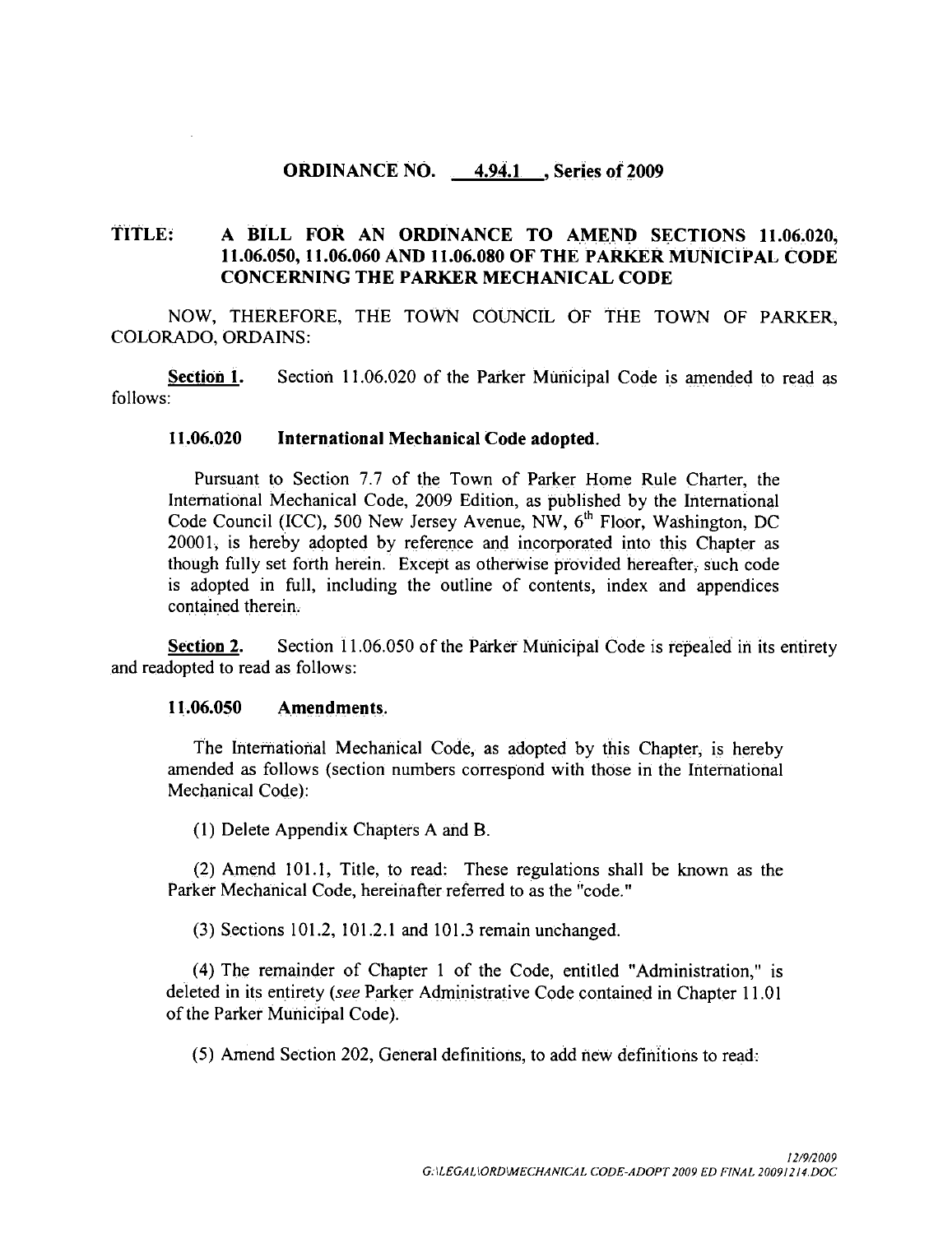Solid Fuel Burning Device shall mean any fireplace, stove, firebox or device intended and/or used for the purpose of burning wood, coal, pulp, paper or other noriliquid or nongaseous fuel

Certified Solid Fuel Burning Device shall mean a solid fuel burning device which is certified by the Air Pollution Control Division of the Colorado Department of Health to meet the Emissions Standards set forth in Section IV of Regulation No <sup>4</sup> of Volume I of Colorado Air Quality Control Commission, hereinafter referred to as "State Regulations."

Wood Burning Fireplace shall mean an open hearth or fire chamber or similar prepared place in which a fire may be made and which is built in conjunction with a chimney

 $(6)$  Amend section 505.2 by adding a third sentence to read:

Makeup air systems shall be capable of maintaining a minimum makeup air temperature of  $50^{\circ}$  F (10°) during the heating season.

<sup>7</sup> Delete section <sup>602</sup> 3 Stud cavity and joist space plenums and replace with:

<sup>602</sup> 3 Stud cavity and joist space plenums Stud wall cavities and the spaces between floor joists shall not be utilized as air plenums.

 $(8)$  Amend Section 905.1, General, to add a new second paragraph to read:

Installation of certified solid fuel burning device will be permitted within the Town of Parker when such device meets the EPA Phase II or Colorado Phase III emissions testing as defined in the State Regulations.

Section 3. Section 11.06.060 of the Parker Municipal Code is amended to read as follows

#### 11.06.060 Violation; penalty.

In addition to the penalty provisions contained in the Parker Mechanical Code any person who violates any of the provisions of this Chapter shall be guilty of a any person who violates any of the provisions of this enapter shall be gainty of a<br>misdemeanor and, upon conviction thereof, shall be fined the sum of not more<br>than four hundred ninety-nine dollars (\$499.00) for each such that a violation continues after due notice has been served shall be deemed a separate offense

Section 4. Section 11.06.080 of the Parker Municipal Code is amended to read as follows of the Parker Municipal<br>2<br>G.ALEGAL\ORD\MECHANICAL COL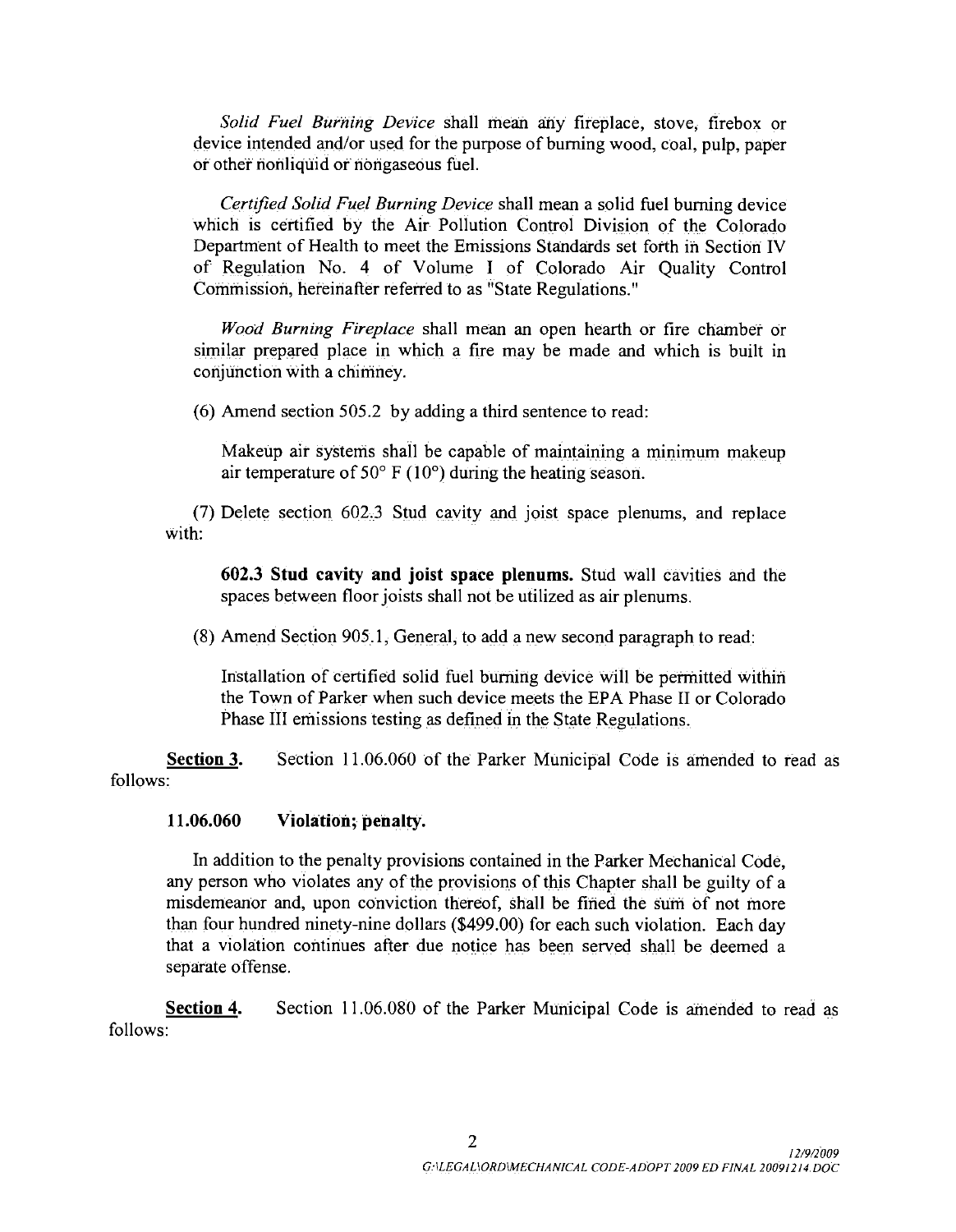#### 11.06.080 Effective date.

The ordinance codified in this Chapter shall take effect on January 1, 2010.

Section 5. Safety Clause. The Town Council hereby finds, determines and declares that this Ordinance is promulgated under the general police power of the Town of Parker, that it is promulgated for the health, safety and welfare of the public, and that this Ordinance is necessary for the preservation of health and safety and for the protection of public convenience and welfare. The Town Council further determines that the Ordinance bears a rational relation to the proper legislative object sought to be obtained. The Town Council further finds that the publication of an agenda that contains the title to this Ordinance in a newspaper of local circulation prior to first and second reading of this Ordinance creates a financial burden on the Town and that the title to this Ordinance was posted in two public places two days before the circulation prior to first and second reading of this Ordinance creates a financial burden on the<br>Town and that the title to this Ordinance was posted in two public places two days before the<br>Town Council meeting as provid

Section 6. Severability. If any clause, sentence, paragraph or part of this Ordinance or the application thereof to any person or circumstances shall for any reason be adjudged by <sup>a</sup> court of competent jurisdiction invalid, such judgment shall not affect application to other persons or circumstances

Section 7. This Ordinance shall become effective ten (10) days after final publication

2009 INTRODUCED AND PASSED ON FIRST READING this  $\bigtriangledown \mathcal{H}$ 

ATTEST: TEST:<br>
Catedary Council<br>
rol Baumgartner, To<br>
ADOPTED ON<br>
09.<br>
TEST:<br>
Cute X Cute Sales<br>
rol Baumgartner, To<br>
PROVED AS TO F

|         | David Casiano, Mayor                                                |
|---------|---------------------------------------------------------------------|
| ATTEST: |                                                                     |
|         | Loumoral                                                            |
|         | Carol Baumgartner, Town Clerk                                       |
|         | ADOPTED ON SECOND AND FINAL READING this $14^{th}$ day of December, |
| 2009.   |                                                                     |

David Casiano, Mayor

David Casiano, Mayor

ATTEST  $\mathcal{L}$ <br>Baumgartner, Town Clerk<br>QUED + 2 TO FODLE

Carol

Carol Baumgartner, Town Cl<br>APPROVED AS TO FORM: a Carol Bau<br>Carol Bau<br>APPROV<br>James S. James/S. Maloney, Town Attorney S<br>3<br>G:\LEGAL\ORD\MECHANICAL C

3 2/9/2009<br>3<br>G:\LEGAL\ORD\MECHANICAL CODE-ADOPT 2009 ED FINAL 20091214.DOC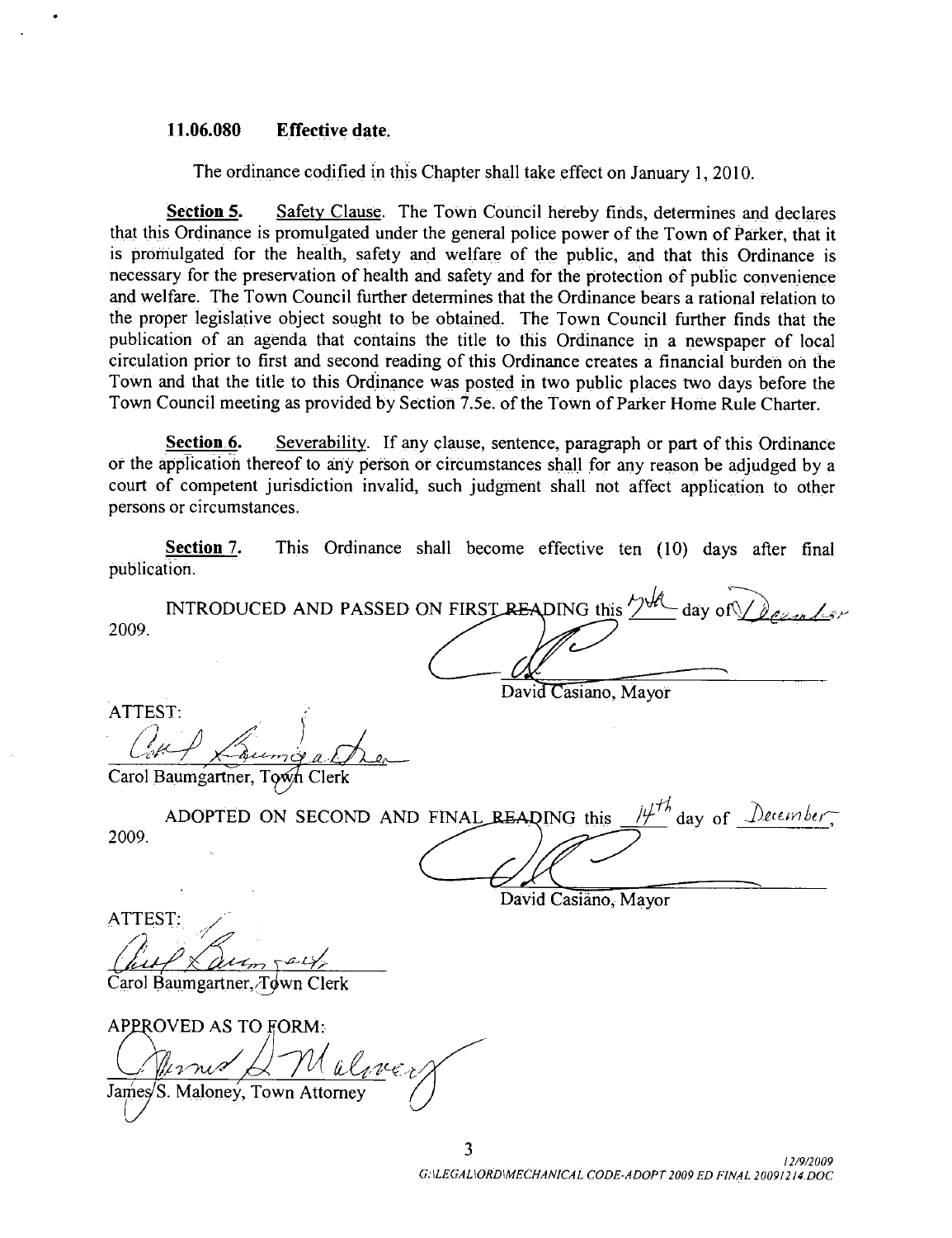#### **ORDINANCE NO.** 4.95.1..., Series of 2009

# TITLE: A BILL FOR AN ORDINANCE TO AMEND SECTIONS 11.07.020,<br>11.07.050, 11.07.060 AND 11.07.080 OF THE PARKER MUNICIPAL CODE **A BILL FOR AN ORDINANCE TO AMEND SECTIONS 11.07.020,<br>11.07.050, 11.07.060 AND 11.07.080 OF THE PARKER MUNICIPAL CODE**<br>CONCERNING THE PARKER PLUMBING CODE CONCERNING THE PARKER PLUMBING CODE

NOW, THEREFORE, THE TOWN COUNCIL OF THE TOWN OF PARKER, COLORADO, ORDAINS:

Section 1. Section 11.07.020 of the Parker Municipal Code is amended to read as follows

#### 11.07.020 International Plumbing Code adopted.

Pursuant to Section 7.7 of the Town of Parker Home Rule Charter, the International Plumbing Code, 2009 Edition, as published by the International Code Council (ICC), 500 New Jersey Avenue, NW,  $6<sup>th</sup>$  Floor, Washington, DC 20001, is hereby adopted by reference and incorporated into this Chapter as though fully set forth herein. Except as otherwise provided hereafter, such code is adopted in full, including the outline of contents, index and appendices contained therein

Section 2. Section 11.07.050 of the Parker Municipal Code is repealed in its entirety and readopted to read as follows:<br>11.07.050 Amendments

The International Plumbing Code, as adopted by this Chapter, is hereby amended as follows (section numbers correspond with those in the International Plumbing Code

(1) Delete Appendix chapters  $A, C, D, E, F$  and  $G$ .

 $(2)$  Amend 101.1, Title, to read: These regulations shall be known as the Parker Plumbing Code, hereinafter referred to as the "code."<br>(3) Sections 101.2 and 101.3 remain unchanged.

(4) The remainder of Chapter 1 of the Code, entitled "Scope and Administration," is deleted in its entirety (see Parker Administrative Code contained in Chapter 11.01 of the Parker Municipal Code).

 $(5)$  Amend Section 913.3, Vent installation below the fixture flood level rim. by adding a new exception to read: Exception: A vent is not required if the island drain is the upper most fixture on a  $3$ " branch drain.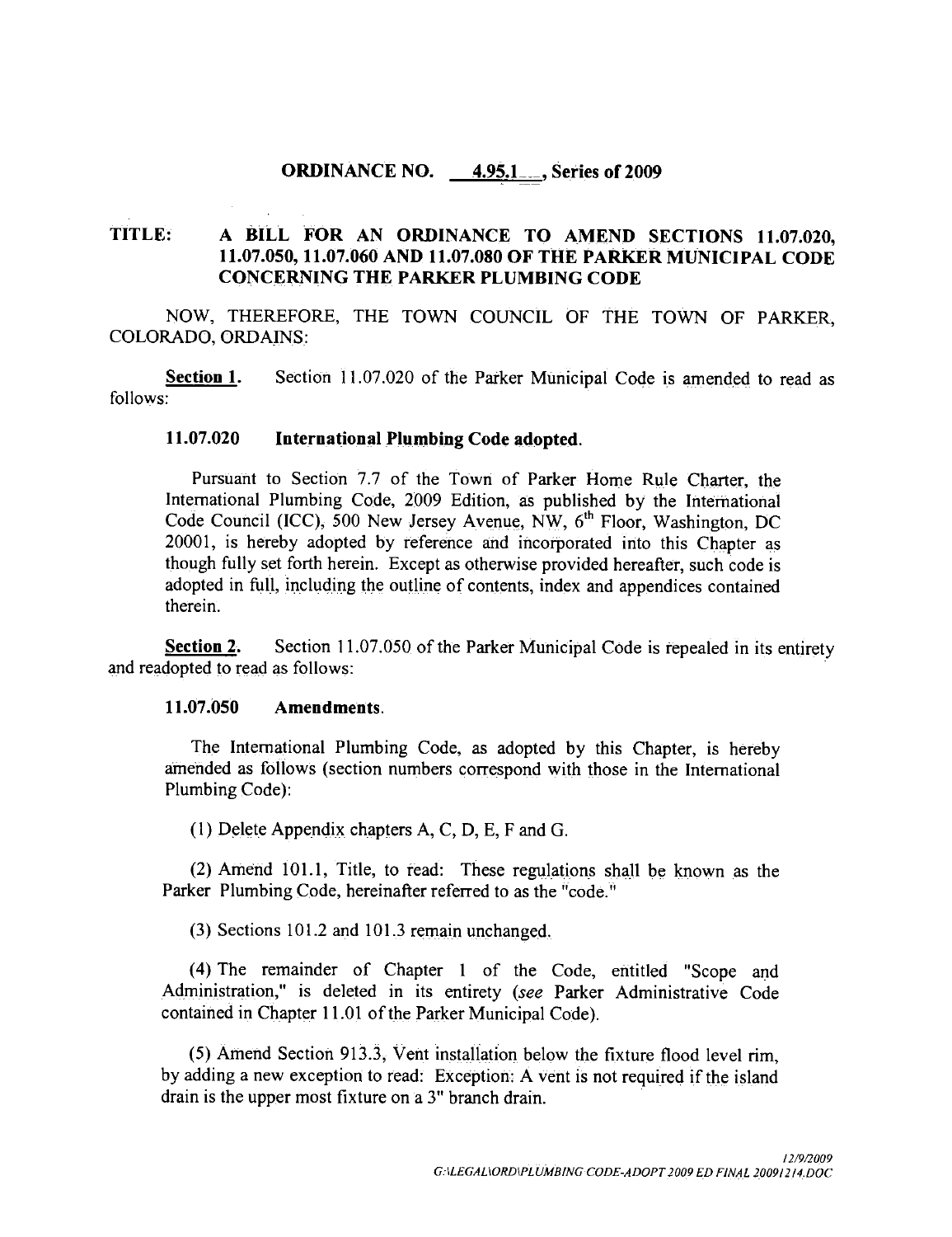**Section 3.** Section 11.07.060 of the Parker Municipal Code is amended to read as follows

#### $11.07.060$  Violation; penalty.

In addition to the penalty provisions contained in the Parker Plumbing Code any person who violates any of the provisions of this Chapter shall be guilty of a misdemeanor and, upon conviction thereof, shall be fined the sum of not more<br>than four hundred ninety-nine dollars (\$499.00) for each such violation. Each day<br>that a violation continues after due notice has been served sha that a violation continues after due notice has been served shall be deemed a separate offense

Section 4. Section 11.07.080 of the Parker Municipal Code is amended to read as follows

#### $11.07.080$  Effective date.

The ordinance codified in this Chapter shall take effect on January 1, 2010.

Section 5. Safety Clause. The Town Council hereby finds, determines and declares that this Ordinance is promulgated under the general police power of the Town of Parker, that it is promulgated for the health, safety and welfare of the public, and that this Ordinance is necessary for the preservation of health and safety and for the protection of public convenience and welfare. The Town Council further determines that the Ordinance bears a rational relation to the proper legislative object sought to be obtained. The Town Council further finds that the publication of an agenda that contains the title to this Ordinance in a newspaper of local circulation prior to first and second reading of this Ordinance creates a financial burden on the Town and that the title to this Ordinance was posted in two public places two days before the Town Council meeting as provided by Section 7.5e. of the Town of Parker Home Rule Charter. **Section 5.** Safety Clause. The Town Council hereby finds, determines and declares<br>
Ordinance is promulgated once the peneral police power of the Town of Parker, that it<br>
ulgated for the health, safety and welfare of the

Section 6. Severability. If any clause, sentence, paragraph or part of this Ordinance or the application thereof to any person or circumstances shall for any reason be adjudged by <sup>a</sup> court of competent jurisdiction invalid, such judgment shall not affect application to other persons or circumstances.

Section 7. This Ordinance shall become effective ten (10) days after final publication

 $2009.$ 

ATTEST

Carol Baumgartner, Town  $\mathfrak C$ 

David Casiano, Mayor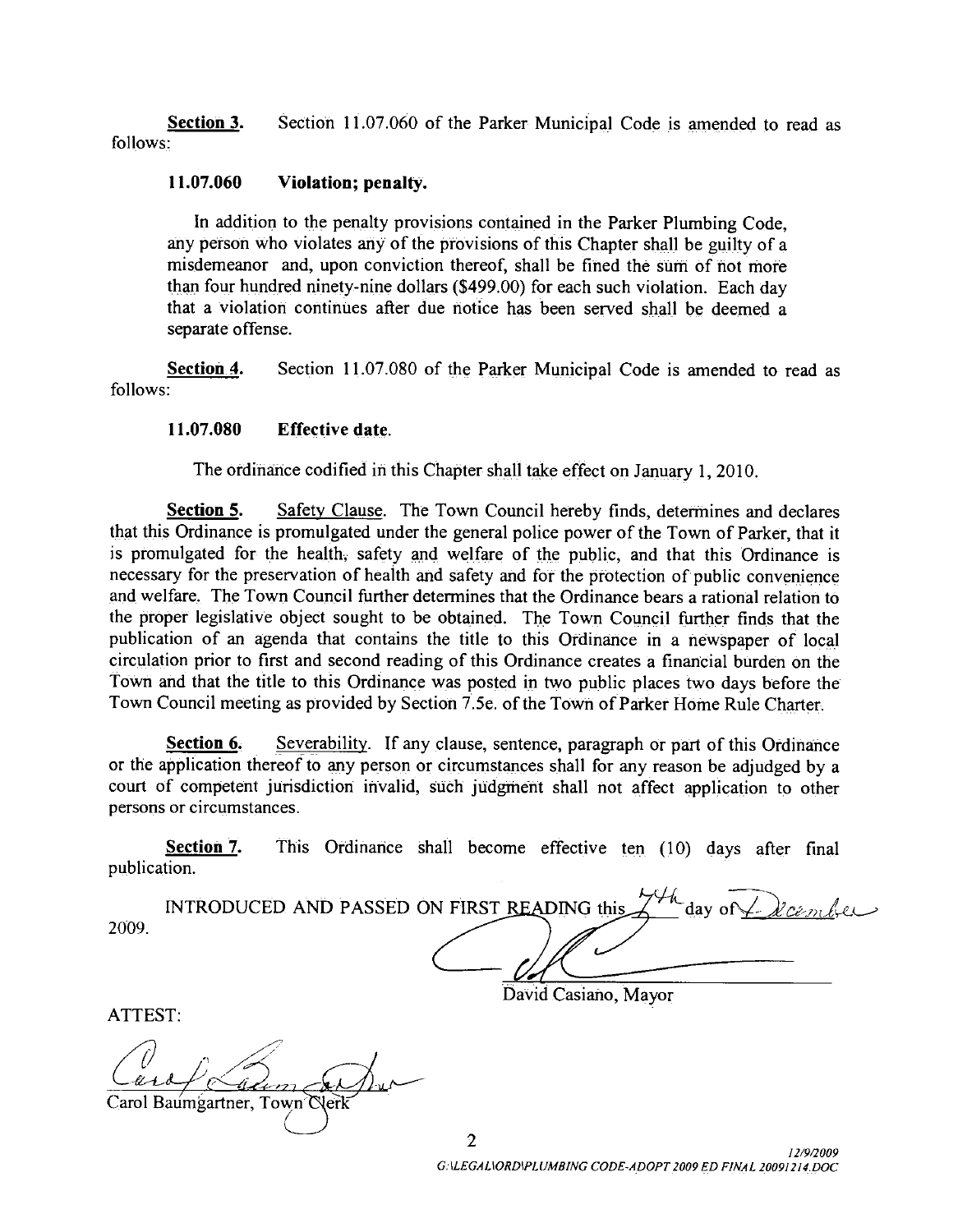2009 ADOPTED ON SECOND AND FINAL READING this  $/2/44$  day of *Licember*.

David Casiano, Mayor

ATTEST:

Carol Baumgartner, Town Clerk

APPROVED AS TO FORM

of Baumgartney, Town Clerk<br>PROVED AS TO FORM:<br>(Crywyser Maloney, Town Attorney)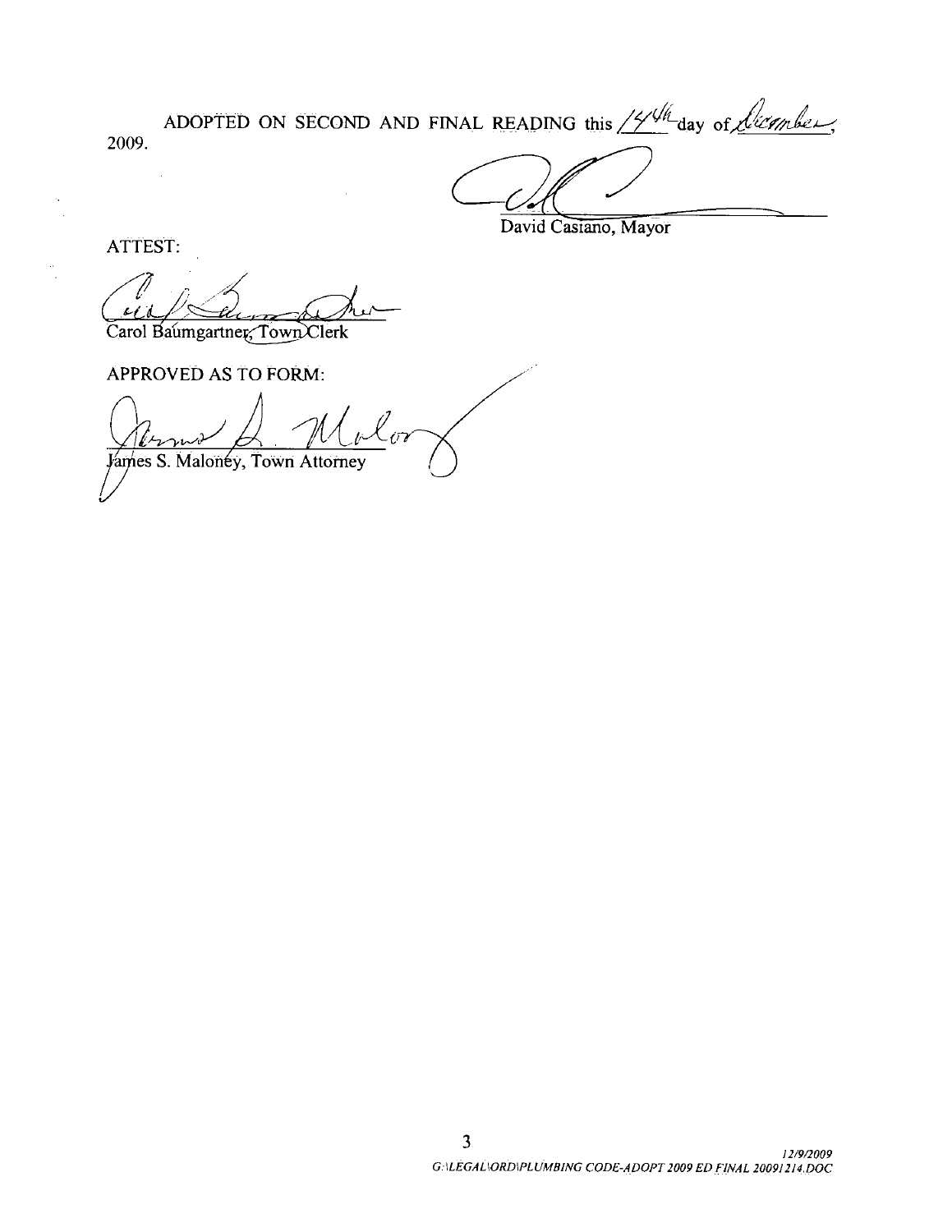#### ORDINANCE NO. 4.97.1 , Series of 2009

# TITLE: A BILL FOR AN ORDINANCE TO AMEND SECTIONS 11.15.020,<br>11.15.050, 11.15.060 AND 11.15.080 OF THE PARKER MUNICIPAL CODE A BILL FOR AN ORDINANCE TO AMEND SECTIONS 11.15.020,<br>11.15.050, 11.15.060 AND 11.15.080 OF THE PARKER MUNICIPAL CODE<br>CONCERNING THE PARKER FUEL GAS CODE CONCERNING THE PARKER FUEL GAS CODE

NOW, THEREFORE, THE TOWN COUNCIL OF THE TOWN OF PARKER. COLORADO, ORDAINS:

Section 1. Section 11.15.020 of the Parker Municipal Code is amended to read as follows

#### 115020 International Fuel Gas Code adopted

Pursuant to Section 7.7 of the Town of Parker Home Rule Charter, the International Fuel Gas Code, 2009 Edition, as published by the International Code Council (ICC), 500 New Jersey Avenue, NW,  $6<sup>th</sup>$  Floor, Washington, DC 20001. is hereby adopted by reference as though fully set forth herein. Except as otherwise provided hereafter, such code is adopted in full, including the outline of contents, index and appendices contained therein.

Section 2. Section 11.15.050 of the Parker Municipal Code is repealed in its entirety and readopted to read as follows:<br>11.15.050 Amendments

The International Fuel Gas Code, as adopted by this Chapter, is amended as follows (section numbers correspond with those in the International Fuel Gas Code):

- $(1)$  Delete appendix chapters A, B, C and D.
- $(2)$  Delete Section 101.1 Title, and replace with:

101.1 Title. These regulations shall be known as the *Parker Fuel Gas* Code, hereinafter referred to as "this code."

 $(3)$  Sections 101.2 through 101.2.5 are unchanged.

(4) The remainder of Chapter 1 of the Code, entitled "Administration," is deleted in its entirety (see Parker Administrative Code contained in Chapter 11.01<br>of the Parker Municipal Code).<br>(5) Delete sections 406.4.1 and 406.4.2 and replace with: of the Parker Municipal Code).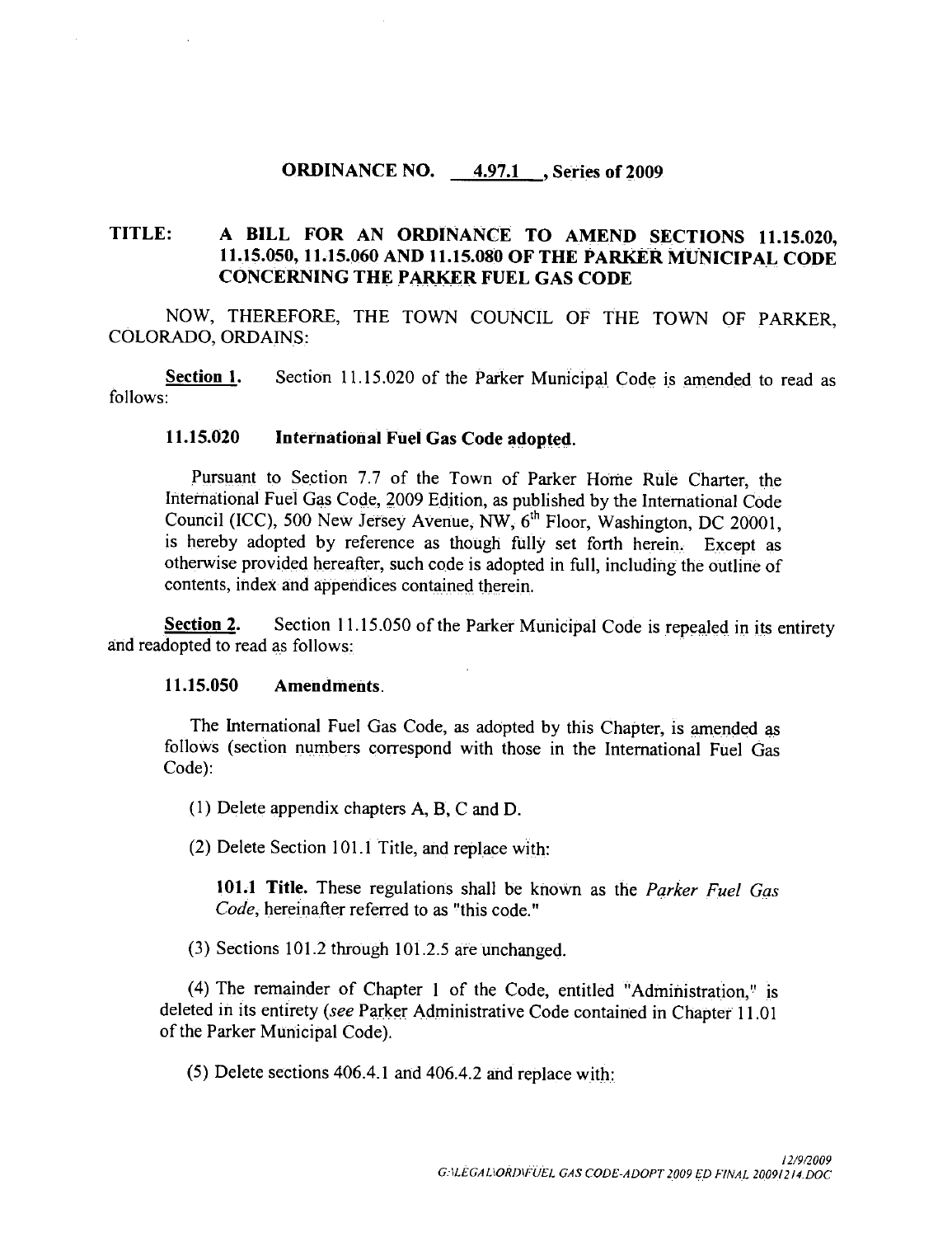406.4.1 Test pressure and duration. Test pressure shall be 20 psig for 24 hours

 $(6)$  Delete all subsections of section 621 (IFGC) and replace with:

621.1 General. Unvented room heaters are prohibited from installation.

Section  $3$ . Section 11.15.060 of the Parker Municipal Code is amended to read as follows

#### $11.15.060$  Violation; penalty.

In addition to the penalty provisions contained in the Fuel Gas Code any person who violates any of the provisions of this Chapter shall be guilty of <sup>a</sup> misdemeanor and, upon conviction thereof, shall be fined the sum of not more than four hundred ninety-nine dollars (\$499.00) for each such violation. Each day that a violation continues after due notice has been served shall be deemed a separate offense

Section 4. Section 11.15.080 of the Parker Municipal Code is amended to read as follows

#### 115080 Effective date

The ordinance codified in this Chapter shall take effect on January 1, 2010.

**Section 5.** Safety Clause. The Town Council hereby finds, determines and declares that this Ordinance is promulgated under the general police power of the Town of Parker, that it is promulgated for the health, safety and welfare of the public, and that this Ordinance is necessary for the preservation of health and safety and for the protection of public convenience and welfare. The Town Council further determines that the Ordinance bears a rational relation to the proper legislative object sought to be obtained. The Town Council further finds that the publication of an agenda that contains the title to this Ordinance in a newspaper of local circulation prior to first and second reading of this Ordinance creates a financial burden on the Town and that the title to this Ordinance was posted in two public places two days before the Circulation prior to first and second reading of this Ordinance creates a financial burden on t<br>Town and that the title to this Ordinance was posted in two public places two days before t<br>Town Council meeting as provided b

Section 6. Severability. If any clause, sentence, paragraph or part of this Ordinance or the application thereof to any person or circumstances shall for any reason be adjudged by a court of competent jurisdiction invalid, such judgment shall not affect application to other persons or circumstances.

Section 7. This Ordinance shall become effective ten (10) days after final publication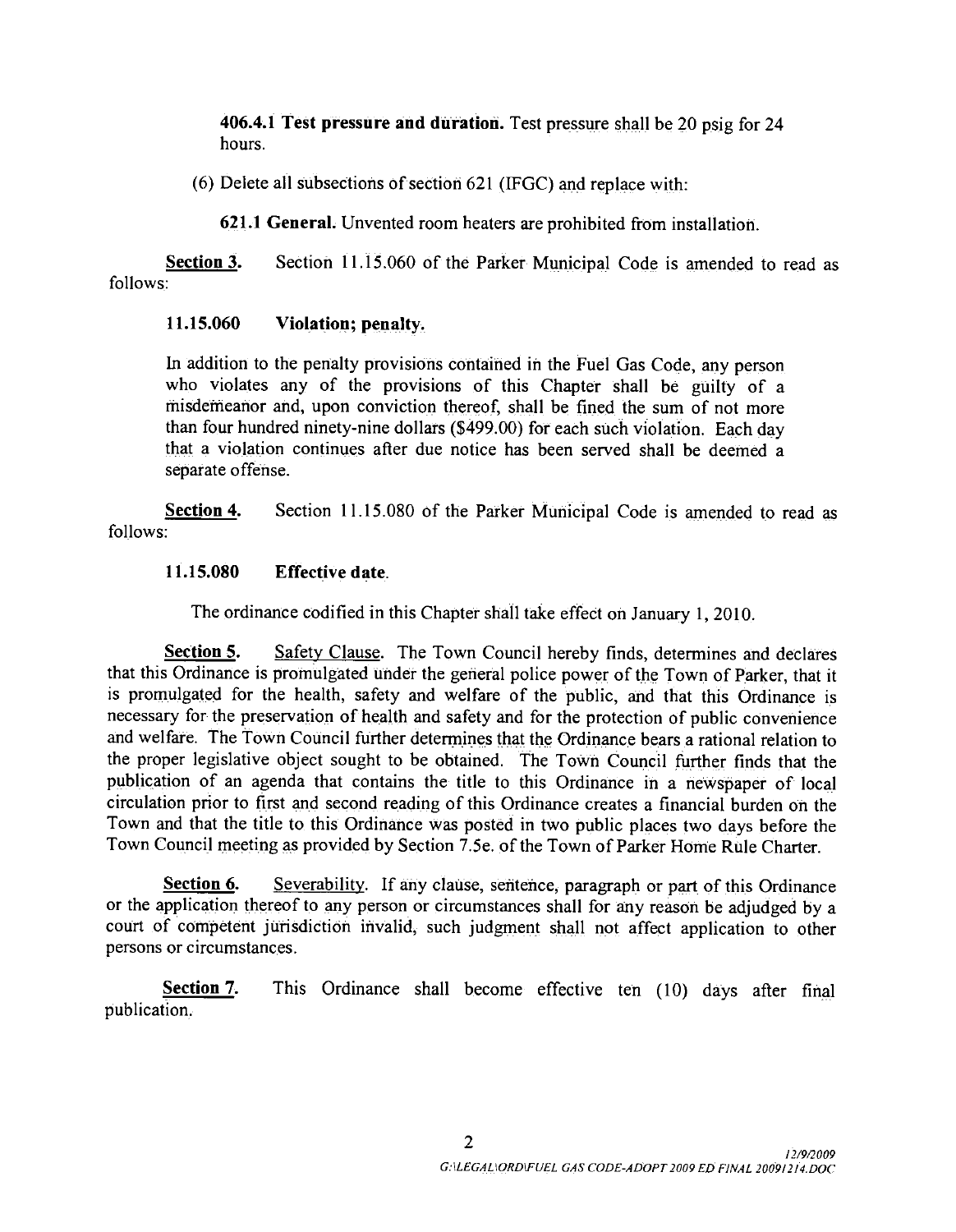INTRODUCED AND PASSED ON FIRST READING this  $\mathcal{U}^{\mathcal{U}}$  day of  $\mathcal{U}^{\mathcal{U}^{\mathcal{U}}\mathcal{U}^{\mathcal{U}^{\mathcal{U}}}}$ 2009

David Casiano, Mayor

ATTEST

c ATTEST:<br>Carol Baumgartner, Town Clerk

ADOPTED ON SECOND AND FINAL READING this  $\frac{1}{4}$  day of  $\sqrt{\ell c \ell_{in}}$ 2009

David Casiano, Mayor

ATTEST

1  $\alpha$ 

Carol Baumgartner, Town Clerk

APPROVED AS TO FORM:

YyW own Clerk<br>
Sound Clerk<br>
Maria Sound AND<br>
Cown Clerk<br>
FORM:<br>
Maria Attorney

James S. Maloney, Town Attorney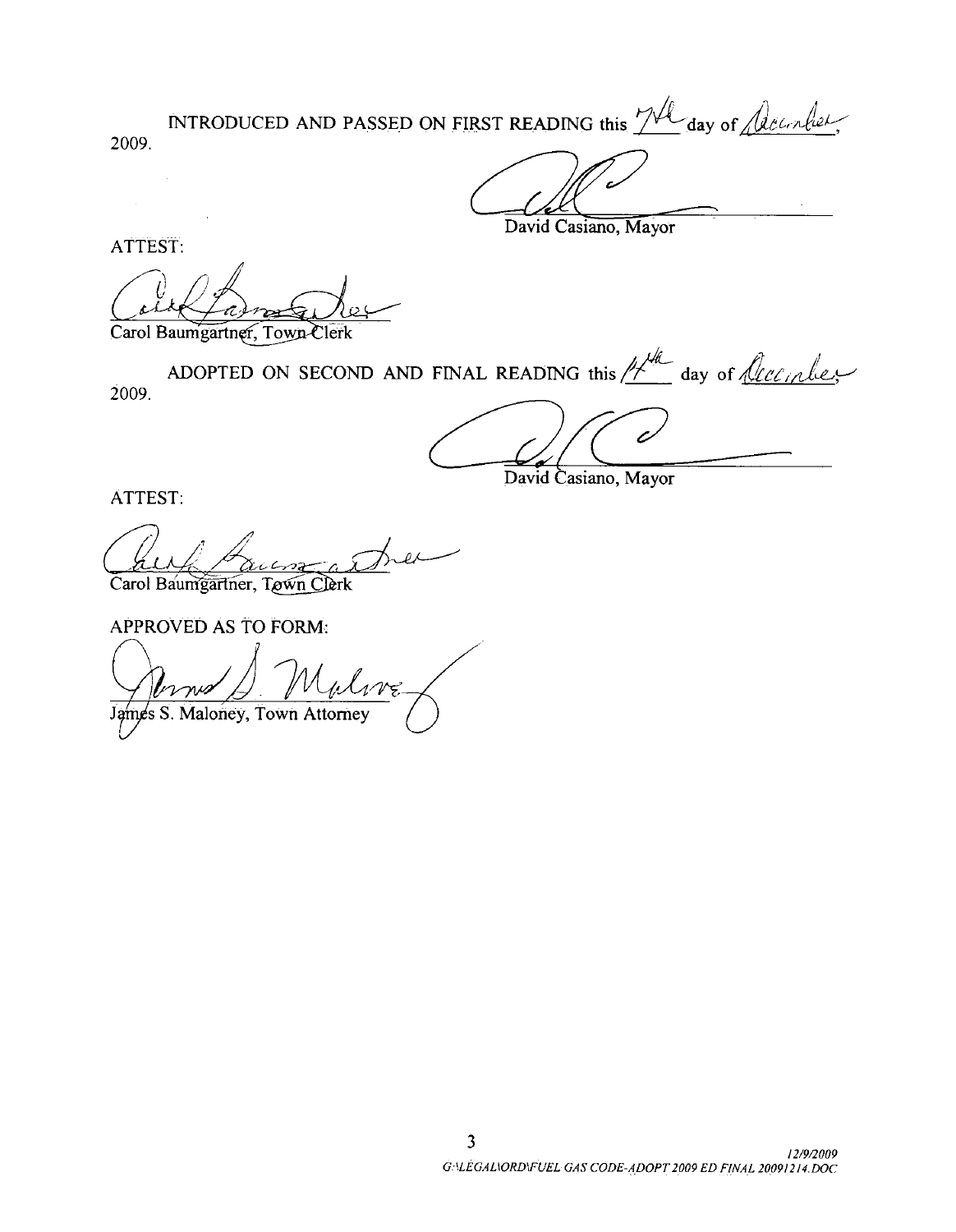#### ORDINANCE NO. 4.96.1 , Series of 2009

# TITLE: A BILL FOR AN ORDINANCE TO AMEND SECTIONS 11.14.020, A BILL FOR AN ORDINANCE TO AMEND SECTIONS 11.14.020<br>11.14.050, 11.14.060 AND 11.14.080 OF THE PARKER MUNICIPAL CODE<br>CONCERNING THE PARKER ENERGY CODE CONCERNING THE PARKER ENERGY CODE

NOW, THEREFORE, THE TOWN COUNCIL OF THE TOWN OF PARKER. COLORADO, ORDAINS: NOW, THEREFORE, THE TOWN COUNCIL OF THE TOWN OF PARKER,<br>RADO, ORDAINS:<br>Section 1. Section 11,14.020 of the Parker Municipal Code is amended to read as

follows

#### 114020 International Energy Conservation Code adopted

Pursuant to Section 7.7 of the Town of Parker Home Rule Charter, the International Energy Conservation Code, 2009 Edition, as published by the International Code Council (ICC), 500 New Jersey Avenue, NW,  $6<sup>th</sup>$  Floor, Washington, DC 20001, is adopted by reference and incorporated into this Chapter as though fully set forth herein. Except as otherwise provided hereafter, such code is adopted in full, including the outline of contents, index and appendices contained therein

**Section 2.** Section 11.14.050 of the Parker Municipal Code is repealed in its entirety and readopted to read as follows:<br>11.14.050 Amendments.

The International Energy Conservation Code, as adopted by this Chapter, is hereby amended as follows

 $(1)$  Delete Section 101.1 Title and replace with:

101.1 Title. This code shall be known as the Parker Energy Conservation Code and shall be cited as such. It is referred to herein as "this code."

 $(2)$  Delete all sections after **Part 2 - Administration and Enforcement** (Refer to Parker Administrative Code contained in Chapter 11.01 of the Parker Municipal Code

 $(3)$  Amend section 302.1 Interior design conditions by replacing 72°F  $(22^{\circ}C)$  with 70°F  $(21^{\circ}C)$ r design conditions by replaced to read:<br>1 to read:<br>G:\LEGAL\ORD\ENERGY CODE-ADOPT 200

 $(4)$  Amend the title of section 404.1 to read:

#### 404.1 Lighting Equipment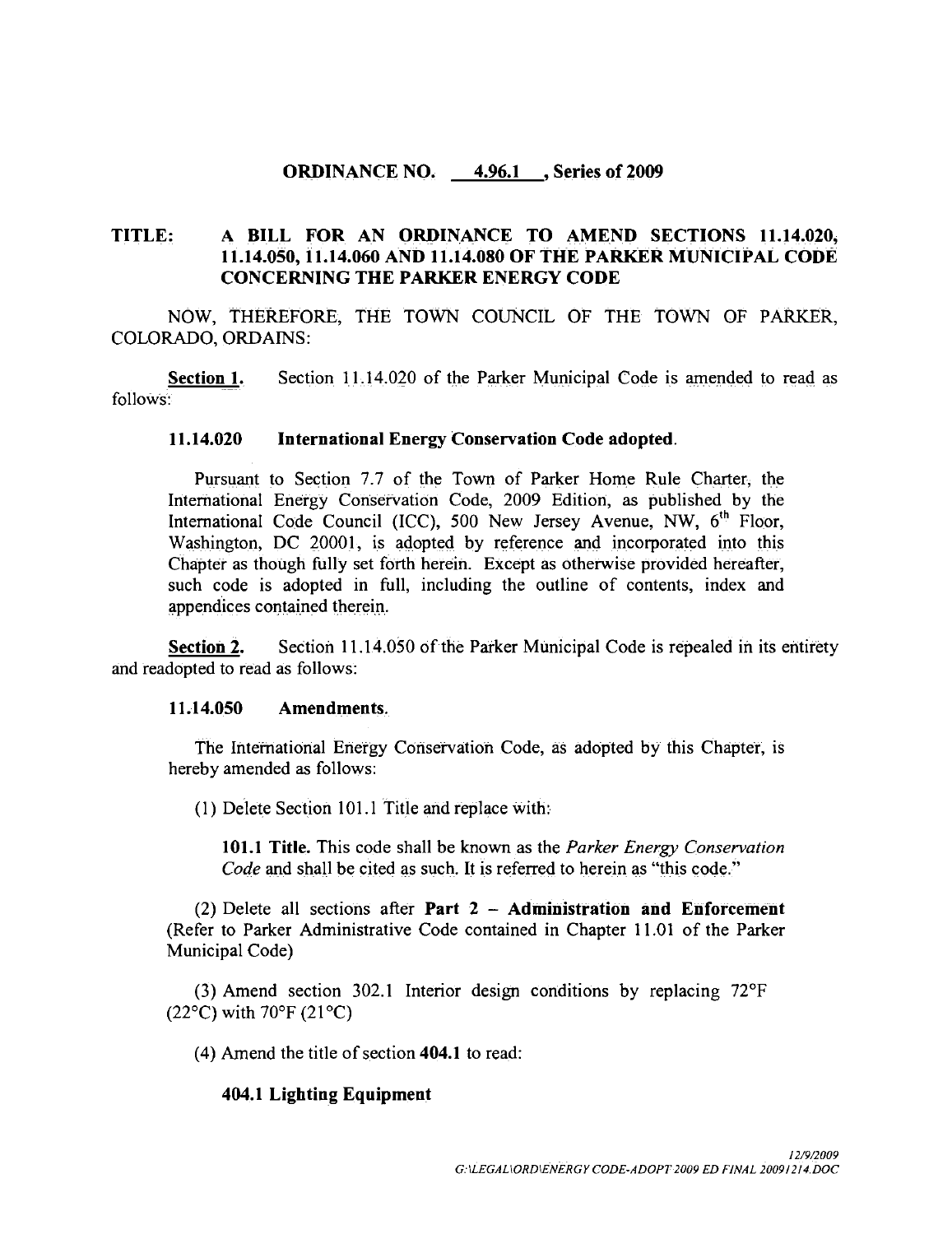Section 3. Section 11.14.060 of the Parker Municipal Code is amended to read as follows

#### $11.14.060$  Violation; penalty.

In addition to the penalty provisions contained in the Energy Code, any person who violates any of the provisions of this Chapter shall be guilty of <sup>a</sup> misdemeanor and, upon conviction thereof, shall be fined the sum of not more than four hundred ninety-nine dollars  $($ \$499.00) for each such violation. Each day that a violation continues after due notice has been served shall be deemed a separate offense

Section 4. Section 11.14.080 of the Parker Municipal Code is amended to read as follows

#### 11.14.080 Effective date.

The ordinance codified in this Chapter shall take effect on January 1, 2010.

Section 5. Safety Clause. The Town Council hereby finds, determines and declares that this Ordinance is promulgated under the general police power of the Town of Parker, that it is promulgated for the health, safety and welfare of the public, and that this Ordinance is necessary for the preservation of health and safety and for the protection of public convenience and welfare. The Town Council further determines that the Ordinance bears a rational relation to the proper legislative object sought to be obtained. The Town Council further finds that the publication of an agenda that contains the title to this Ordinance in <sup>a</sup> newspaper of local circulation prior to first and second reading of this Ordinance creates a financial burden on the Town and that the title to this Ordinance was posted in two public places two days before the Circulation prior to first and second reading of this Ordinance creates a financial burden on the<br>Town and that the title to this Ordinance was posted in two public places two days before the<br>Town Council meeting as provid In columerate counted in this chapter sitant accete on January 1, 2010.<br>
Section 5. Safety Clause. The Town Council hereby finds, determines and declares<br>
Sordinance is promulgated under the general police power of the To

Section 6. Severability. If any clause, sentence, paragraph or part of this Ordinance or the application thereof to any person or circumstances shall for any reason be adjudged by <sup>a</sup> court of competent jurisdiction invalid, such judgment shall not affect application to other persons or circumstances.

Section 7. This Ordinance shall become effective ten (10) days after final publication

| 2009 | INTRODUCED AND PASSED ON FIRST READING this $\overrightarrow{A}$<br>day of the me |
|------|-----------------------------------------------------------------------------------|
|      |                                                                                   |

David Casiano, Mayor

ATTEST

Carol Baumgartner, Town Clerk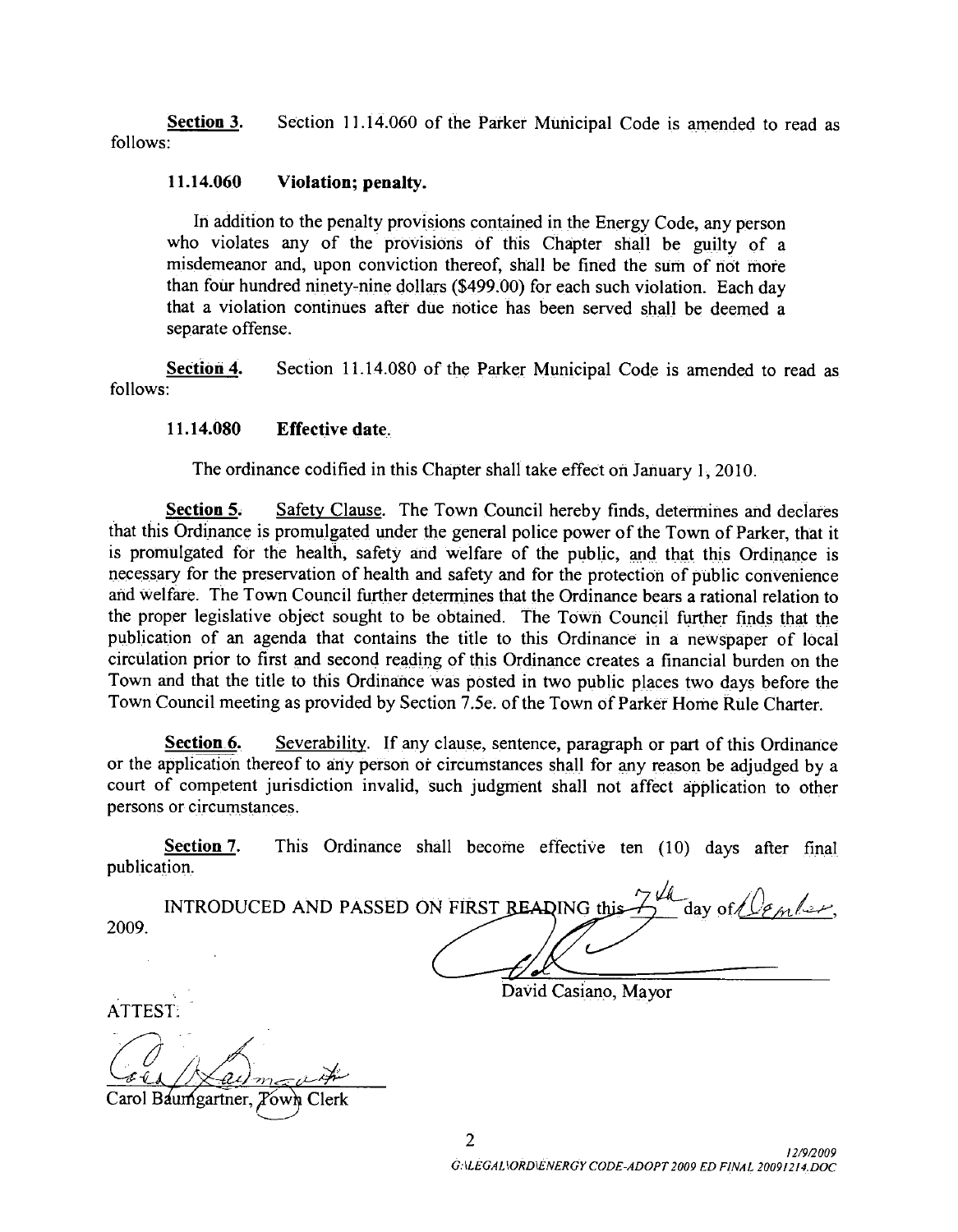ADOPTED ON SECOND AND FINAL READING this  $\frac{1}{4}$ day of  $\mathcal{Q}_{\text{geodes}}$ 2009 David Casiano, Mayor

ATTEST

Carol Baumgartner, Town Clerk

APPROVED AS TO FORM:

I<sub>III</sub> Malue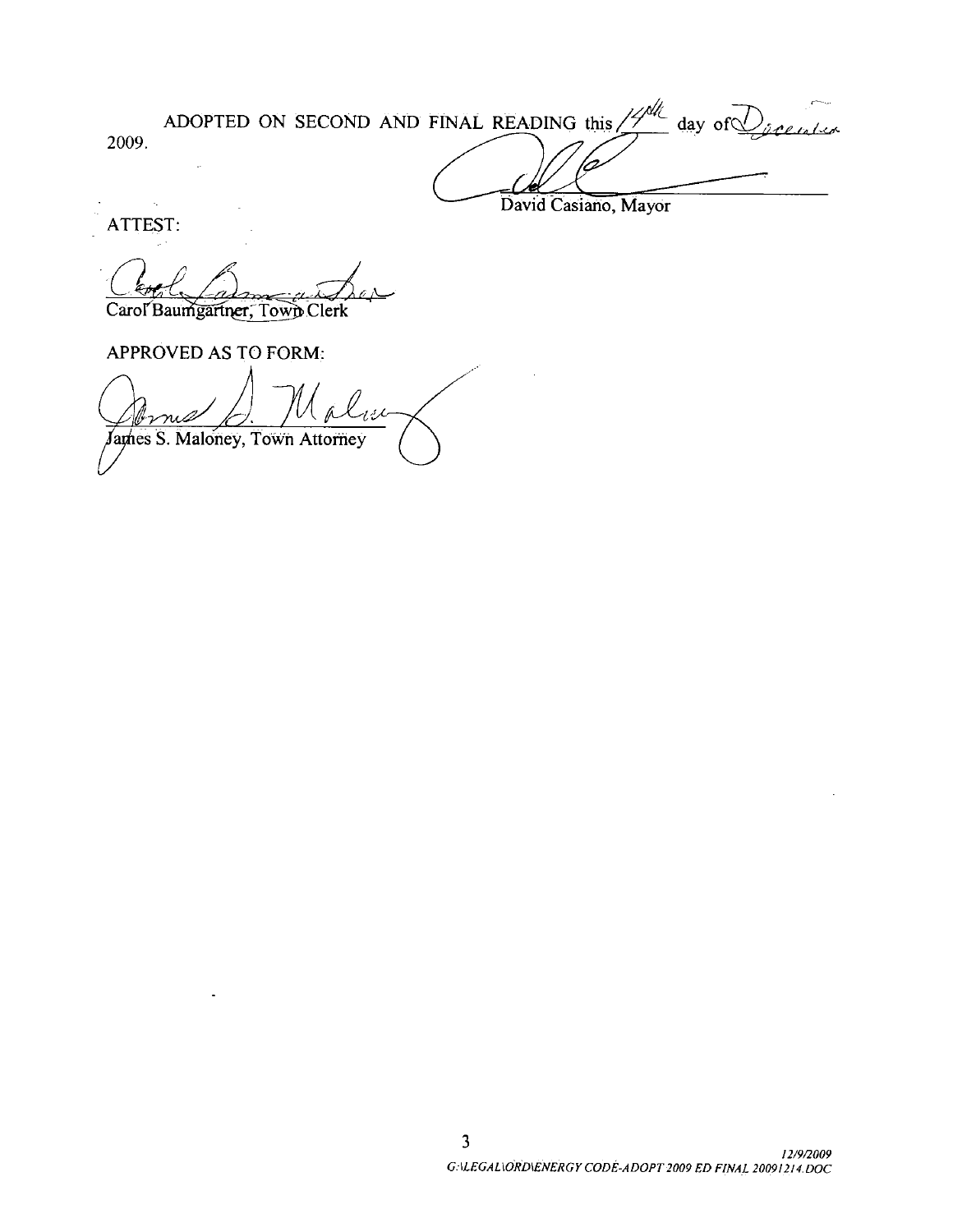#### ORDINANCE NO.  $4.101.1$  Series of 2009

#### TITLE: A BILL FOR AN ORDINANCE TO AMEND SECTIONS 11.16.020, 11.16.050, 11.16.060 AND 11.16.080 OF THE PARKER MUNICIPAL CODE<br>CONCERNING THE PARKER NONRESIDENTIAL PROPERTY PARKER NONRESIDENTIAL MAINTENANCE CODE

NOW, THEREFORE, THE TOWN COUNCIL OF THE TOWN OF PARKER, COLORADO, ORDAINS:

Section 1. Section 11.16.020 of the Parker Municipal Code is amended to read as follows

#### 116020 International Property Maintenance Code

Pursuant to Section 7.7 of the Town of Parker Home Rule Charter, the International Property Maintenance Code 2009 Edition as published by the International Code Council (ICC), 500 New Jersey Avenue, NW,  $6<sup>th</sup>$  Floor, Washington, DC 20001, is adopted by reference and incorporated into this Chapter as though fully set forth herein. Except as otherwise provided hereafter, such code is adopted in full, including the outline of contents, index and appendices contained therein

Section 2. Section 11.16.050 of the Parker Municipal Code is amended to read as follows

#### 11.16.050 **Amendments**.

The International Property Maintenance Code is amended as follows (section numbers correspond with those in the International Property Maintenance Code

- (1) Delete chapters  $1, 4, 5, 6$  and  $7$ .<br>(2) Amend Section  $301.2$  to read:
- 

(2) Amend Section 301.2 to read:<br> $301.2$  Responsibility. The owner of the premises shall maintain the structures and exterior property in compliance with these requirements except as otherwise provided for in this code

- 3 Delete Section 301
- (4) Delete Sections 302.4, 302.5, 302.6, 302.7 and 302.8.
- 5 Delete Section <sup>303</sup>
- (6) Delete Section 304.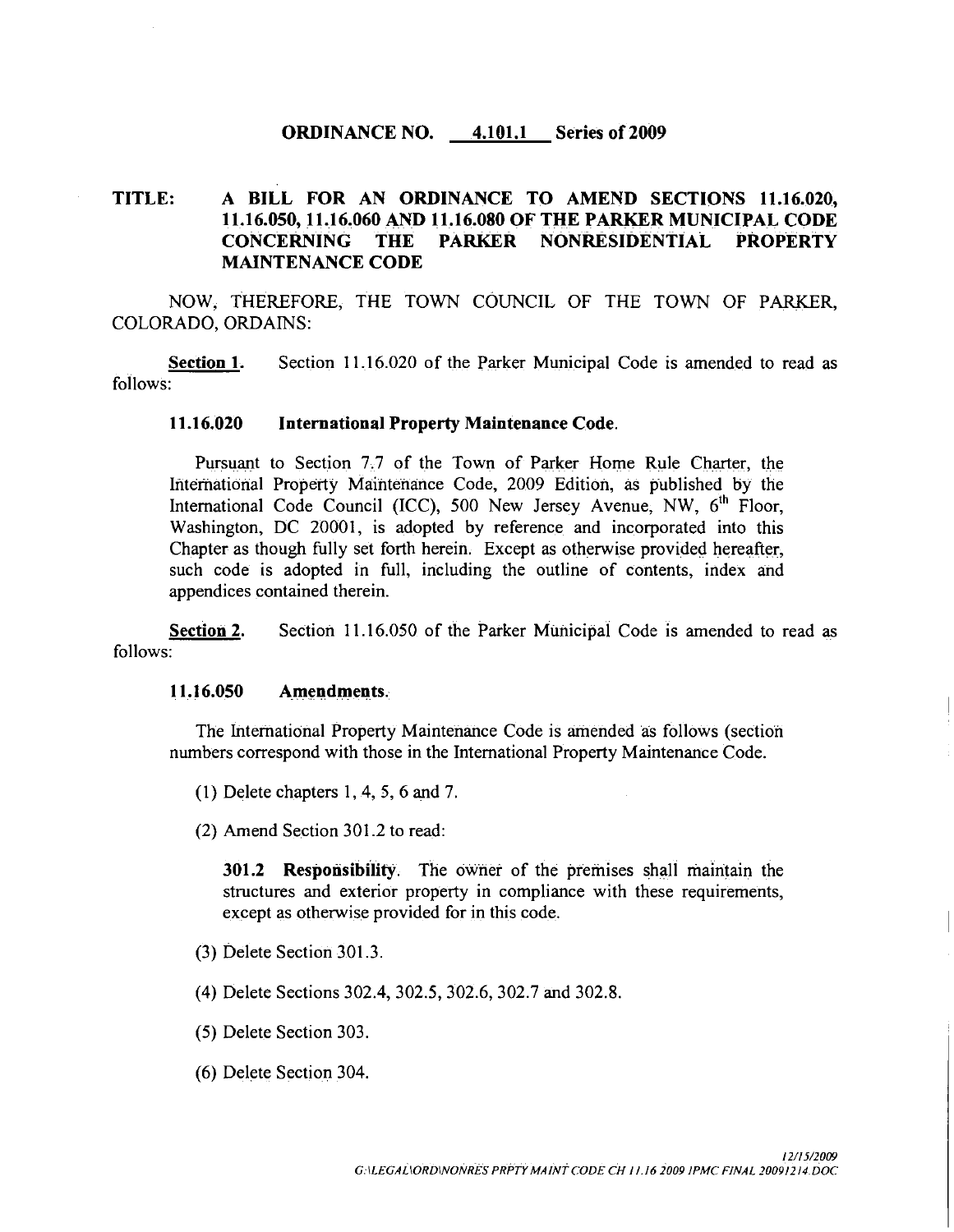7 Delete Section <sup>305</sup>

(8) Delete Section 306.

(9) Delete Section 307.

(10) Delete Section 308.

 $(11)$  Delete section 309.

Section 3. Section 11.16.060 of the Parker Municipal Code is amended to read as follows

#### $11.16.060$  Violation; penalty.

In addition to the penalty provisions contained in the Code, any person who violates any of the provisions of this Chapter shall be guilty of a misdemeanor and, upon conviction thereof, shall be fined the sum of not more than four hundred ninety-nine dollars (\$499.00) for each such violation. Each day that a violation continues after due notice has been served shall be deemed a separate offense

Section 4. Section 11.16.080 of the Parker Municipal Code is amended to read as follows

#### 11.16.080 Effective date.

The ordinance codified in this Chapter shall take effect on January 1, 2010.

Section 5. Safety Clause. The Town Council hereby finds, determines and declares that this Ordinance is promulgated under the general police power of the Town of Parker, that it is promulgated for the health, safety and welfare of the public, and that this Ordinance is necessary for the preservation of health and safety and for the protection of public convenience and welfare. The Town Council further determines that the Ordinance bears a rational relation to the proper legislative object sought to be obtained. The Town Council further finds that the publication of an agenda that contains the title to this Ordinance in a newspaper of local circulation prior to first and second reading of this Ordinance creates a financial burden on the Town and that the title to this Ordinance was posted in two public places two days before the Town Council meeting as provided by Section 7.5e. of the Town of Parker Home Rule Charter.

Section 6. Severability. If any clause, sentence, paragraph or part of this Ordinance or the application thereof to any person or circumstances shall for any reason be adjudged by <sup>a</sup> court of competent jurisdiction invalid, such judgment shall not affect application to other persons or circumstances

Section 7. This Ordinance shall become effective ten (10) days after final publication